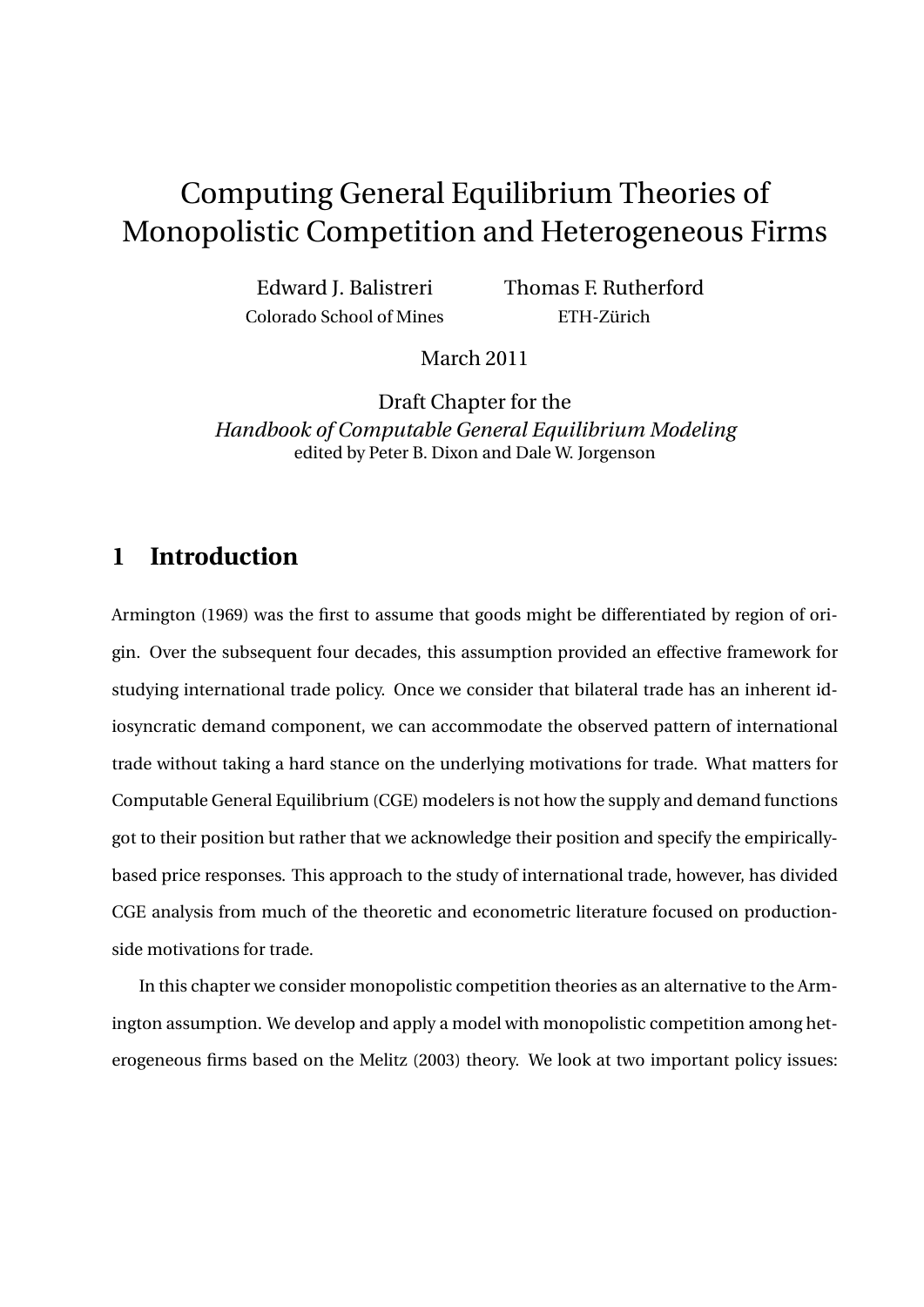economic integration and subglobal climate policy. The Melitz structure has the advantage that it is supported by empirical evidence on industrial organization and trade, and the structure is largely embraced by the theoretic community. We do find that the structure matters for CGE analysis. In our analysis of economic integration we find endogenous entry leading to important variety affects. We also find important productivity affects related to the competitive selection of more productive firms. In our examination of subglobal climate policy we see substantial trade diversion in the Melitz structure. This exacerbates the problem of carbon leakage and significantly impacts the emissions yields from carbon based tariffs. We aim to broaden the accessibility of these innovative theories within the CGE community, and we hope to foster the link between contemporary CGE analysis and contemporary trade theory.

A challenge for trade economists, going back to Leontief (1953) and his famous paradox, is how can we reconcile the data with the simple intuitive trade theories that we accept and promote? It turns out, the real world is complex. A gnawing issue in the 1960s and 1970s was the inability of our comparative advantage models to explain intra-industry trade. Why would a country both import and export the same good? Further compounding the problem was the fact that the volume of trade appeared most concentrated between industrialized countries that were relatively similar in their endowments and technologies. Burenstam Linder (1961) offered a narrative involving demand driven product development and subsequent export of these specialized goods to regions with similar demand idiosyncrasies. Armington (1969) directly assumed that goods from different regions were distinct in the import expenditure system.

Most theoretic work in international trade focuses on supply or production-side explanations. For many trade economists, maybe to their detriment, the Armington assumption feels like cheating. Under Armington the import expenditure system can be used to explain any trade pattern (that is feasible). The theory cannot be held in jeopardy with respect to cross-sectional trade flows. A feature advantageous for CGE modelers interested in calibrating to a point of ref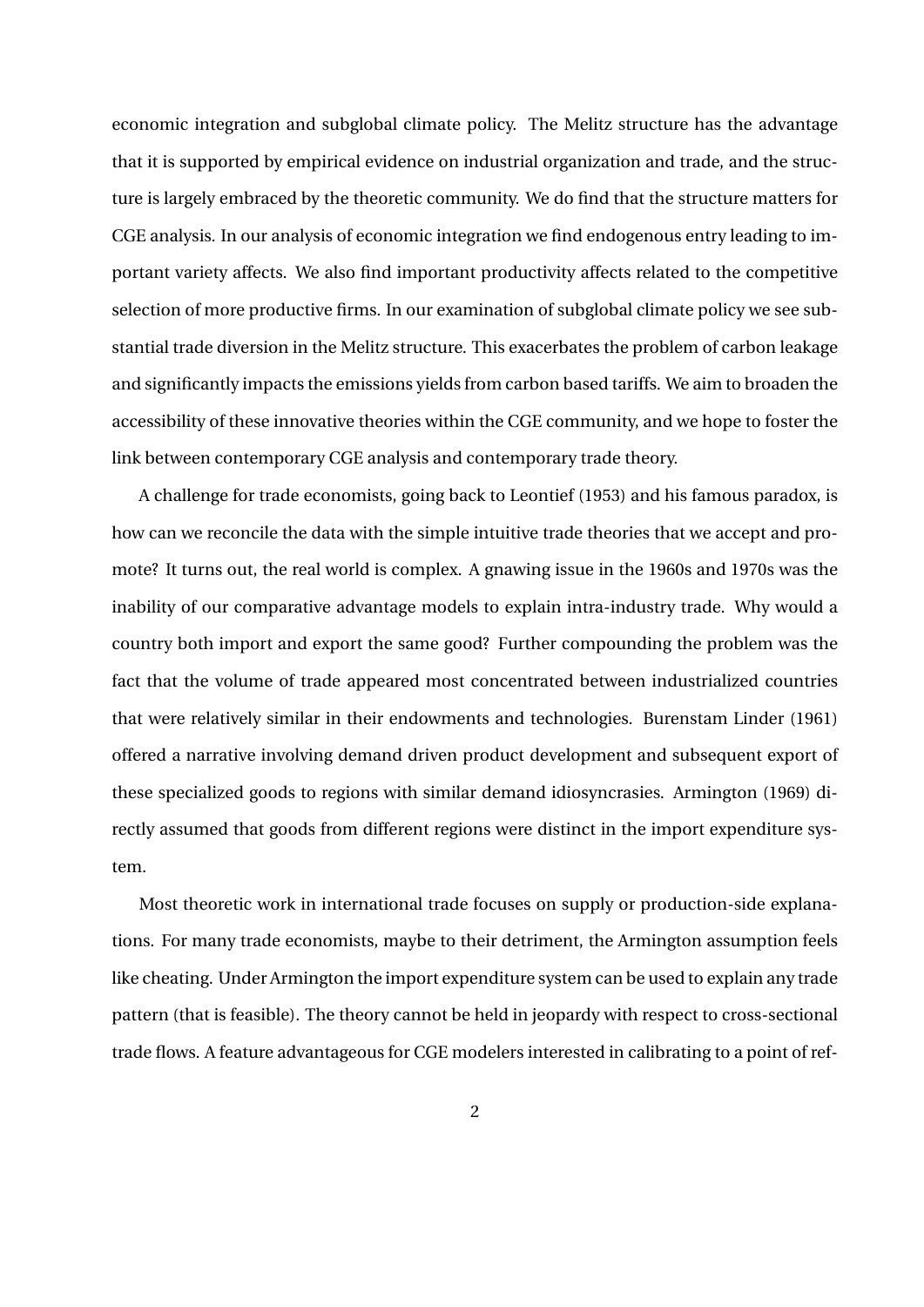erence, but a feature eschewed by the broader trade community. Theorists are often focused on more parsimonious descriptions of trade based on a set of primitives, while econometricians are often focused on testing the theory.

Unrest concerning traditional trade theory combined with innovations in the study of industrial organization, motivated Krugman (1980) to develop a formal theory of trade under Chamberlinian (large-group) monopolistic competition. The Krugman model offered a formal illustration of gains from trade in the absence of comparative advantage. We suddenly had a new theory that gave an intuitive explanation for intra-industry trade. The new trade theory, as it became known, generated a flurry of research on trade and industrial organization in the 1980s and 1990s. Some of the enthusiasm for the new models leaked into CGE analysis.<sup>1</sup>

In contrast to the Armington assumption, Krugman motivated his model with product differentiation at the firm level. Firm-level differentiation *feels* better founded than Armington's assumption, but as we will show in Section 4 the difference may not be material to the economics of the problem. Critical differences between Armington based perfect competition models and models of monopolistic competition arise primarily when there is some change in the number of varieties produced (entry or exit). Taken literally, the Krugman (1980) model does not include entry or exit of firms. Relative to autarky, trade allows consumers to enjoy new foreign varieties (the varieties previously only available to foreigners). By specifying CES preferences (which automatically reward variety) agents gain from trade.<sup>2</sup> Notice, however, that the same story could be told from an Armington perspective, where the new varieties are the new foreign regional goods. The gains from trade identified by Krugman are purely demand-side variety gains, and these gains are not dependent on the increasing returns to scale formulation.

<sup>1</sup>Some examples of CGE models that include an industrial organization treatment can be found in the 1992 special issue of *The World Economy* on the North American Free Trade Agreement (edited by Leonard Waverman). Consideration of industrial organization (and the new trade theories) can be found in Brown et al. (1992), Cox and Harris (1992), and Hunter et al. (1992), for example.

<sup>2</sup>The Dixit and Stiglitz (1977) formulation adopted by Krugman (1980), has a constant elasticity of substitution between 1 and *∞*. Variety is rewarded in this framework as a unit of a new good is valued more than an additional unit of a currently consumed good.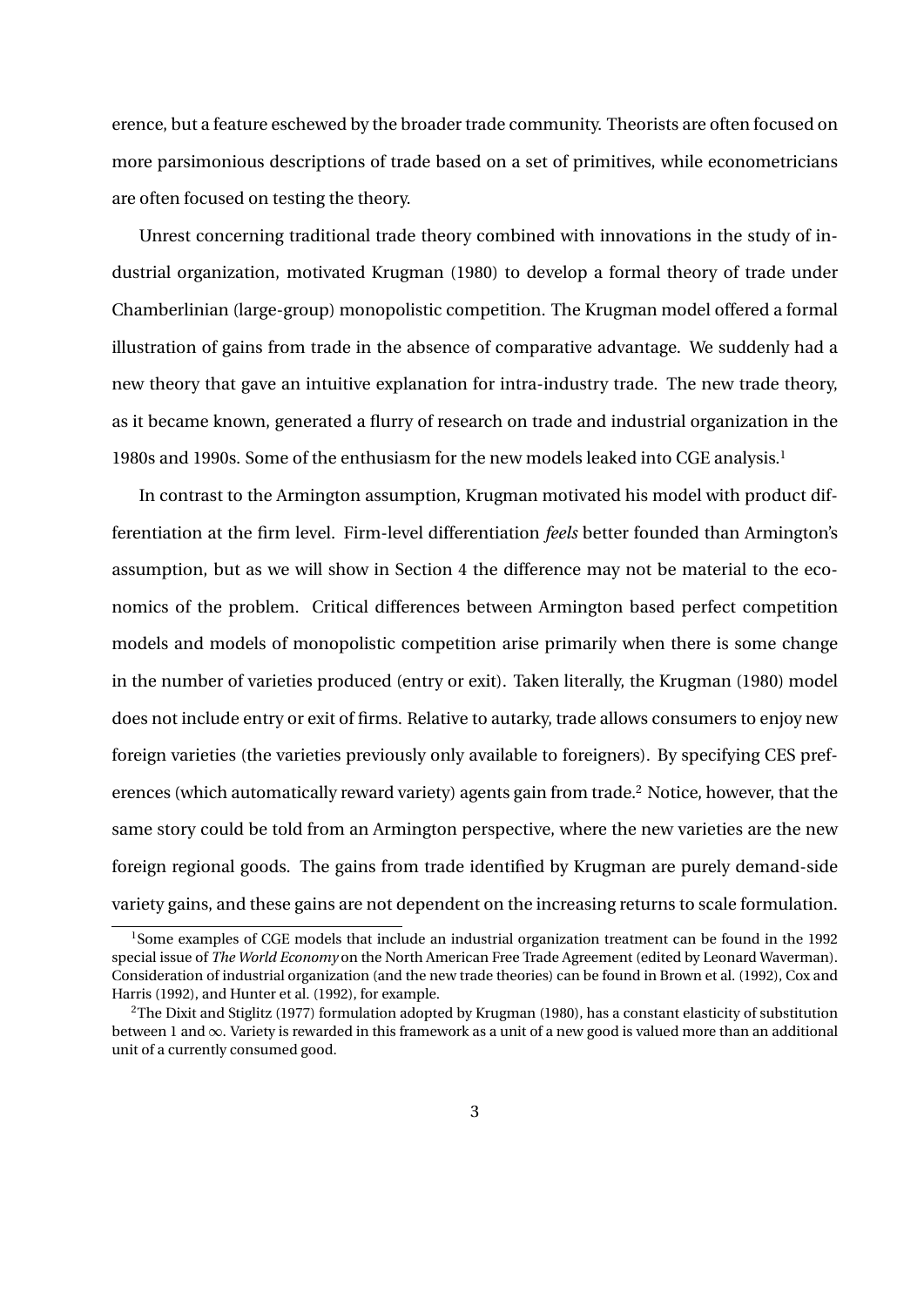In a popular theoretic context where there is no entry or exit and we only have iceberg trade costs, a Krugman type model is structurally equivalent to a similarly parameterized Armington model [Arkolakis et al. (forthcoming)].

So do the monopolistic competition based trade models out of the 1980s offer anything beyond Armington? The answer is yes. With a slight generalizations beyond Krugman (1980) a model with the same basic features will include endogenous entry. We illustrate this in Section 4. If firms respond to trade with net entry then the total number of varieties increases. In the trade literature this is referred to as the extensive margin, and there is evidence that links trade flows to the extensive margin [Hummels and Klenow (2005)]. Relative to an Armington model, a Krugman style model with trade induced entry will include gains from new varieties that did not exist in autarky. We caution, however, that trade induced entry is not guaranteed. It is relatively easy to formulate an example where reduced iceberg trade costs cause exit (for example, if traded and non-traded goods are complements). If trade induces exit the realized gains in the monopolistic competition setting will be lower than in an Armington setting.

The basic monopolistic competition models that enriched our understanding of trade and highlighted the importance of variety affects in the 1980s and 1990s began to run up against their own set of contradictory facts. It turns out, the real world is complex. Particularly relevant for our discussion, the assumptions that firms are small, symmetric, and there is a fixed markup over marginal cost contradict the data either directly or in their implications. Micro data suggests that there is a great deal of heterogeneity at the firm level. This is important for our study of trade because trade can affect the distribution of firms and generate gains purely due to the within industry reallocation of resources. In his pivotal paper Melitz (2003) formalized a model that included monopolistic competition and the competitive selection of heterogeneous firms. The model has many appealing features, and one of our main goals is to illustrate the operation of this new model in a CGE context.

Here we offer a quick review of some of the chief empirical findings that make the Melitz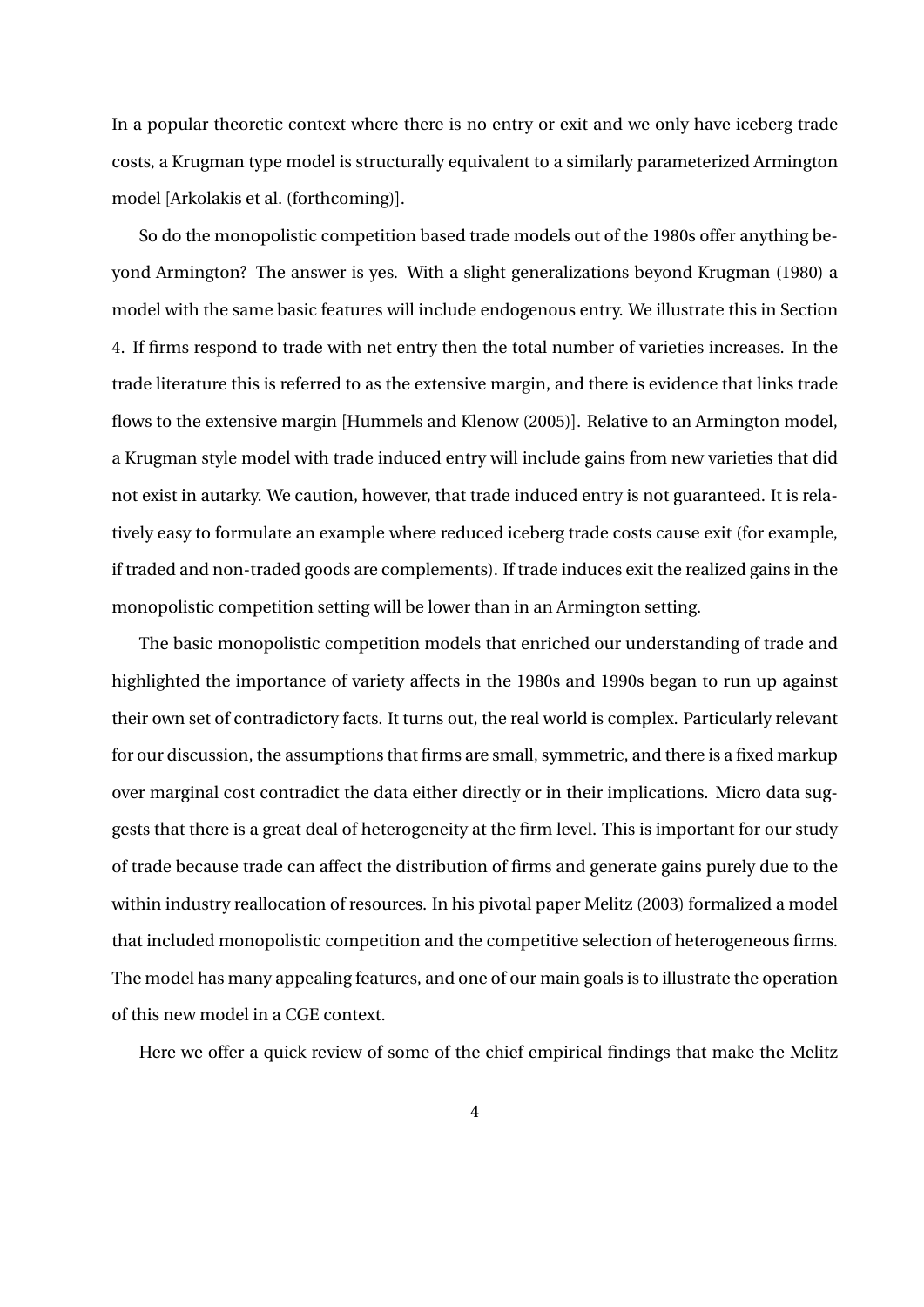(2003) trade structure appealing. A more complete review of this evidence can be found in Balistreri et al. (2011). Longitudinal micro data shows important and persistent dispersion in within industry firm-level productivities [see Bartelsman and Doms (2000)]. The few firms that select into export activities tend to be the most productive firms [see Bernard and Jensen (1999)]. Within industry reallocations among heterogeneous firms can drive productivity growth [Aw et al. (2001)], and trade liberalization can foster productivity growth consistent with eliminating marginal firms and favoring productive firms [Trefler (2004)].

Our approach is to start with the familiar and relatively transparent and build up to the empirical CGE application. First, we offer an introduction to the relevant trade theories and a set of corresponding computational maquettes in Sections 2 and 3, and we consider some illustrative computational experiments in Section 4. In Sections 5 and 6 we highlight some practicalities related to the calibration and computation of CGE models that include monopolistic competition. Finally, we present an applied model based on GTAP 7 data in Section 7. Our applications consider counterfactual simulations related to trade policy and subglobal climate-change policy. These applications highlight the innovations and their impact on policy considerations.

### **2 Trade Theories**

In this section we present the three basic theories of trade and industrial organization examined in this chapter. The presentation focuses on the trade equilibrium for a single good. The goal is to present the import demand and export supply formulations under the alternative assumptions about the nature of firm and product differentiation. The full general equilibrium, with endogenous incomes and intersectoral reallocations, is developed in section 3.

To begin we present a theory of trade based on the Armington (1969) assumption of differentiated regional products. The Armington formulation adopts the standard assumption of constant returns to scale and perfect competition. Firm-level products and technologies are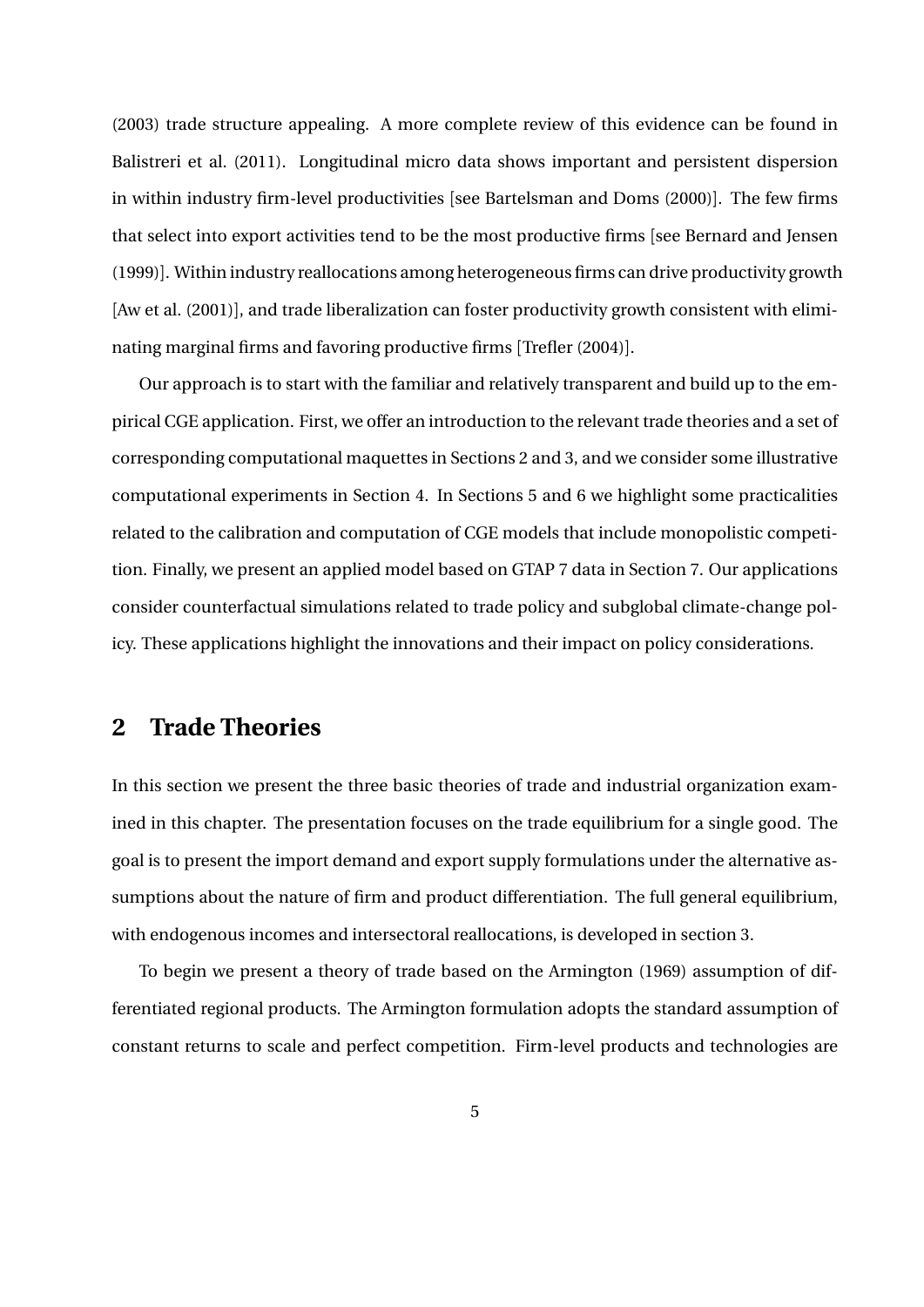identical within a region, and firms sell their output at marginal cost. Relative to a formulation familiar to many CGE modelers, we introduce Samulsonian *iceberg* transportation costs in the Armington structure. This change is made to maintain consistency with the standard monopolistic competition formulations and the geography-of-trade literature. The differentiated regional goods are aggregated by a Constant Elasticity of Substitution (CES) activity that yields a composite commodity available for consumption or intermediate use.

Next we present a Krugman (1980) based theory of trade under large-group monopolistic competition among symmetric firms. Each firm produces a unique product under the same increasing returns to scale technology. Specifically, the inputs used to produce an output level *q* equals  $f + q$ , where *f* is a fixed cost (measured in the input units). The differentiated firmlevel goods are aggregated through a CES activity, where the composite commodity is available for consumption or intermediate use. The number of varieties can be endogenous as firms enter or exit. The CES aggregation is consistent with the Dixit and Stiglitz (1977) love-of-variety formulation, indicating industry-wide scale effects from new varieties.

The final theory we present is based on the Melitz (2003) heterogeneous-firms model. In the Melitz theory we maintain large-group monopolistic competition among firms producing differentiated products, but we also consider that firms face different technologies. Specifically, firms differ in their productivity, so the inputs required to produce output of *q* equals  $f + q/\varphi$ , where  $\varphi$  is a firm-specific measure of productivity. A firm with a higher  $\varphi$  has a lower marginal cost of production. Given a distribution of productivity levels, overall productivity can be affected by trade opportunities that reallocate resources between the different firms. The model is more elaborate in that we must track the competitive selection of firms.

To facilitate the presentation consider the following notation. Let *i ∈ I* indicate a commodity or industry, and let *r* ∈ *R* or  $s$  ∈ *R* indicate a region. Now decompose the set of commodities into Armington goods indexed by *j ∈ J ⊂ I*; Krugman goods indexed by *k ∈ K ⊂ I*; and Melitz goods indexed by  $h \in H \subset I$ . The variables that we track for each of the theories are presented in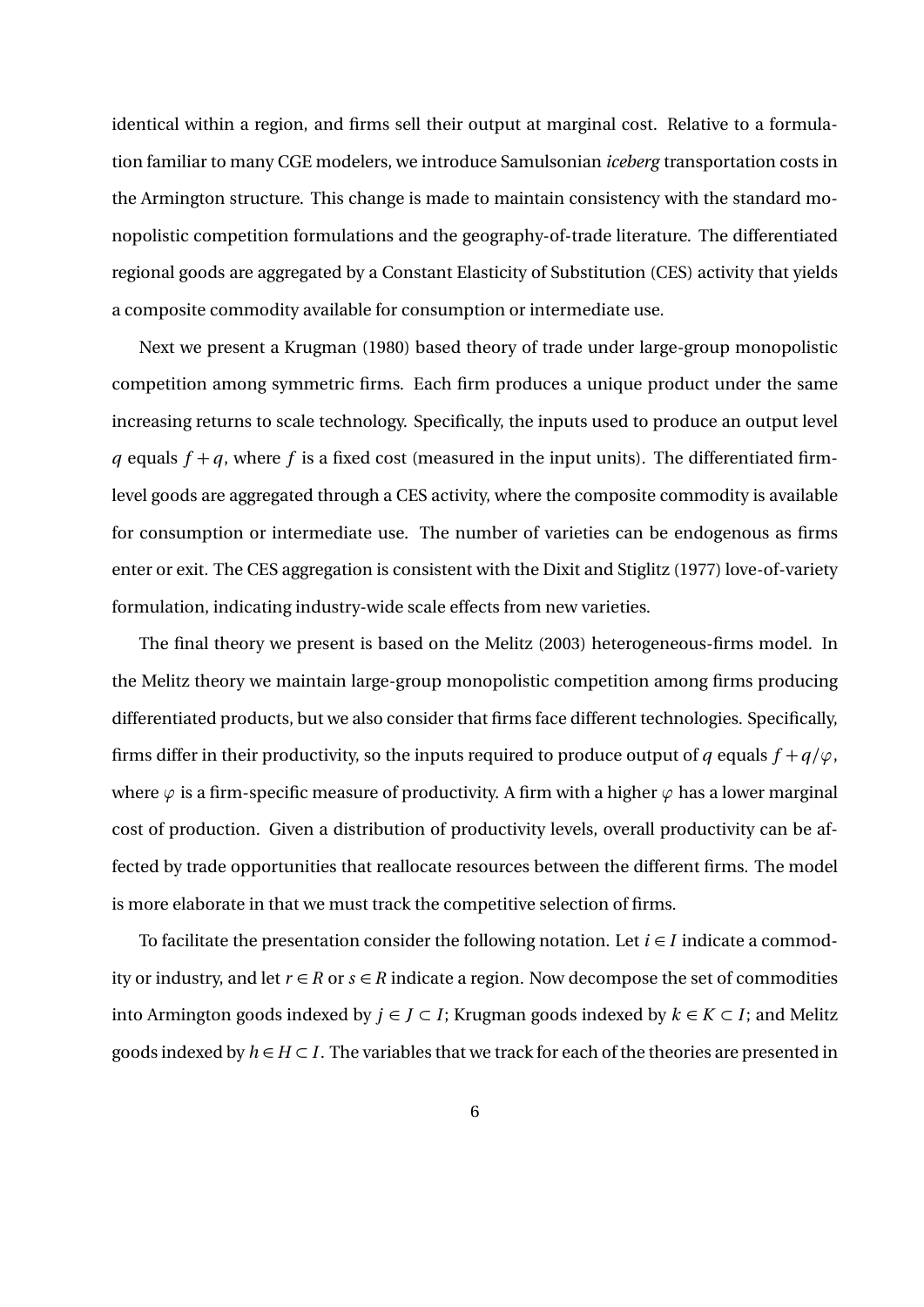| Variable                           | <b>Armington</b> | <b>Krugman</b> | <b>Melitz</b>           |
|------------------------------------|------------------|----------------|-------------------------|
| Composite-commodity demand         | $Q_{ir}$         | $Q_{kr}$       | $Q_{hr}$                |
| Price index on composite commodity | $P_{ir}$         | $P_{kr}$       | $P_{hr}$                |
| Number of entered firms            |                  |                | $M_{hr}$                |
| Number of active firms             |                  | $N_{kr}$       | $N_{hrs}$               |
| Firm-level output                  |                  | $q_{krs}$      | $\tilde{q}_{hrs}$       |
| Firm-level price                   |                  | $p_{krs}$      | $\tilde{p}_{hrs}$       |
| Firm-level productivity            |                  |                | $\tilde{\varphi}_{hrs}$ |
| Composite-input unit cost          | $c_{ir}$         | $c_{kr}$       | $c_{hr}$                |
| Composite-input supply             | $Y_{ir}$         | $Y_{kr}$       | $Y_{hr}$                |

Table 1: Notation and Variable Definitions

Table 1. Common across the models are the composite-commodity quantities and prices, and the composite-input quantities and prices.

In the first row of Table 1 we have regional demand for the sectoral composite commodity. Demand is determined in the general equilibrium and is, thus, taken as given in the initial presentation. To be clear let us approximate the general-equilibrium demand with a constant elasticity function of the composite price:

$$
Q_{ir} = \bar{Q}_{ir} \left(\frac{\bar{P}_{ir}}{P_{ir}}\right)^{\eta},\tag{1}
$$

where symbols embellished with a *bar* indicate benchmark (calibrated) levels and  $\eta \geq 0$  is the price elasticity of demand.

Similarly, in the final row of Table 1 we have regional input supply to the sector, which is determined by upstream general-equilibrium conditions. We make the simplifying assumption that all factors and intermediate inputs are combined into a single composite input with a price  $c_{ir}$ . Again, the general-equilibrium link is brought into the presentation by specifying unit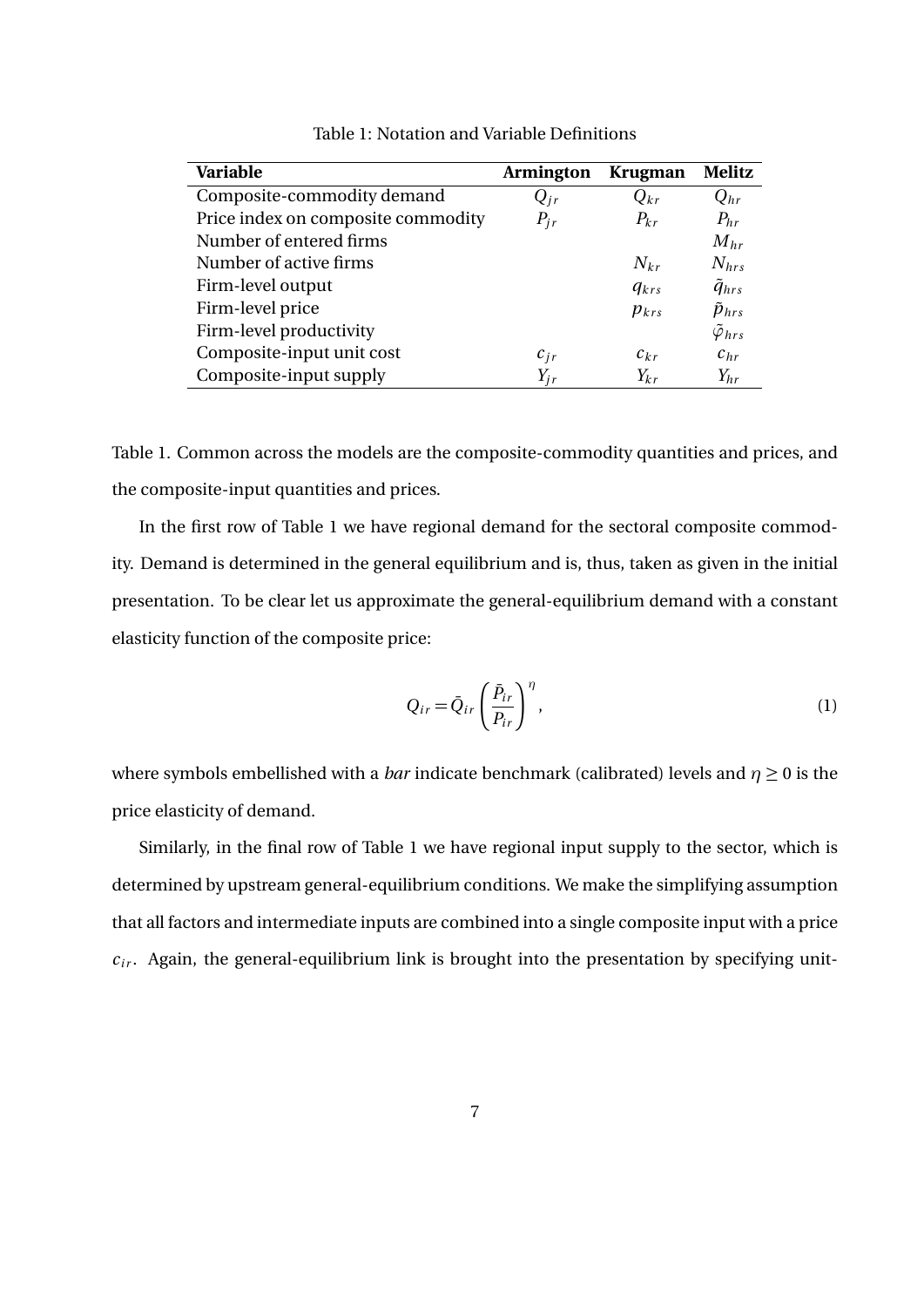input supply as a constant elasticity function of the unit-input price:

$$
Y_{ir} = \bar{Y}_{ir} \left(\frac{c_{ir}}{\bar{c}_{ir}}\right)^{\mu},\tag{2}
$$

where  $\mu \geq 0$  is the supply elasticity. Equations (1) and (2) establish our approximation of the general equilibrium allowing us to focus on the trade equilibrium and the industrial organization for each of the theories in isolation.<sup>3</sup>

### **2.1 Armington trade**

As Armington (1969) observed, at any practical level of aggregation, products under a common classification (say,  $j =$  {machinery}) sourced from different regions are not perfect substitutes. French machinery and Japanese machinery might be considered two different products. Observing that British firms use French, Japanese, domestic, and other machinery sourced from various regions (all at different unit values) is logically consistent if these different goods can be combined as imperfect substitutes. The machinery input to the British firm is the machinery composite of these regionally differentiated goods. This logical reconciliation of data on trade and the social accounts is the foundation for most CGE studies.

Assuming that the aggregation of bilateral export quantities is CES (with substitution elasticity  $\sigma_i$ ) the Armington composite commodity is given by

$$
Q_{js} = \left[ \sum_{r} \left( \frac{q_{jrs}}{\tau_{jrs}} \right)^{\frac{\sigma_{j-1}}{\sigma_j}} \right]^{\frac{\sigma_j}{\sigma_{j-1}}},\tag{3}
$$

where  $q_{jrs}$  is the export quantity and  $\tau_{jrs} \geq 1$  is the *iceberg* trade cost factor. The import quantity is  $q_{jrs}/\tau_{jrs}$ . It is more convenient for us to present this technology in its dual form where we

 ${}^{3}{\rm In}$  Section 3 of this chapter we endogenize aggregate demand and input supply for a full general equilibrium treatment.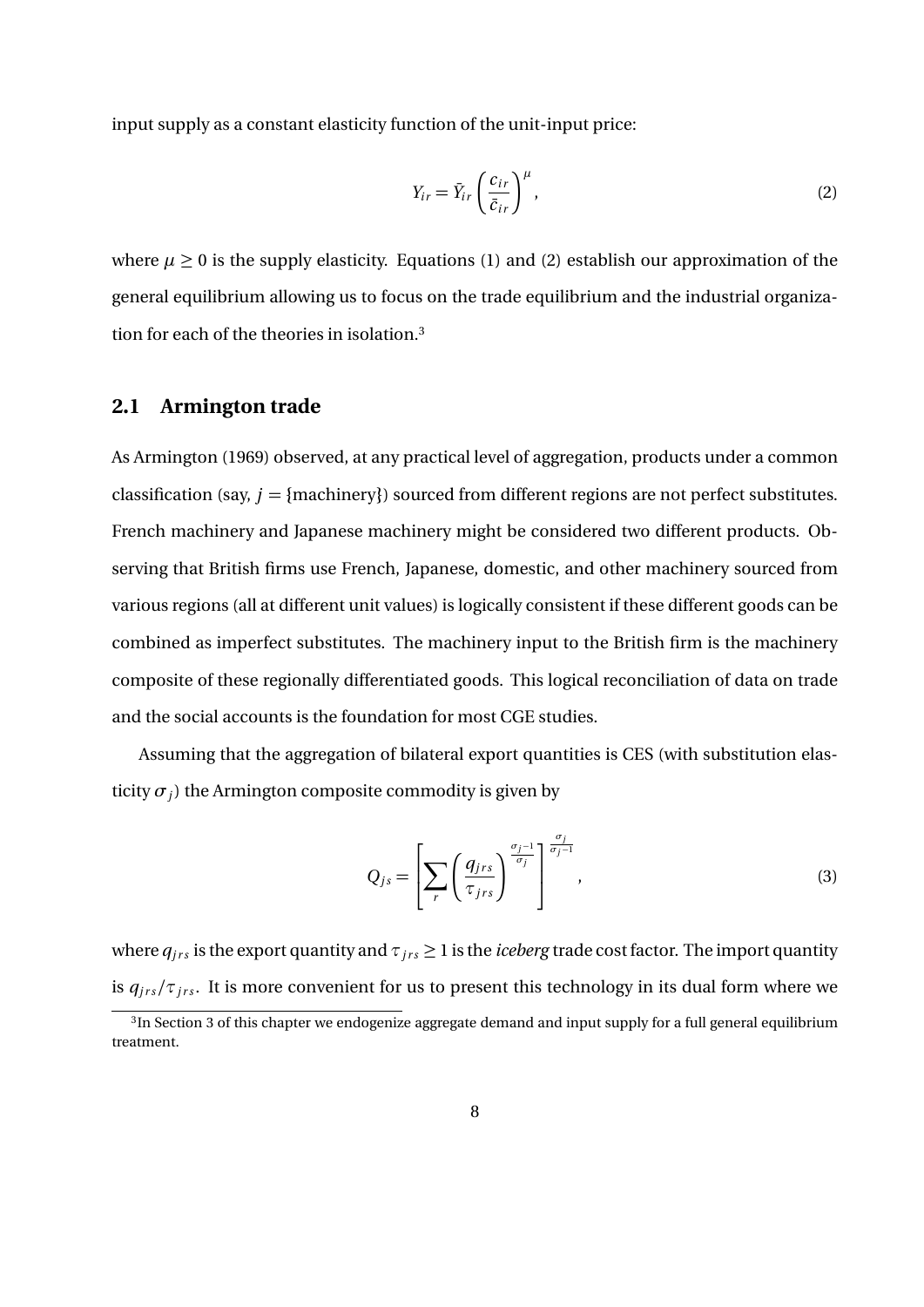represent the composite-commodity price index as a function of the source-region prices and trade costs. The price index,  $P_{is}$ , is the minimized cost of one unit of the composite commodity available in region *s*. To proceed, note that goods sourced from region *r* sell at a net price of  $c_{ir}$ , given marginal cost pricing. The gross price paid in region  $s$  includes the bilateral trade costs factors  $\tau_{jrs}$ , where ( $\tau_{jrs}$  – 1) is interpreted as the ad valorem tariff equivalent. Solving the constrained optimization problem reveals the price index:

$$
P_{js} = \left[\sum_{r} (\tau_{jrs} c_{jr})^{1-\sigma_j}\right]^{1/(1-\sigma_j)}.
$$
\n(4)

Equation (4) is convenient because it represents the aggregating technology and the optimizing behavior simultaneously. The product of  $(4)$  and  $Q<sub>js</sub>$  gives us the cost function which can be used to derive the bilateral demand functions by applying the envelope theorem. Setting the sum of these bilateral demands equal to the supply quantity gives us the market clearance condition for the composite input:

$$
Y_{jr} = \sum_{s} \tau_{jrs} Q_{j,s} \left( \frac{P_{js}}{\tau_{jrs} c_{jr}} \right)^{\sigma_j}.
$$
 (5)

Combining equations (1) and (2) with equation (4) and (5) we have a square system of  $[4 \times R \times$ *J*] equations in  $[4 \times R \times J]$  unknowns. The Armington trade equilibrium is fully specified. To illustrate the operation of the trade equilibrium in a numeric setting we provide the GAMS code in Appendix A, section A.1.

#### **2.2 Krugman trade**

Krugman (1980) proposed a trade model with monopolistic competition based on a Dixit and Stiglitz (1977) aggregation of firm-level varieties. Applying this model is an alternative method of dealing with the data challenges faced by Armington (1969). Intraindustry trade, for example,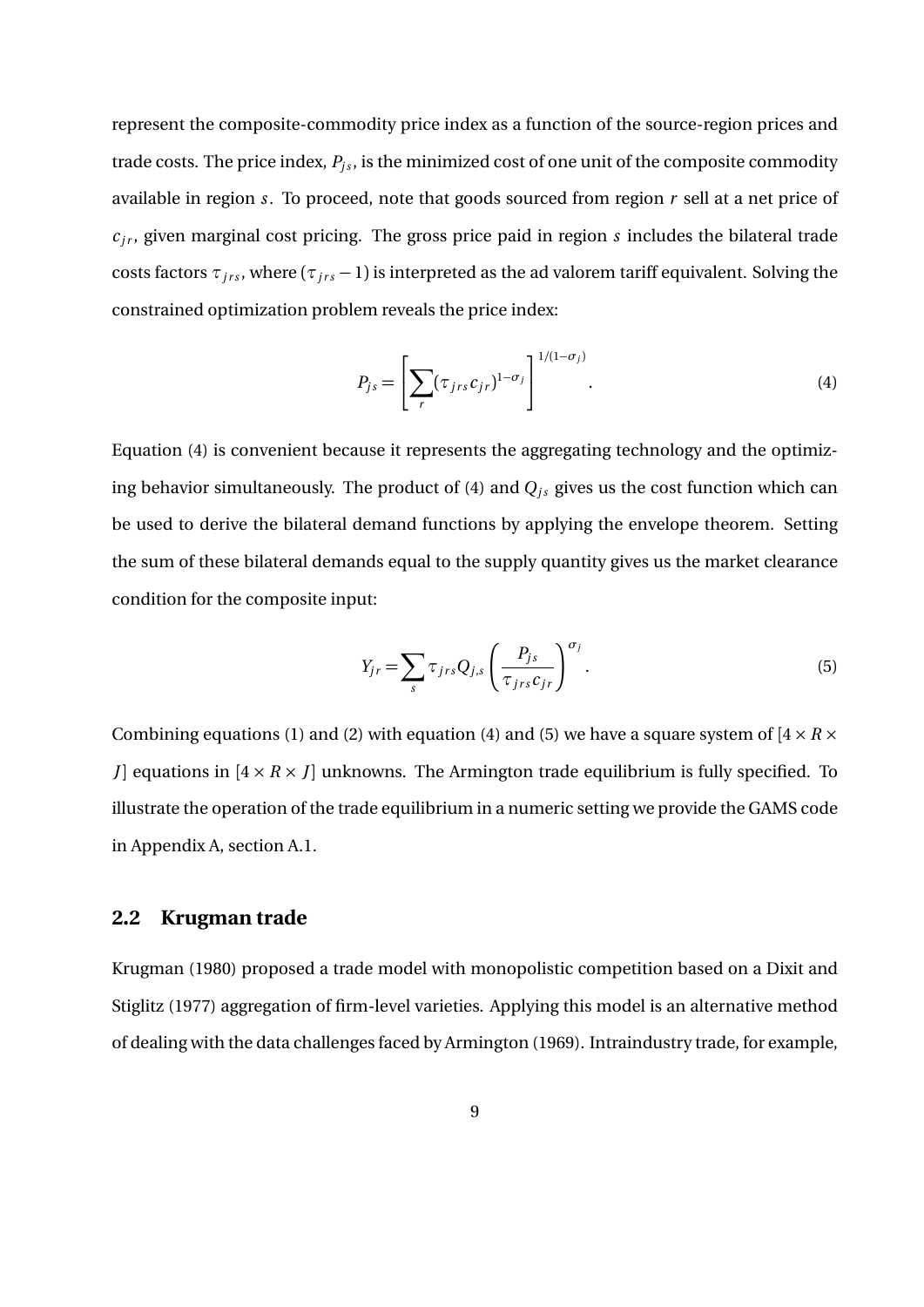is a natural feature of the Krugman structure. As in the Armington structure, varieties are aggregated at constant elasticity of substitution but we now need to track the number of firms in each region,  $N_{kr}$ , and note that there is a scale effect associated with increases in variety. Firms are assumed to be relatively small, symmetric, and produce under a simple linear increasing returns technology. Furthermore, we assume that entry is costless so profits are driven to zero as the product space becomes saturated with varieties.

Let  $p_{krs}$  be the gross (of trade cost) price set by a region- $r$  firm selling in market  $s$ , and let *σ<sup>k</sup> >* 1 indicate the elasticity of substitution. The dual Dixit-Stiglitz price index in region *s* is then given by

$$
P_{ks} = \left[\sum_r N_{kr} p_{krs}^{1-\sigma_k}\right]^{1/(1-\sigma_k)},\tag{6}
$$

and the corresponding bilateral firm-level demands are given by

$$
q_{krs} = Q_{ks} \left(\frac{P_{ks}}{p_{krs}}\right)^{\sigma_k}.
$$
 (7)

Firms are assumed small enough such that their pricing decisions have negligible impacts on the  $P_{ks}$ , but they do have market power over their unique variety. Faced with a constant elasticity demand (where  $P_{ks}$  is assumed constant) firms maximize profits by charging their optimal markup over marginal cost (where nominal marginal cost is  $c_{kr}$ ):

$$
p_{krs} = \frac{\tau_{krs} c_{kr}}{1 - 1/\sigma_k}.
$$
\n(8)

We include the cost factor,  $\tau_{krs}$ , in the numerator to be consistent with our definition of  $p_{krs}$  as gross of trade costs. In addition to marginal cost, firms incur a fixed cost, denoted *f <sup>k</sup>* (measured in composite input units). The free-entry assumption indicates that the number of firms will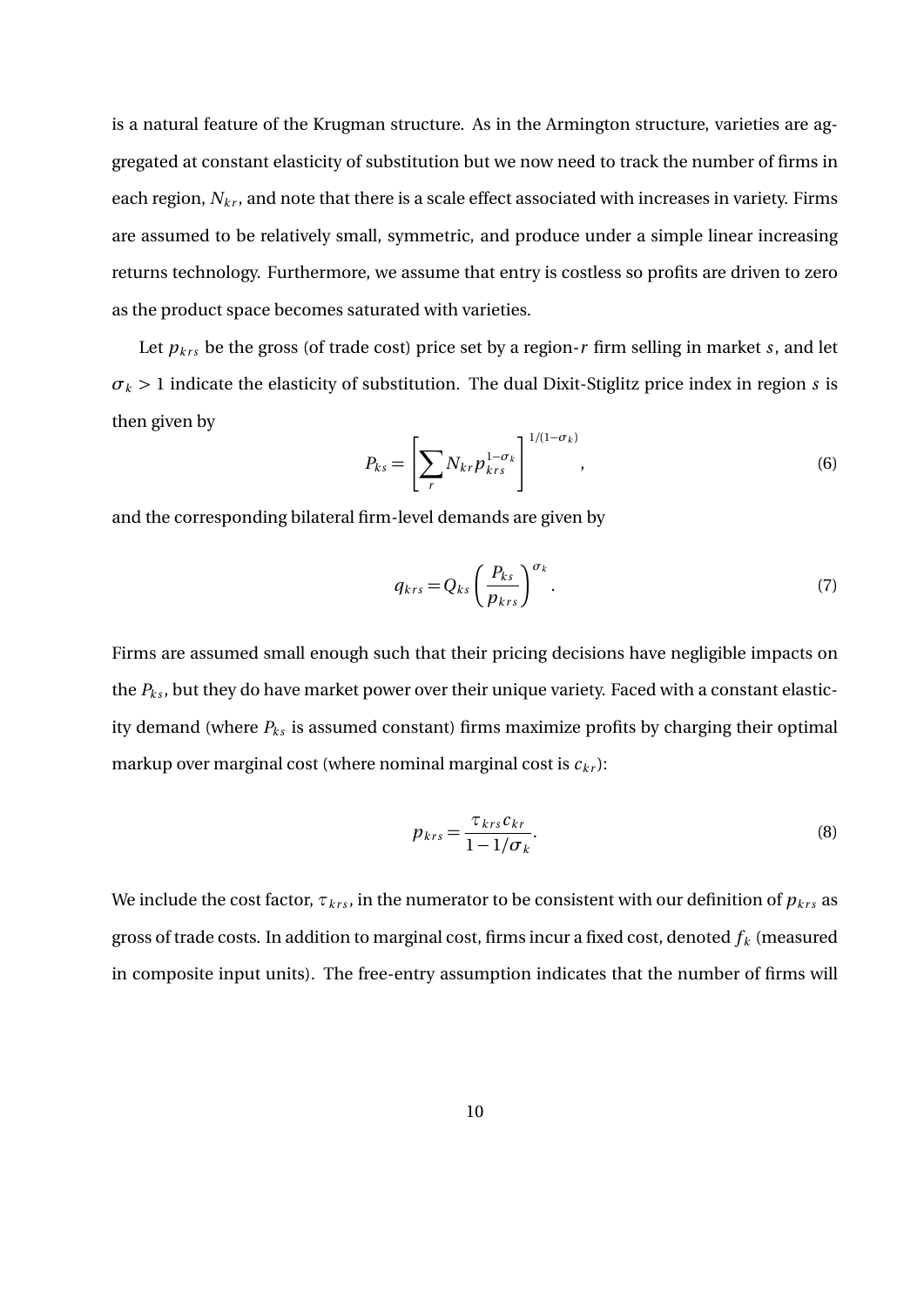adjusts such that nominal fixed cost payments equal profits:

$$
c_{kr}f_k = \sum_s \frac{p_{krs}q_{krs}}{\sigma_k}.
$$
\n(9)

With the industrial organization well specified we proceed with a condition for market clearance for the composite input.

$$
Y_{kr} = N_{kr} \left( f_k + \sum_s \tau_{krs} q_{krs} \right). \tag{10}
$$

Again the *τ<sub>krs</sub>* term reflects the real resource cost of transport. Combining the downstream demand equation (1) and the upstream supply equation(2) with the Krugman specific equations  $(6 - 10)$  we have a square system of dimension  $[(5 \times R \times K) + (2 \times R \times K)]$ . The partial equilibrium Krugman trade equilibrium is fully specified. To illustrate the operation of the trade equilibrium in a numeric setting we provide the GAMS code in Appendix A, section A.2. .

#### **2.3 Melitz trade**

Trade under the Melitz (2003) theory is more complex in that it extends the monopolistic competition model by incorporating firm heterogeneity. Firms have different, although well specified, productivities and they select themselves into profitable markets. Trade can impact the selection of firms and therefore can impact industry-wide productivity. Adopting Melitz's representation of the representative (or average) firm operating in each bilateral market greatly simplifies the model.

The basic narrative that accompanies the Melitz model is as follows. Firms can choose to incur a sunk cost, which pays for a productivity draw (a "blueprint"). Once the productivity is realized the firm chooses to operate in those markets that are profitable. The firms face a market specific fixed cost and marginal cost is determined by the productivity draw. Some firms, with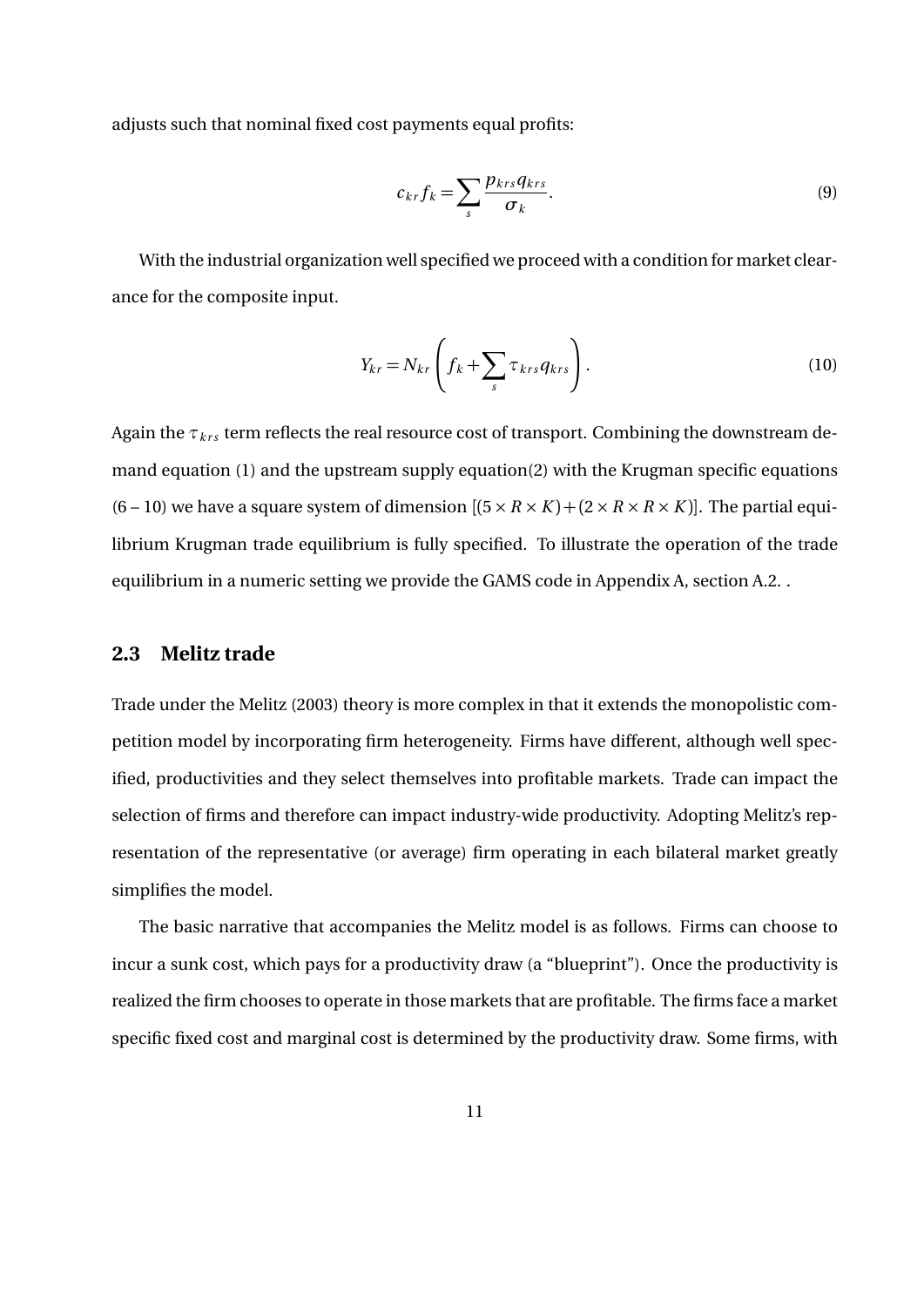sufficiently low productivity draws, will choose not to operate in any market. Other firms with high productivity draws may operate in multiple markets. With larger fixed costs associated with foreign markets we observe that export firms are among the largest and most productive. Further, trade liberalization induces the exit of low-productivity domestic firms through import competition, while inducing some relatively productive firms to enter external markets. Relative to autarky productivity increases through an intraindustry reallocation of resources toward the more productive firms.

Similar to the Krugman formulation we have a Dixit-Stiglitz price index. The firm-level prices are not the same, however, so we first consider the price index as a function of the continuum of prices. Let  $\omega_{hrs} \in \Omega_{hr}$  index the differentiated products sourced from region *r* shipped into region *s*, and let  $\sigma_h$  be the constant elasticity of substitution. The price index is given by

$$
P_{hs} = \left[ \sum_{r} \int_{\omega_{hrs}} p_{hrs} (\omega_{hrs})^{1-\sigma_h} d\omega_{hrs} \right]^{\frac{1}{1-\sigma_h}}.
$$
 (11)

Simplifying this equation using the representative (or average) firm's price,  $\tilde{p}_{hrs}$ , and a measure of the number of firms operating,  $N<sub>hrs</sub>$ , we have

$$
P_{hs} = \left[\sum_{r} N_{hrs} \tilde{p}_{hrs}^{1-\sigma_h}\right]^{1/(1-\sigma_h)}.\tag{12}
$$

Melitz (2003) obtains this simplification by defining  $\tilde{p}_{hrs}$  as the price set on the variety from the firm with CES-weighted average productivity operating on the *r* to *s* link. Demand for the average variety is

$$
\tilde{q}_{hrs} = Q_{hs} \left(\frac{P_s}{\tilde{p}_{rs}}\right)^{\sigma_h},\tag{13}
$$

where the average price,  $\tilde{p}_{hrs}$ , is defined as gross of trade costs.

Let  $\tilde{\varphi}_{hrs}$  indicate the productivity of the average firm (such that the nominal marginal cost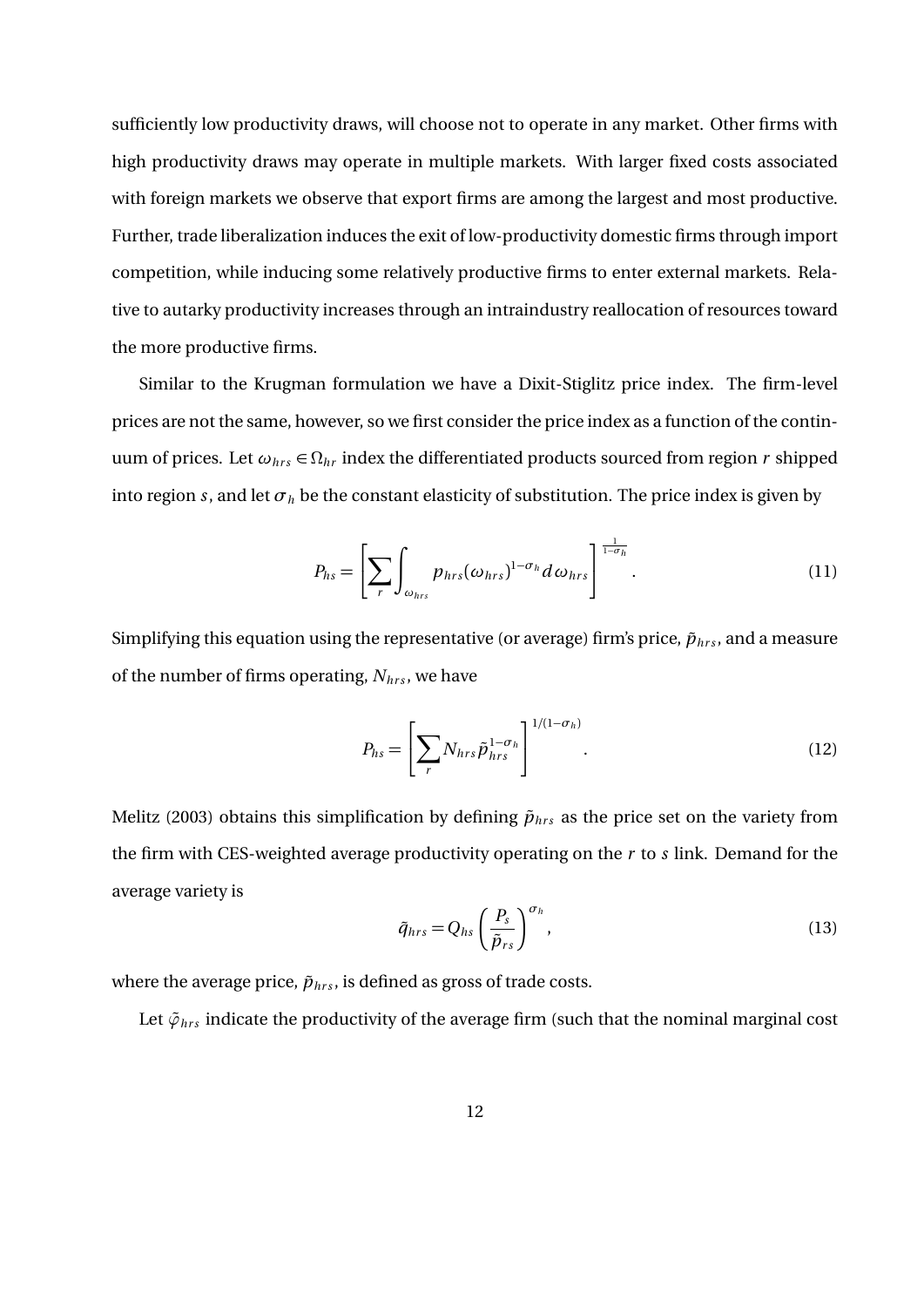is  $c_{hr}/\tilde{\varphi}_{hr}$ . Faced with a constant demand elasticity of  $\sigma_h$  the firm optimally chooses a price

$$
\tilde{p}_{hrs} = \frac{c_{hr}\tau_{hrs}}{\tilde{\varphi}_{hrs}(1 - 1/\sigma_h)}.
$$
\n(14)

Again, we are assuming the firm is relatively small; the firm chooses a price without considering any impact of its decision on *Phs* . 4

We now have to determine which firms operate in a given bilateral market. We need to adopt a specific distribution for the productivity draws and link the marginal firm (earning zero profits) in a given bilateral market to the representative firm earning positive profits. We assume that each of the *Mhr* firms choosing to incur the entry cost receives their firm-specific productivity draw from a Pareto distribution with probability density

$$
g(\varphi) = \frac{a}{\varphi} \left(\frac{b}{\varphi}\right)^a; \tag{15}
$$

and cumulative distribution

$$
G(\varphi) = 1 - \left(\frac{b}{\varphi}\right)^a,\tag{16}
$$

where *a* is the shape parameter and *b* is the minimum productivity.

For this continuous distribution there will be some level of productivity  $\varphi^*_{hrs}$ , at which operating profits for a firm drawing  $\varphi^*_{hrs}$  are zero. This is determined by the fixed cost of operating,  $f_{hrs}$ , on the *r*– $s$  link. All firms drawing a  $\varphi$  above  $\varphi^*_{hrs}$  will serve the  $s$  market, and firms drawing a  $\varphi$  below  $\varphi^*_{hrs}$  will not. A firm drawing  $\varphi^*_{hrs}$  is the marginal firm from  $r$  supplying region *s*. This leads us to the condition that determines which firms operate in a given market. Let  $r(\varphi) = p(\varphi)q(\varphi)$  indicate the gross of trade cost firm-level revenues as a function of the draw  $\varphi$ .

<sup>&</sup>lt;sup>4</sup>This is an uncomfortable assumption given that the most productive firms must, in fact, be large.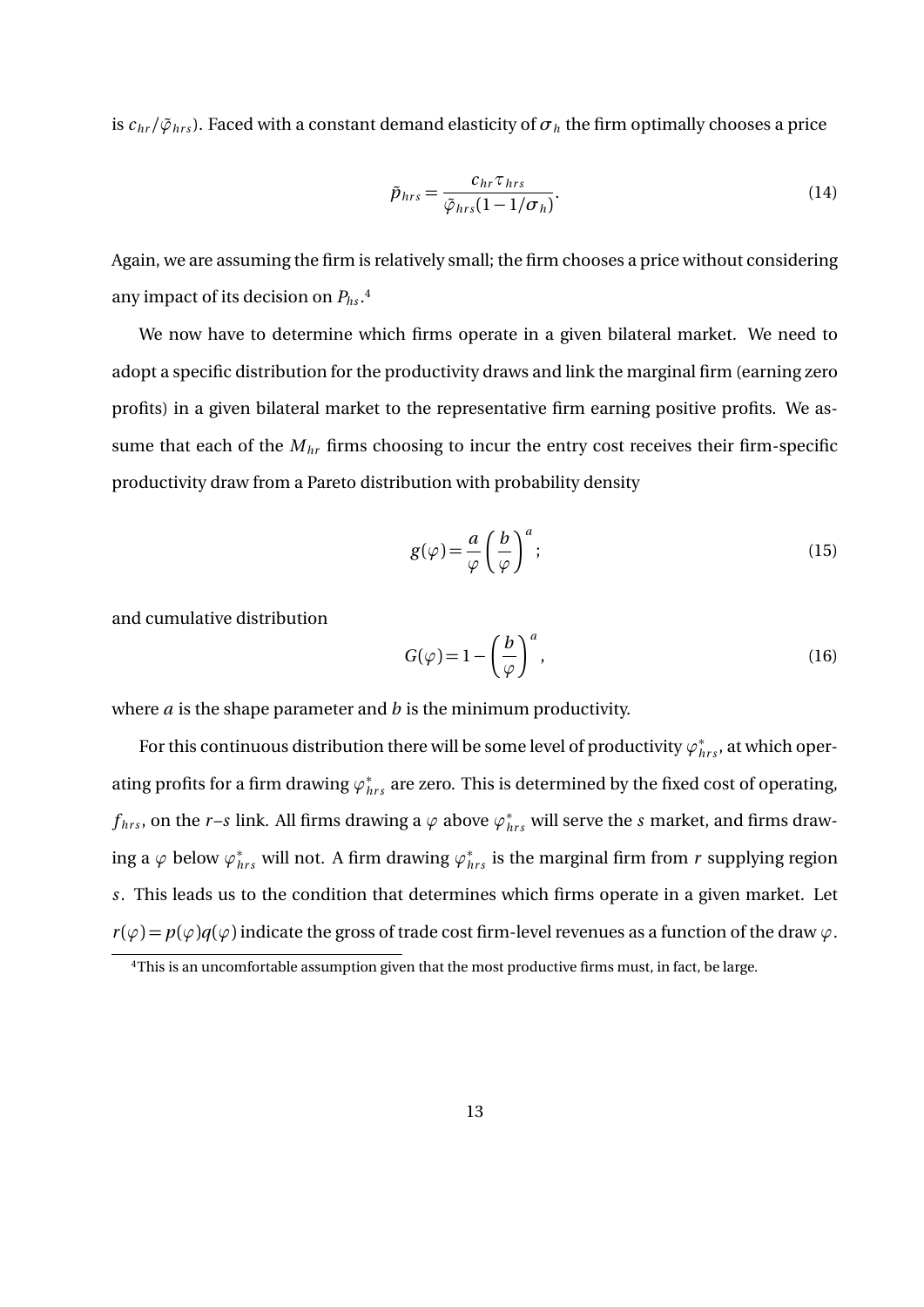Zero profits for the marginal firm requires

$$
c_{hr}f_{hrs} = \frac{r(\varphi_{hrs}^*)}{\sigma_h}.
$$
\n(17)

As we are not solving for the revenues of the marginal firm, we would like to define this condition in terms of the representative firm. We need to link the representative firm's productivity and revenue to the marginal firm through the Pareto distribution.

The probability that a firm will operate is  $1 - G(\varphi^*_{hrs})$ , so we find the CES weighted average productivity:

$$
\tilde{\varphi}_{hrs} = \left[\frac{1}{1 - G(\varphi_{hrs}^*)}\int_{\varphi_{hrs}^*}^{\infty} \varphi^{\sigma_h - 1}g(\varphi)d\varphi\right]^{\frac{1}{\sigma_h - 1}}.
$$
\n(18)

Applying the Pareto distribution this becomes

$$
\tilde{\varphi}_{hrs} = \left[\frac{a}{a+1-\sigma_h}\right]^{\frac{1}{\sigma_h-1}} \varphi_{hrs}^*.
$$
\n(19)

Again, following Melitz (2003) we use optimal firm pricing and the input technology ( $f_{hrs} + q/\varphi$ ) to establish the relationship between the revenues of firms with different productivity draws:

$$
\frac{r(\varphi_1)}{r(\varphi_2)} = \left(\frac{\varphi_1}{\varphi_2}\right)^{\sigma_h - 1}.\tag{20}
$$

Using (19) and (20) to simplify (17) we derive the zero cutoff profit condition in terms of averagefirm revenues and the parameters:

$$
c_{hr}f_{hrs} = \tilde{p}_{hrs}\tilde{q}_{hrs}\frac{(a+1-\sigma_h)}{a\sigma_h}.
$$
\n(21)

Next we turn to the entry condition which determines the mass of firms,  $M<sub>hr</sub>$ , that take a productivity draw. A productivity draw costs a firm a one-time entry payment of  $f_{hr}^s$  input units. Entered firms then face a probability  $\delta$  in each future period of a shock that forces exit. In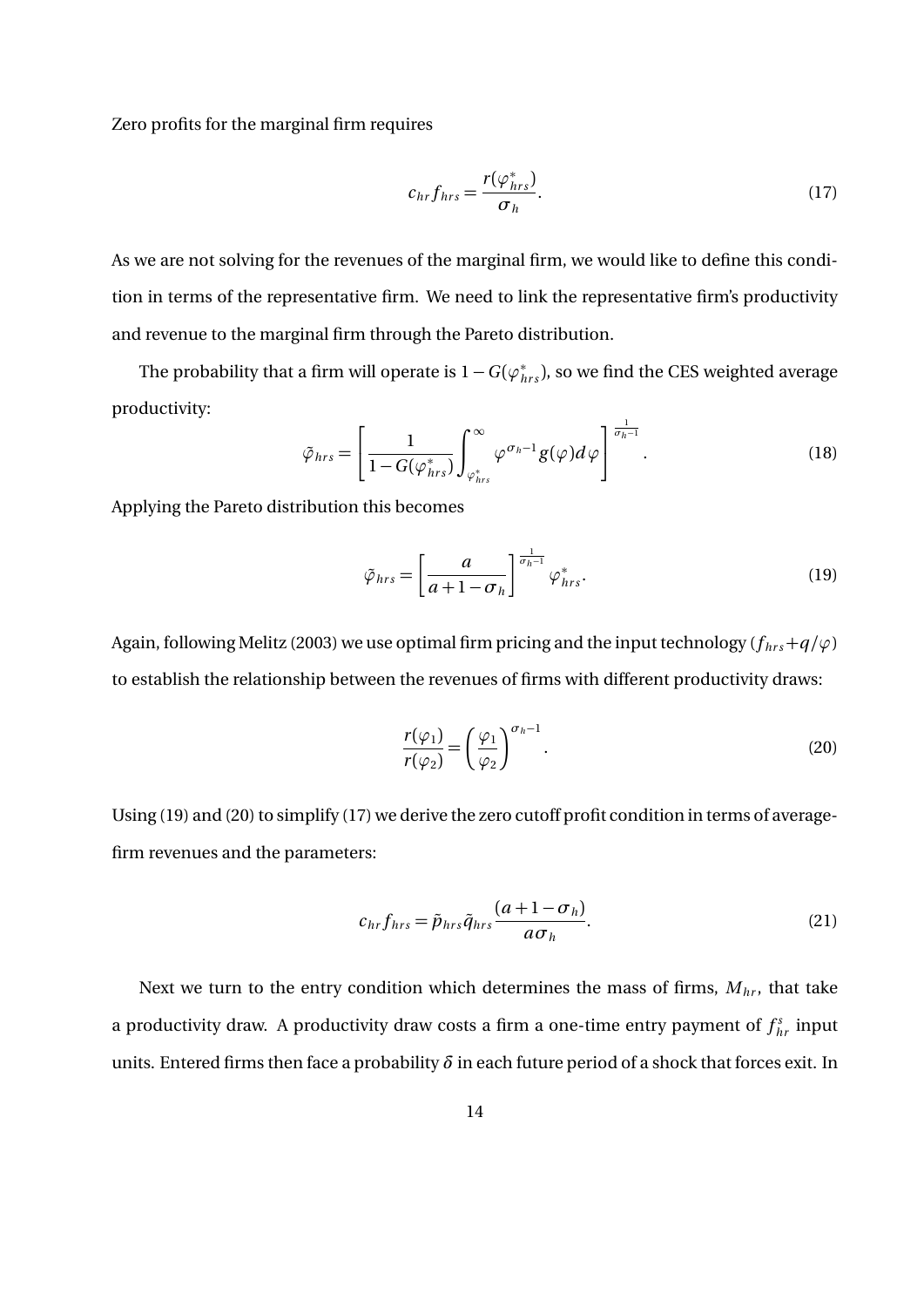a steady-state equilibrium *δMhr* firms are lost in a given period so total nominal entry payments in that period must be  $c_{hr}\delta f_{hr}^sM_{hr}$ . From an individual firm's perspective the *annualized* flow of entry payments is  $c_{hr}\delta f_{hr}^s$ .

Assuming risk neutrality and no discounting, firms enter to the point that expected operating profits equal the entry payment. A firm from *r* operating in market *s* can expect to earn the average profit in that market:

$$
\tilde{\pi}_{hrs} = \frac{\tilde{p}_{hrs}\tilde{q}_{hrs}}{\sigma_h} - c_{hr}f_{hrs}.
$$
\n(22)

Using the zero cutoff profit condition to substitute out the operating fixed cost this reduces to

$$
\tilde{\pi}_{hrs} = \tilde{p}_{hrs} \tilde{q}_{hrs} \frac{(\sigma_h - 1)}{a \sigma_h}.
$$
\n(23)

The probability that a member of *Mhr* will operate in the *s* market is simply given by the ratio of  $N<sub>hrs</sub>/M<sub>hr</sub>$ . Setting the firm-level entry-payment flow equal to the expected profits from each potential market gives us the free entry condition

$$
c_{hr}\delta f_{hr}^s = \sum_s \tilde{p}_{hrs}\tilde{q}_{hrs}\frac{(\sigma_h - 1)}{a\sigma_h}\frac{N_{hrs}}{M_{hr}},\tag{24}
$$

which determines the mass of firms, *Mhr* .

We can now recover the productivities as a function of the fraction of operating firms from 1*−G* (*φ ∗ hr s* ) = *Nhr s /Mhr* . Applying the Pareto distribution and substituting *φ ∗ hr s* out of the system using (19) we have an equation for the productivity of the representative firm;

$$
\tilde{\varphi}_{hrs} = b \left( \frac{a}{a + 1 - \sigma_h} \right)^{1/(\sigma_h - 1)} \left( \frac{N_{hrs}}{M_{hr}} \right)^{-1/a}.
$$
\n(25)

Finally, we need to close the model by specifying market clearance in inputs. Supply is *Yhr* , and demand has three components: inputs used in sunk costs, inputs used in operating fixed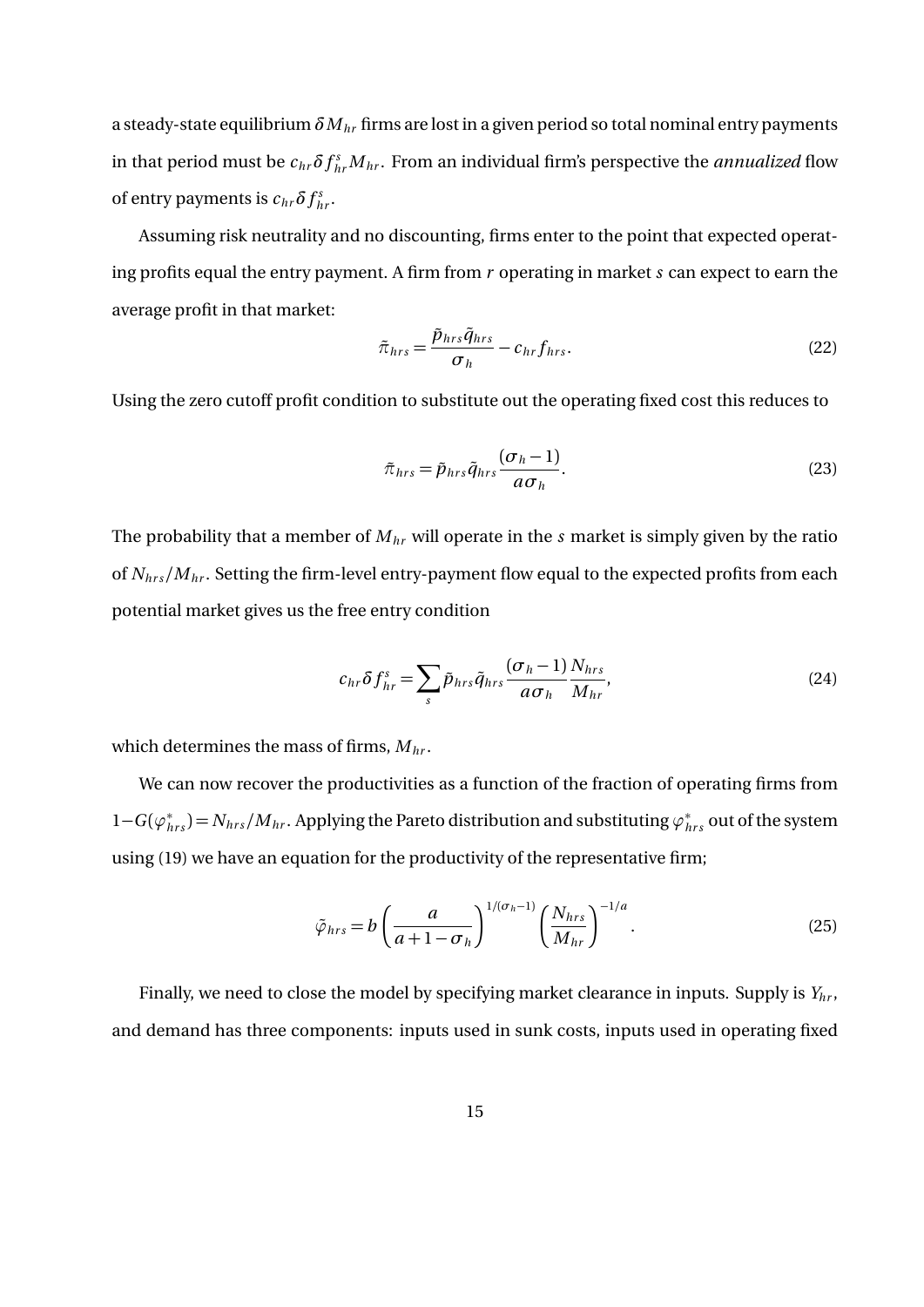costs, and operating inputs;

$$
Y_{hr} = \delta f_{hr}^s M_{hr} + \sum_s N_{hrs} \left( f_{hrs} + \frac{\tau_{hrs}}{\tilde{\varphi}_{hrs}} \right). \tag{26}
$$

This completes our description of the Melitz trade equilibrium. Equations (1), (2), (12), (13), (14), (21), (24), (25), and (26) form a square system of dimension  $[(5 \times R \times H) + (4 \times R \times R \times H)]$ . To illustrate the operation of the trade equilibrium in a numeric setting we provide the GAMS code in Appendix A, section A.3.

### **3 General equilibrium formulation**

In the previous section we approximated general equilibrium impacts on trade by specifying constant elasticity aggregate-demand and input-supply functions. In this section we formalize the general equilibrium in a model that accommodates all three theories of trade. The goal is to develop a relatively transparent framework for illustrating model responses and for comparing the three formulations.

The first step in endogenizing the general equilibrium is to fully specify the demand system as derived from preferences. We assume that consumers derive utility through CES preferences over the different composite goods (indexed by *i*). Again it is convenient to represent this in its dual form (which simultaneously represents preferences and the optimizing behavior). Preferences in region *r* are indicated by the unit expenditure function,

$$
E_r = \left[\sum_i \beta_{ir}^{\alpha} P_{ir}^{1-\alpha}\right]^{1/(1-\alpha)},\tag{27}
$$

where  $E_r$  is the minimized expenditures needed to generate one unit of utility.  $E_r$  is the ideal or true cost-of-living price index. The parameters  $\alpha$  and  $\beta_{ir}$  indicate the elasticity of substitution and relative preference weights across the goods. Welfare in region *r* is simply measured as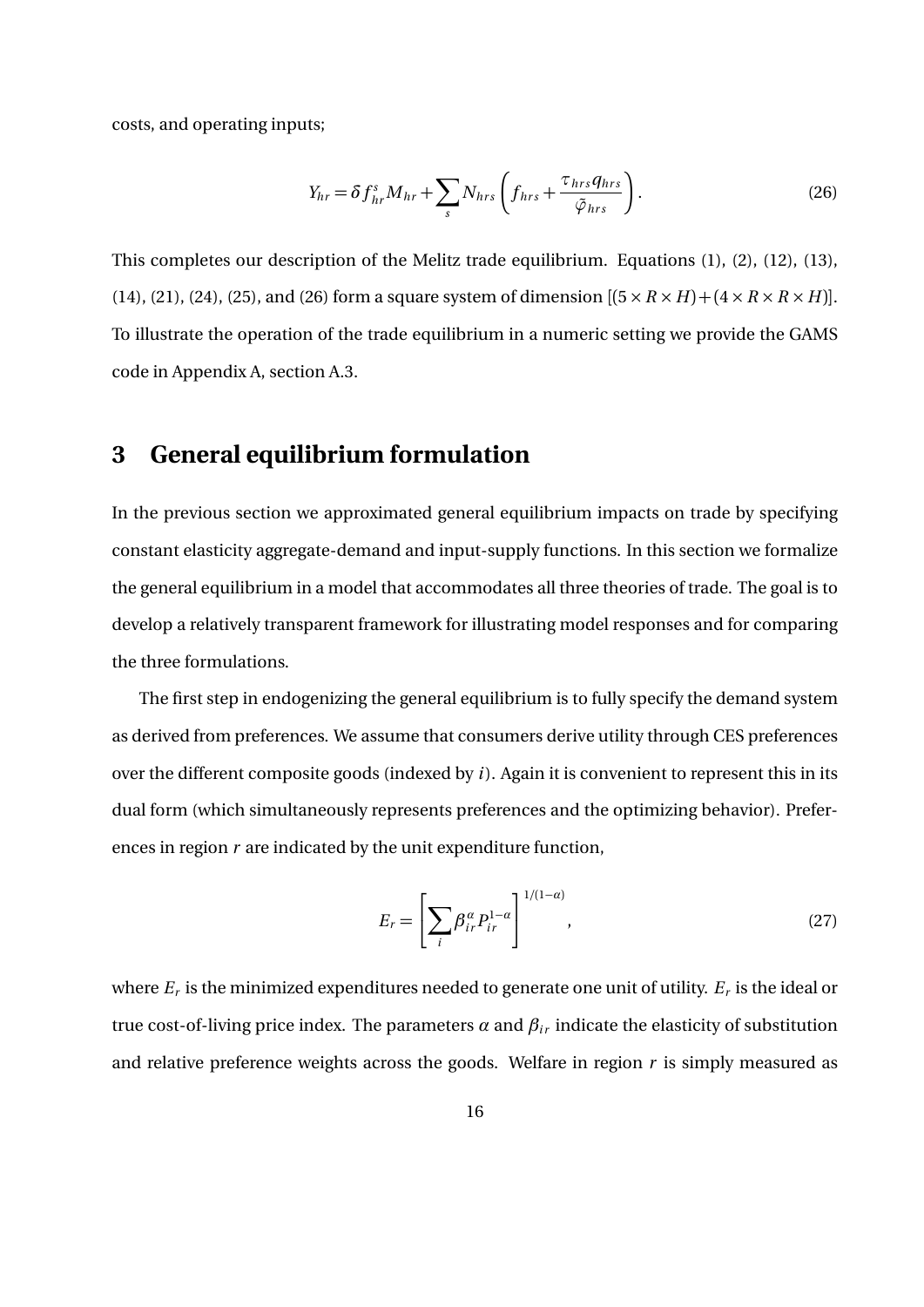nominal income deflated by the price index,

$$
U_r = \frac{GDP_r}{E_r},\tag{28}
$$

where *GDP<sup>r</sup>* indicates income. Applying Shephard's Lemma to the expenditure function we recover the compensated demand functions for each aggregated good:

$$
Q_{ir} = U_r \left(\frac{\beta_{ir} E_r}{P_{ir}}\right)^{\alpha}.
$$
\n(29)

Where equation (29) now replaces it partial equilibrium counterpart [equation (1)].

Moving upstream of the trade equilibrium we now consider input supply. Assume that the composite input selling for  $c_{ir}$  is produced according to a Cobb-Douglas technology using various primary inputs. Let  $f \in F$  index the primary factors with corresponding prices  $w_{fr}$ , and denote the value-share parameters  $\gamma_{fir}$  (where  $\sum_f \gamma_{fir} = 1$ ). The unit cost function for sector *i* in region *r* is given by

$$
c_{ir} = \prod_{f} \left( w_{fr} \right)^{\gamma_{fir}}.
$$
 (30)

With fixed factor endowments equal to  $\bar{L}_{fr}$  (and again applying Shephard's Lemma, this time to the cost function) we derive the market clearance conditions for primary factors:

$$
\bar{L}_{fr} = \sum_{i} \frac{\gamma_{fir} Y_{ir} c_{ir}}{w_{fr}}.
$$
\n(31)

The remaining condition needed to close the general equilibrium is the calculation of nominal income:

$$
GDP_r = \sum_f w_{fr} \bar{L}_{fr}.
$$
\n(32)

Combining equations  $(27) - (32)$  with the specific trade equations from the previous section yields our illustrative computable general equilibrium. We summarize the full set of conditions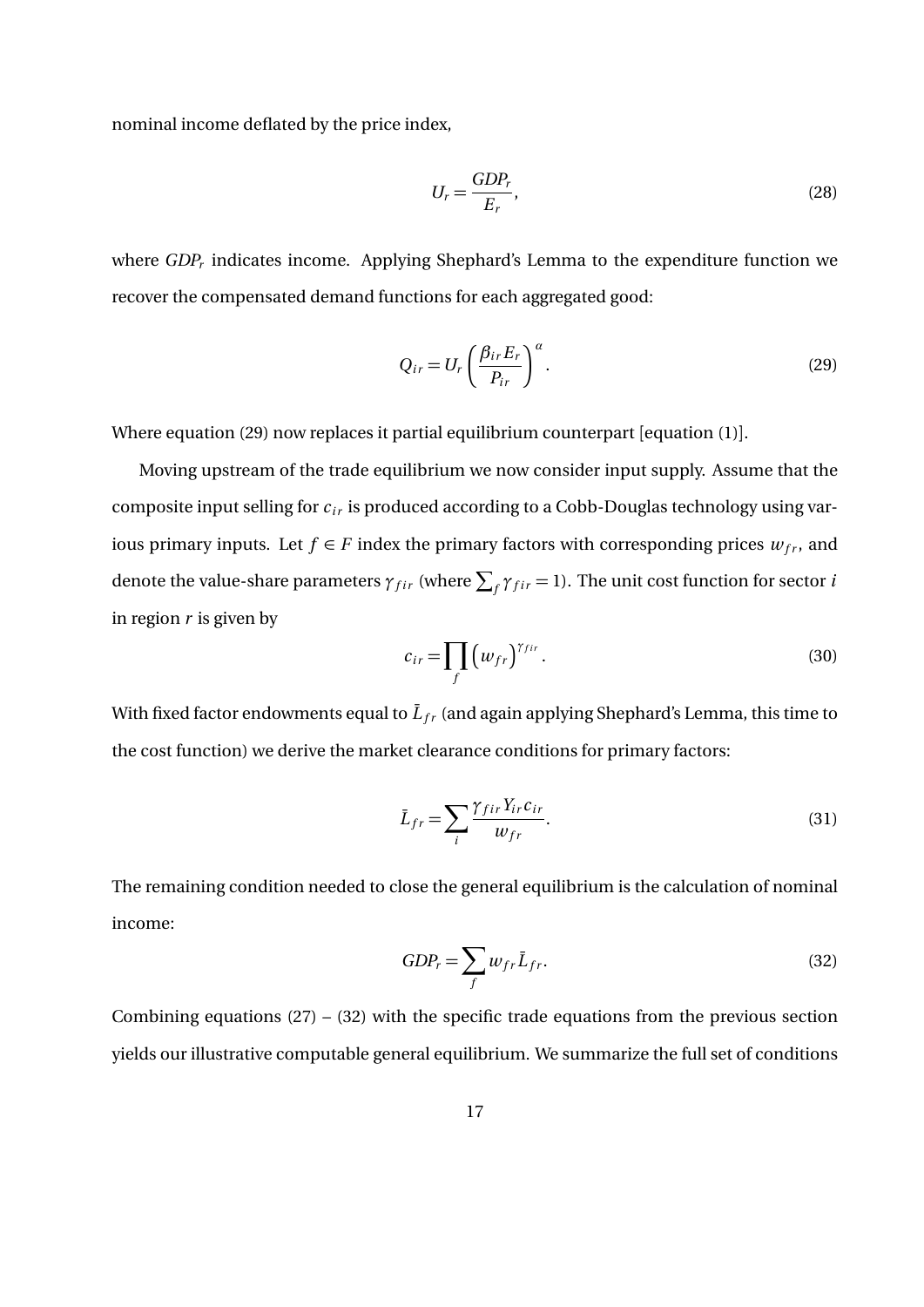| <b>Equation</b>              | <b>Associated</b>                            | <b>Equation Number</b> |           |                |               |                         |
|------------------------------|----------------------------------------------|------------------------|-----------|----------------|---------------|-------------------------|
| <b>Description</b>           | Variable                                     | General                | Armington | <b>Krugman</b> | <b>Melitz</b> | <b>Dimensions</b>       |
| Unit Expenditure Function    | $U_r$ : Welfare                              | (27)                   |           |                |               | R                       |
| Final Demand                 | $E_r$ : Consumer Price Index                 | (28)                   |           |                |               | R                       |
| Demand by Sector             | $P_{ir}$ : Good Price                        | (29)                   |           |                |               | $I \times R$            |
| <b>Composite Price Index</b> | $Q_{ir}$ : Aggregate Quantity                |                        | (4)       | (6)            | (12)          | $I \times R$            |
| Free Entry                   | $N_{kr}$ or $M_{hr}$ : Entered Firms         |                        |           | (9)            | (24)          | $(K+H)\times R$         |
| <b>Zero Cutoff Profits</b>   | $N_{hr}$ : Operating Firms                   |                        |           |                | (21)          | $H \times R \times R$   |
| Firm-level Demand            | $p_{krs}$ or $\tilde{p}_{hrs}$ : Firm Price  |                        |           | (7)            | (13)          | $(K+H)\times R\times R$ |
| Firm-level Markup            | $q_{krs}$ or $\tilde{q}_{hrs}$ : Firm Output |                        |           | (8)            | (14)          | $(K+H)\times R\times R$ |
| Firm-level Productivity      | $\tilde{\varphi}_{hrs}$ : Productivity       |                        |           |                | (18)          | $H \times R \times R$   |
| Composite-input Markets      | $c_{ir}$ : Unit-cost Index                   |                        | (5)       | (10)           | (26)          | $I \times R$            |
| Unit-cost Function           | $Y_{ir}$ : Upstream Output                   | (30)                   |           |                |               | $I \times R$            |
| Primary-factor Markets       | $w_{fr}$ : Factor price                      | (31)                   |           |                |               | $F \times R$            |
| Income                       | $GDP_r$ : Income                             | (32)                   |           |                |               | R                       |

Table 2: Multiregion General Equilibrium with Alternative Trade Theories

in Table 2. In addition, the GAMS code for this model is made available in Appendix B. The model is capable of incorporating various combinations of Armington, Krugman, and Melitz structures by applying various definitions of the subsets *J*, *K* , and *H*.

### **4 Computation as a companion to theory**

There is an expansive literature on the trade theories outlined above. One of the common threads is that all three support the equally expansive econometric work on the *new* geography of trade. With restrictions, these theories readily produce a fairly simple gravity equation. This is so common that many theoretic exercises actually impose gravity as a precursor to an analytical studying of what are consider *relevant* versions of the more general theories. Examples include "trade separability" as imposed by Anderson and van Wincoop (2004), or the "CES import demand system" imposed by Arkolakis et al. (forthcoming) (which is much more restrictive than imposing CES preferences). Unlike many theoretic studies, our computational exploration of the theory is not restricted to sterilized versions of the models. We feel the computational platform can contribute as a companion to our understanding of these models by demonstrating the impact of parametric and structural assumptions.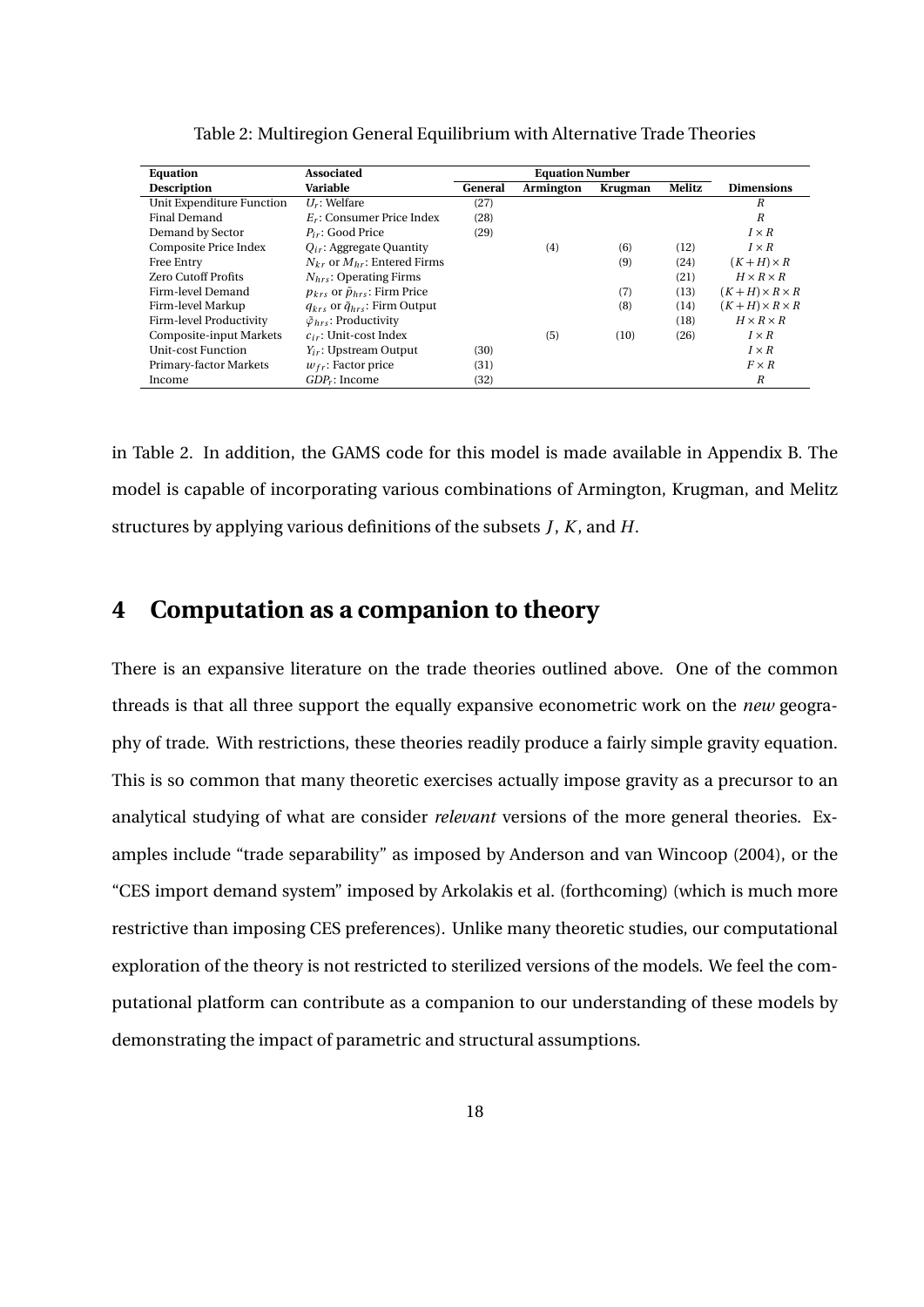As a first example consider the strong equivalence result found by Arkolakis et al. (2008). In their paper they contend that the Melitz and Krugman [and Eaton and Kortum (2002)] models are equivalent in their welfare predictions. This is true (and in fact these models are equivalent to an Armington based model) in one-good one-factor environments. In Figure 1 we use the computational model presented in section 3 to illustrate the fragility of the equivalence in a model that includes multiple sectors. This is similar to the exercise conducted by Balistreri et al. (2010), although here we add the Krugman simulations. In the models we include three regions, three sectors, and three factors of production, while alternatively formulating trade as Armington, Krugman, or Melitz. We calibrate the models to a symmetric equilibrium with iceberg transport costs and compute an experiment where we reduce transport costs on bilateral trade in one of the goods. The figure plots the sum of the changes in welfare (utilitarian %EV) as a function of the top-level elasticity of substitution, *α* from equation (27). In a multisector model, and with  $\alpha \neq 1$ , factors will reallocate across sectors leading to different outcomes across the different structures. Arkolakis et al. (forthcoming) state the additional assumptions necessary for the equivalence we observe at  $\alpha = 1$  (e.g., no tradeable intermediates). Most of these restrictions are not reasonable in an empirical setting, which suggests to us that computational models are the preferred approach to the data.

An important question is why the models differ? Feenstra (2010) is a very good guide to answering this question. Utilizing the simplified framework where we only have one sector and one factor of production, Feenstra examines the gains from trade in the Krugman and Melitz frameworks. In this environment an important feature is that there is no entry or exit, because the factor is inelastically supplied.<sup>5</sup> Feenstra explains that in the Krugman model, relative to autarky, agents enjoy *import* variety gains. The set of goods available to consumers expands by the number of foreign varieties. In the one sector one factor Melitz structure the nature

<sup>&</sup>lt;sup>5</sup>Balistreri et al. (2010) show how setting the top-level elasticity of substitution equal to one in a simplified multisector model also indicates perfectly inelastic factor supply.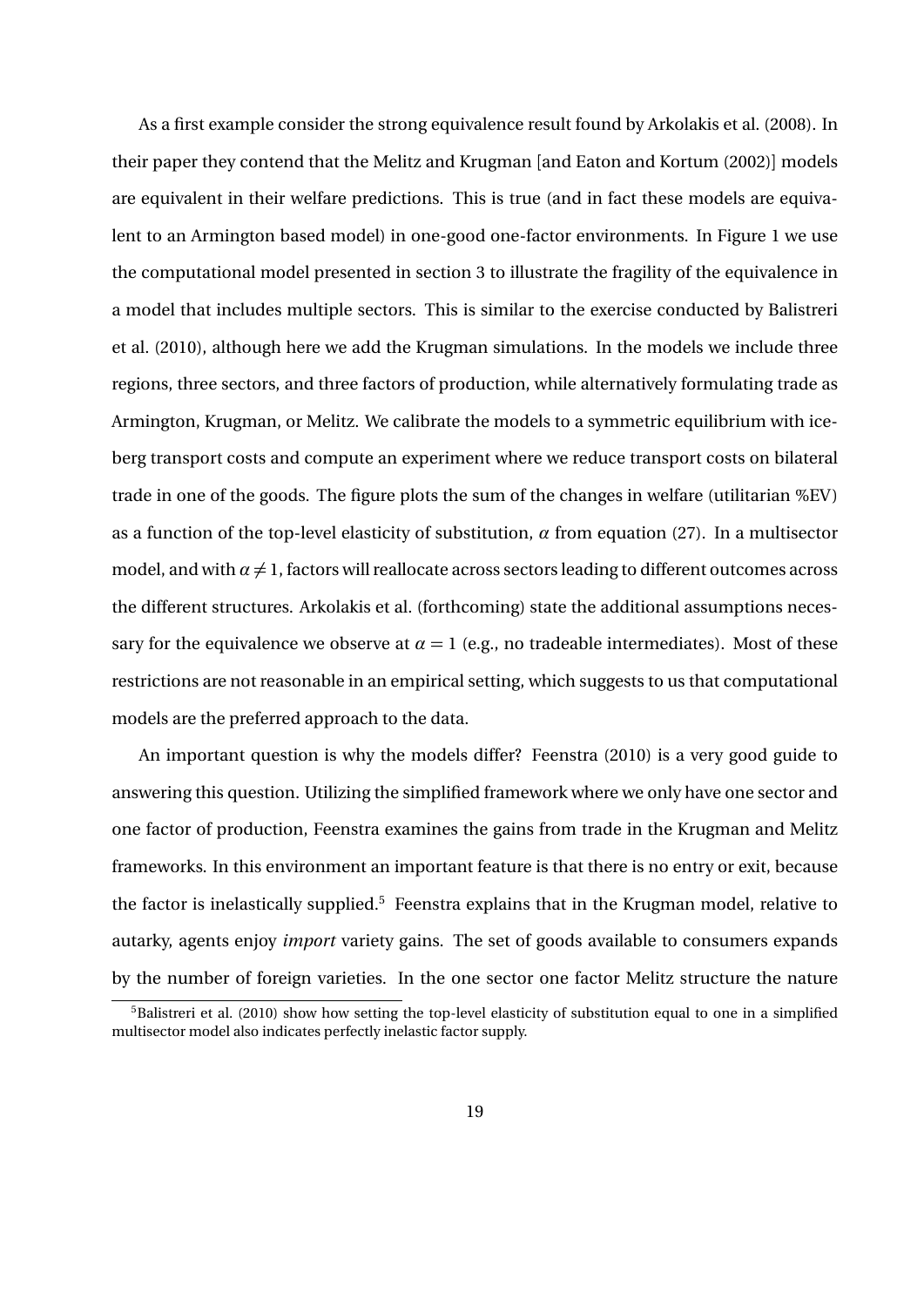

Figure 1: Welfare Impacts Across Structures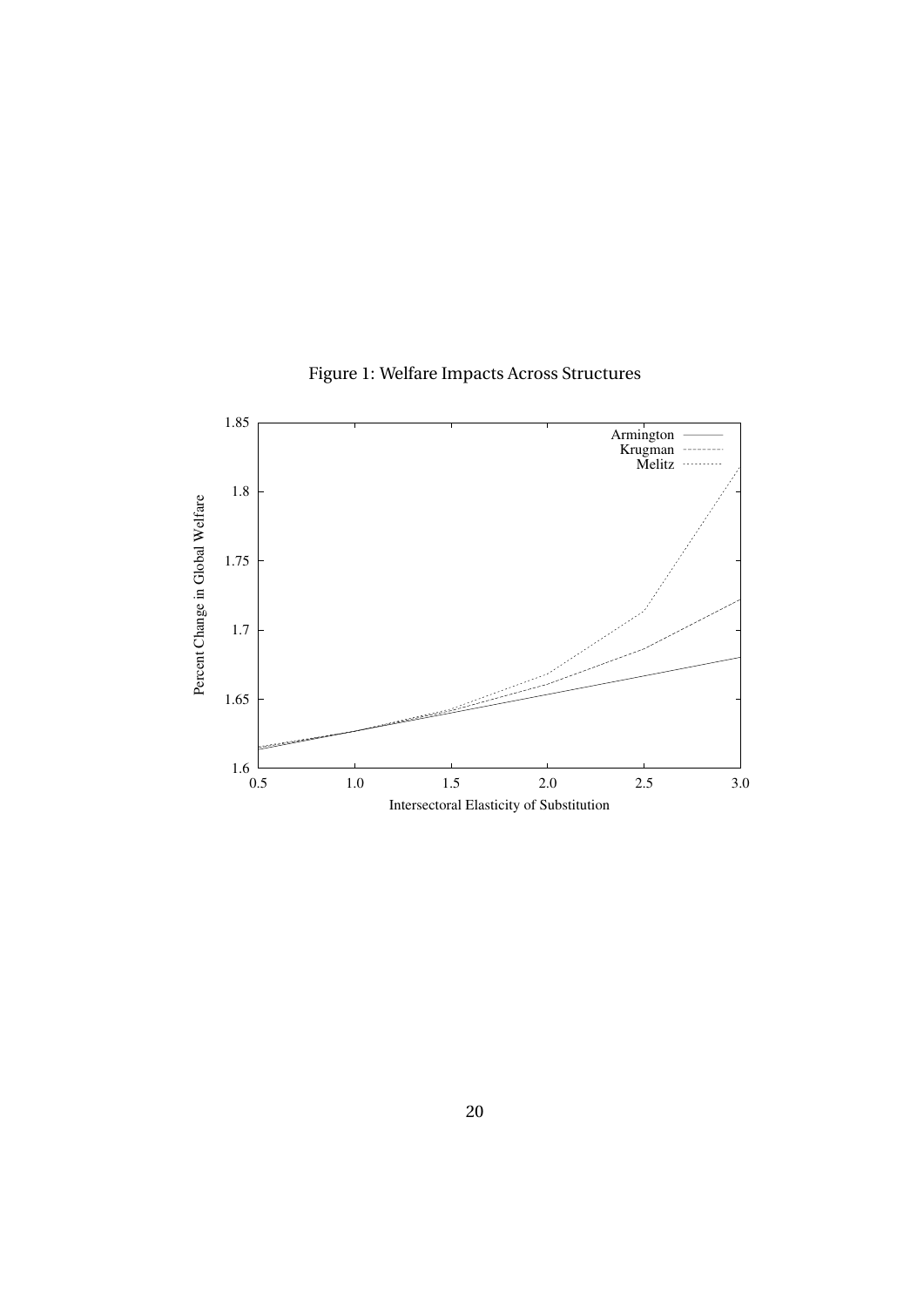of the gains are different. Relative to autarky, trade allows profitable firms to duplicate their technology and service export markets. Feenstra terms the resulting gains *export* variety gains. Feenstra shows that, although the Melitz model indicates gains from import varieties, the net welfare impact is exactly zero because of lost domestic varieties. Noting that quantitatively the *import* variety gains in the Krugman model are the same as the *export* variety gains in the Melitz model (given equivalent trade responses to variable trade costs) we have a clean explanation of the Arkolakis et al. (2008) equivalence. This can be augmented to include the Armington structure by noting that a Krugman model without entry is effectively identical to Armington.

Extending Feenstra's description to an economy where there are factor supply responses (e.g., due to intersectoral reallocations), entry becomes important. If trade induces net entry the Krugman model will indicate larger gains, relative to the Armington model, because the *import* variety gains will include the new varieties as well as the varieties that were only available to foreigners in autarky. Further, additional gains will be realized in the Melitz structure as gross *import* variety gains dominate lost domestic varieties. Of course, the ordering of the gains is reversed if trade induces exit. This gives us a useful and intuitive explanation of the ordering of effects in Figure 1. When liberalized goods are net substitutes for the non-liberalized goods we observe entry and compounding demand and production side gains in the Melitz structure.

Another area that we can explore in our transparent computational model involves tariffs. Trade distortions that have revenue implications (tariffs and other trade taxes and subsidies) have been purged from much of the theoretic literature. Iceberg trade costs have convenient analytical properties, which explains their use in contemporary theory, but one cannot consider them equivalent to tariffs. We provide a simple demonstration of this in Figure 2. In our symmetric three-region three-good illustrative model we consider Region 1's unilateral incentive to impose a tariff on imports of good 1. We set  $\alpha = 1$  and  $\sigma_i = \sigma_k = a + 1$ , so there would be no difference between the models if we were changing iceberg costs. In each case there is a positive optimal tariff. Consistent with Balistreri and Markusen (2009) we find a lower optimal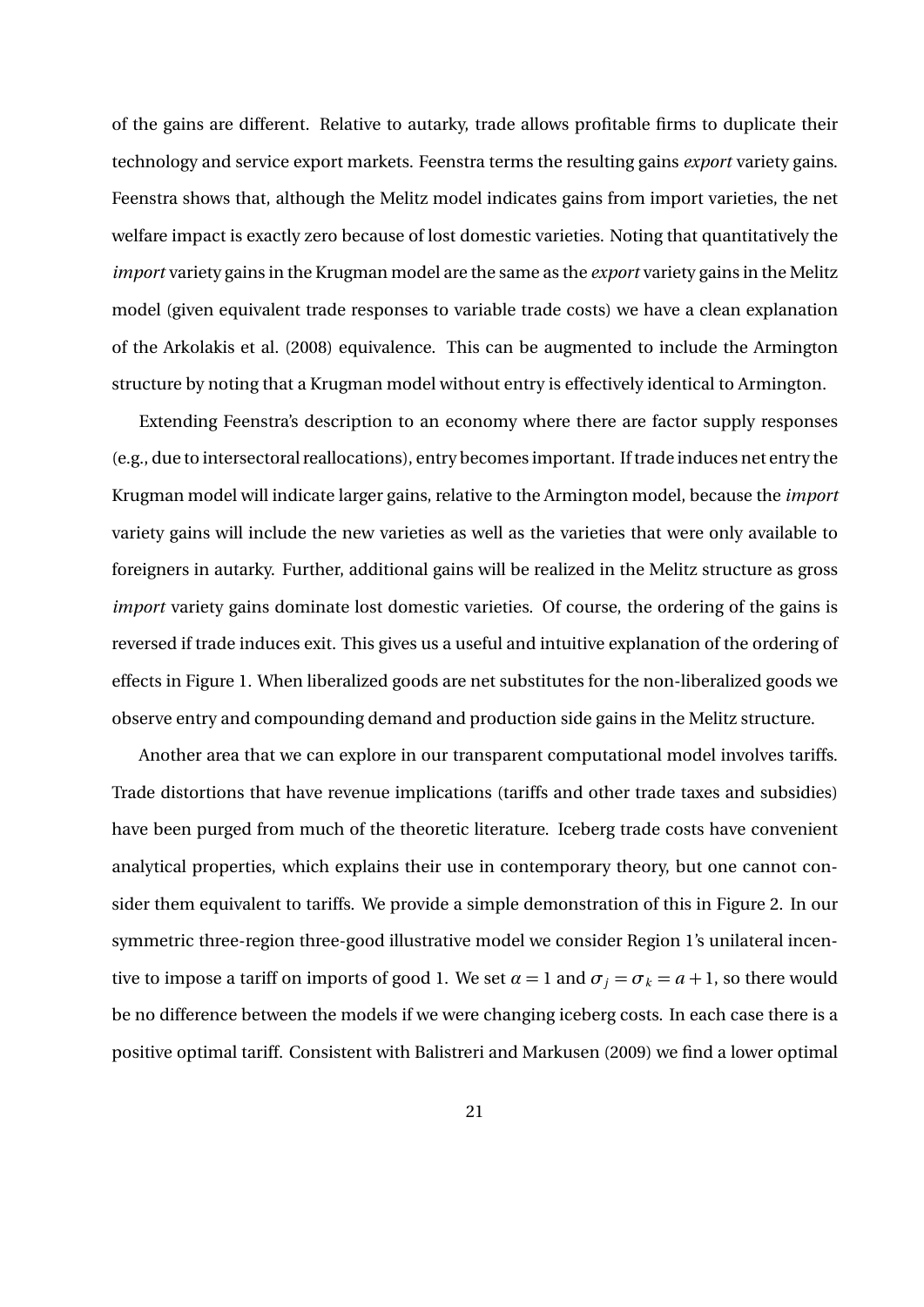

## Figure 2: Optimal Tariff Across Structures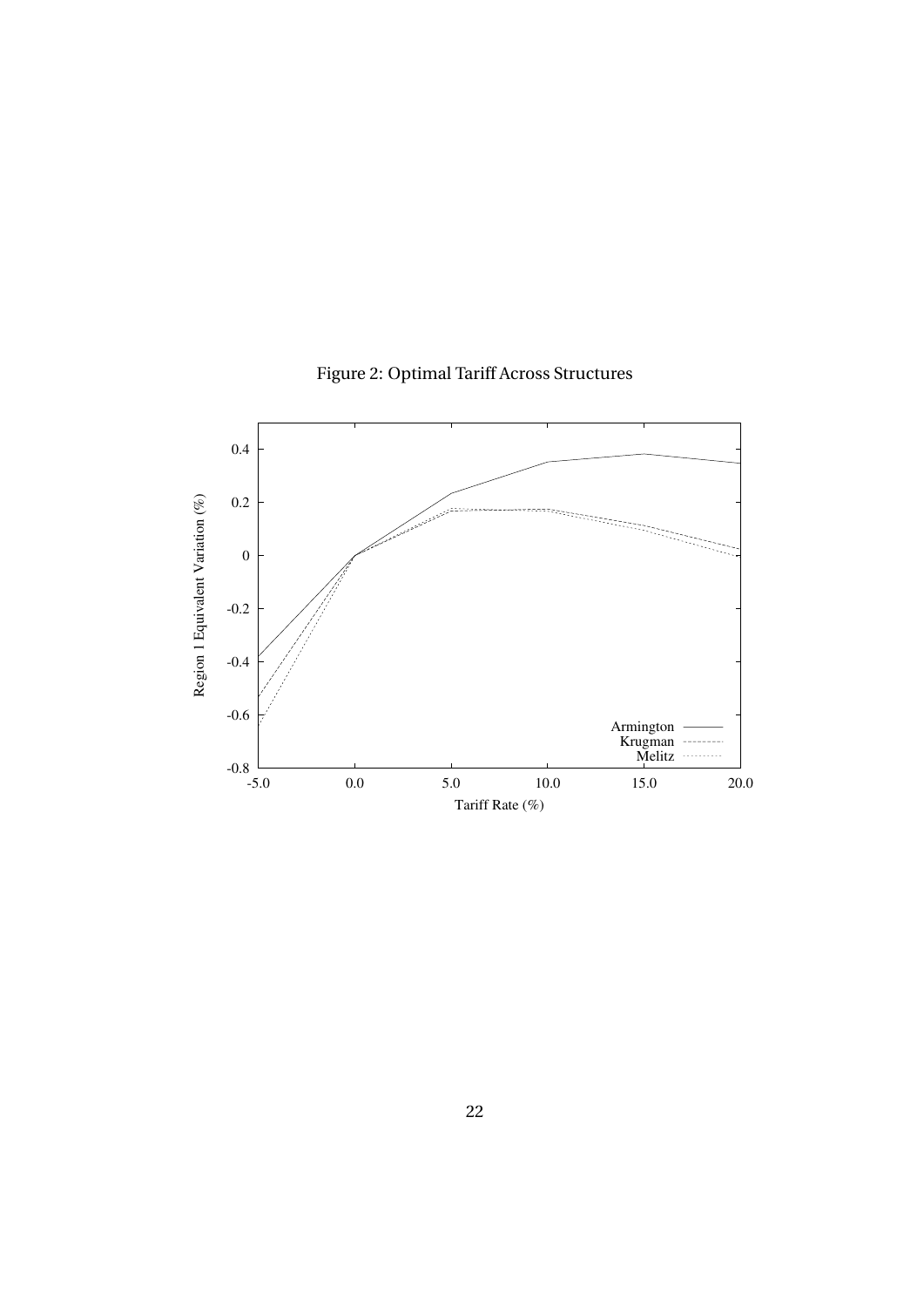tariff (between 5% and 10%) in the monopolistic competition models relative to the Armington model (about a 15% optimal tariff). In the monopolistic competition models firms are pricing at average cost indicating less room for the policy authority to leverage the terms of trade. In the applications below we find a similar pattern (lower optimal tariffs under the Melitz structure), but this is not always true.<sup>6</sup>

### **5 Calibration**

#### **5.1 The accounts and unit choices**

In the previous sections we develop the basic trade theories and some computational maquettes that illustrate responses in an intentionally simplified setting. Informing policy in an empirical context requires a procedure for fitting the structure to a set of benchmark observables. In this section we consider the basic mechanics of calibrating a computational model with monopolistic competition and heterogeneous firms. The goal is to accommodate the data in a way that allows for a "replication check." Rule 1 of CGE modeling: make sure your model can replicate a micro-consistent data set. The primary identities come from a set of social accounts (like the GTAP accounts), which are assumed to represent an equilibrium. We denote the value that a particular variable takes on at the benchmark by embellishing it with a superscript "0" (e.g.,  $Q_{ir}^0$  is the benchmark demand of commodity *i* in region *r*). In addition to the social accounts we will discuss additional parameter choices and other evidence on the calibration that might be informed by other branches of empirical economics. In the initial subsections we tackle a static reconciliation of the theories and accounts. In the final subsection we consider response parameters including elasticities and the Pareto shape parameter, which plays a critical role in

<sup>&</sup>lt;sup>6</sup>The optimal tariff in increasing returns models will depend on the specifics. The level of the optimal tariff is an empirical question. There can be compounding scale effects resulting in large gains from diverting production to home firms, but there may also be specialized intermediate inputs which could drive the optimal tariff negative [Markusen (1990)].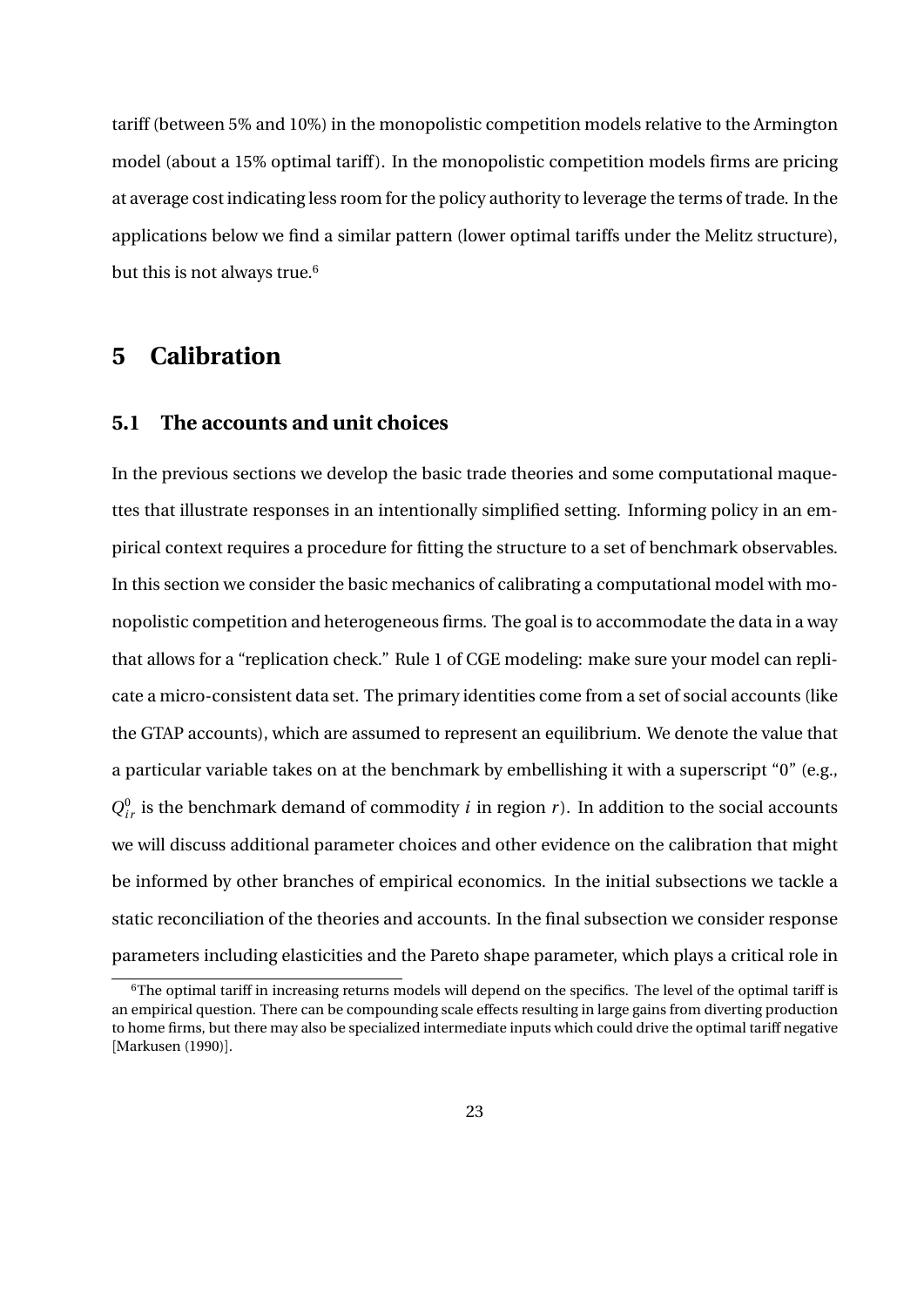Melitz trade responses.

In a standard CGE exercise we can rely on the following relevant observables (for commodity *i*) from a set of social accounts:

|                     | <i>vafm</i> <sub>is</sub> The value of demand for commodity <i>i</i> in region <i>s</i> .          |
|---------------------|----------------------------------------------------------------------------------------------------|
|                     | <i>vxmd</i> <sub>irs</sub> The value of f.o.b. exports in commodity <i>i</i> (including $r = s$ ). |
| $vtwr_{igrs}$       | Transport payments to sector g associated with $v x m d_{irs}$ .                                   |
| $tx_{irs}$          | Taxes associated with $\nu xmd_{irs}$ .                                                            |
| $vom_{ir}$          | The value of output of commodity $i$ in $r$ .                                                      |
| $\nu fm_{fir}$      | The value of factor $f$ inputs to $i$ in $r$ .                                                     |
| $vifm_{\text{gir}}$ | The value of intermediate g inputs to $i$ in $r$ .                                                 |

The social accounts will also include additional information on the nature of final demand by consumers and governments, and will include a reconciliation of factor returns and tax revenues with regional income. These accounts are important for the general equilibrium calibration, but are not discussed here as we focus on calibrating the introduced Melitz (2003) trade theory.

Note that these accounts restrict the calibration on the composite-commodity demand and composite-input supply sides of the trade equilibrium. The following identities must hold if the accounts represent an equilibrium:

$$
P_{is}^0 Q_{is}^0 \equiv vafm_{is};\tag{33}
$$

$$
c_{ir}^0 Y_{ir}^0 \equiv \nu o m_{ir}.
$$

Choosing units such that  $P_{is}^0 = c_{ir}^0 = 1$  the quantities demanded and the quantities of compositeinputs supplied are locked down.

Consider the calibration of the upstream production technologies, which will be familiar to CGE modelers. Proper balancing of the accounts ensures that all revenues are assigned. We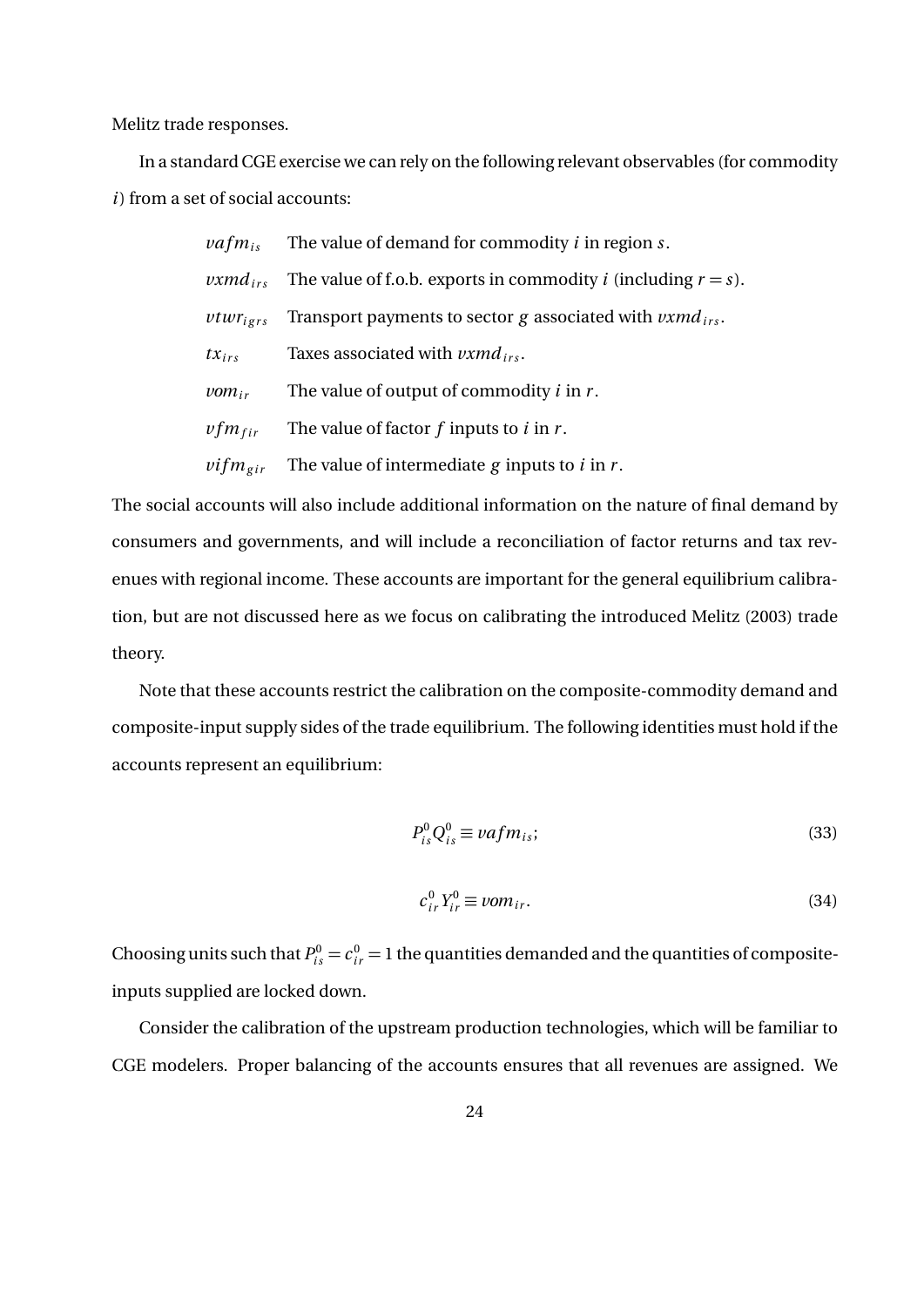have the identity

$$
vom_{ir} \equiv \sum_{f} vfm_{fir} + \sum_{g} vifm_{gir}, \qquad (35)
$$

and the value shares are simply calculated as  $\gamma_{fir} = v f m_{fir}/v m_{ir}$  or  $\gamma_{gir} = v f m_{gir}/v m_{ir}$ . With the value shares well specified, calibration of the unit cost function for each industry in each region is relatively transparent. Of course, equation (30) would need to be elaborated to include intermediate inputs. In the applications section of this chapter we move to a more general nested CES form of the production technology which accommodates a more realistic representation of energy demand. The unit-cost calibration still uses the value shares (and a series of elasticities of substitutions), but these added features are not directly related to the calibration of the new trade theories.

To facilitate our discussion of the trade calibration, and to bring the discussion closer to standard practice in CGE modeling, let us make some additional modifications to the theory. First we need to accommodate the tariffs and other trade distortions. We also need to dispense with the notion of iceberg transport costs, so that the payments can be allocated appropriately. Let the single tax instrument  $t_{irs}$  indicate the ad valorem trade and transport margin. Where the revenues generated by  $t_{irs}$  are allocated in the correct proportions to the transport sector, the importing country (tariff revenues), and to the exporting country (in the case of export taxes). Let us, also, expand the theory to consider the possibility of bilateral preference weights. As we will see, this is not necessary and a modeler may choose to set these weights at one, but for now let us introduce the notation. Elaborating the price indexes with bilateral preference weights,  $\lambda_{irs}$ , for each trade formulation we have

$$
P_{js} = \left[\sum_{r} \lambda_{jrs} \left((1+t_{jrs})c_{jr}\right)^{1-\sigma_j}\right]^{1/(1-\sigma_j)},\tag{36}
$$

$$
P_{ks} = \left[\sum_{r} \lambda_{krs} N_{kr} p_{krs}^{1-\sigma_k}\right]^{1/(1-\sigma_k)}, \text{and} \tag{37}
$$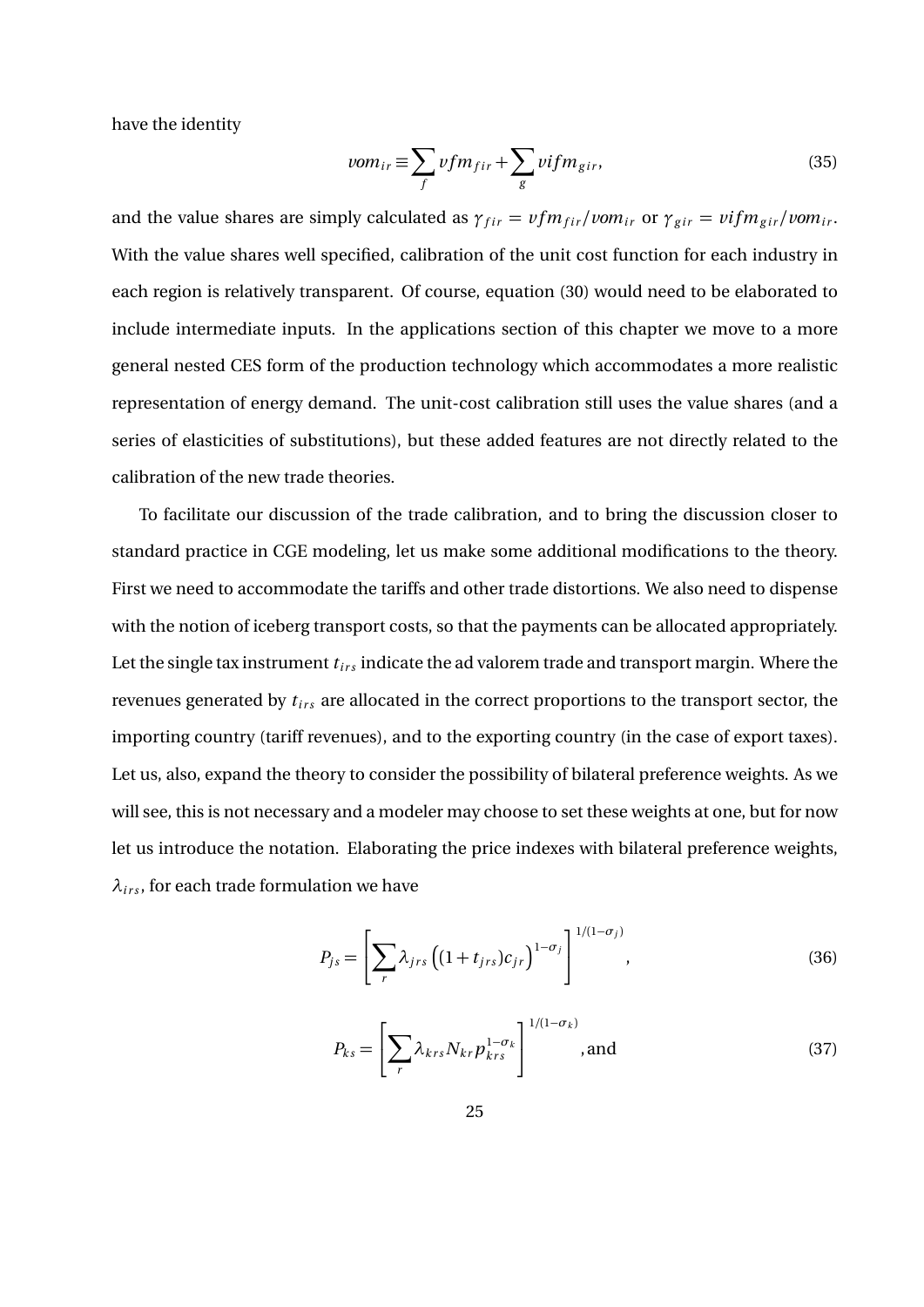$$
P_{hs} = \left[\sum_{r} \lambda_{hrs} N_{hrs} \tilde{p}_{hrs}^{1-\sigma_h}\right]^{1/(1-\sigma_h)}.
$$
\n(38)

Relative to the above formulation the Armington price index no longer includes  $\tau_{irs}$ , which is replaced by the tax markup. The monopolistic competition indexes do not include the tax because this is embedded in the gross prices ( $p_{krs}$  and  $\tilde{p}_{hrs}$ ). Each equation includes the  $\lambda_{irs}$ parameters, which has the immediate advantage of decoupling the scale of composite and firm level goods. We are free to choose these units independently, which only affects the scale of  $\lambda_{irs}$ , which are free parameters.

#### **5.2 Armington Calibration**

Calibrating Armington trade is rather straightforward and familiar to CGE modelers. With our choice of units (such that  $P_{is}^0 = c_{ir}^0 = 1$ ) and the elasticity of substitution ( $\sigma_j$ ) we can recover the values of  $\lambda_{irs}$  by setting the bilateral demand functions equal to bilateral trade and inverting;

$$
\lambda_{jrs} = (1 + t_{jrs}^0)^{\sigma} \left( \frac{\nu x m d_{jrs}}{\nu af m_{js}} \right). \tag{39}
$$

An important thing to notice in this relatively transparent setting is that we could have accommodated the trade equilibrium in a different way. Consider setting all of the  $λ<sub>jrs</sub>$  equal to some arbitrary constant,  $\bar{\lambda}$ , such that there are no taste biases, but also consider that the measured  $t_{jrs}^0$  could be missing something important — unobserved iceberg trade costs. Including both iceberg cost and tariffs in the bilateral demand equations we can calculate the implied iceberg costs

$$
\tau_{jrs} = \frac{\bar{\lambda}vafm_{js}}{vxm_{jrs}} \left(\frac{1}{1+t_{jrs}^0}\right)^{\sigma_j}.
$$
\n(40)

Attempts to measure unobserved trade costs from bilateral trade flows [e.g., Anderson and van Wincoop (2003)] approach the data from a perspective consistent with (40), no taste bias and unobserved iceberg costs. A gravity regression can be specified where  $vxmd<sub>irs</sub>$  is assumed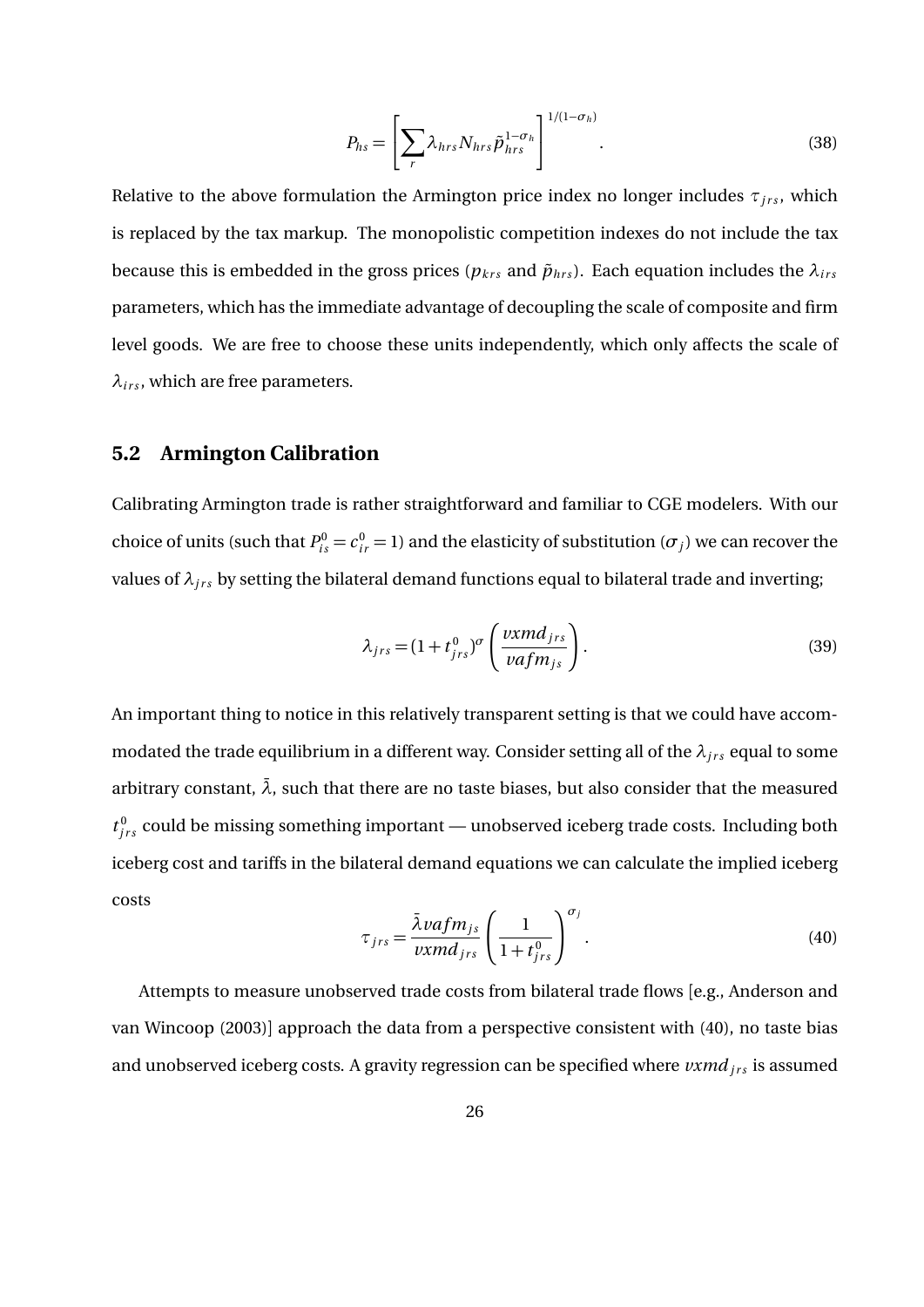to be measured with, well behaved, stochastic error. In this literature, structure is added to  $\tau_{irs}$  (such that it is symmetric and changes parametrically with borders and distance). The trade flows will not be replicated in the model without adding a structural bilateral residual (like *λ*<sub>*jrs*</sub>). Accommodating the trade pattern through the  $λ$ <sub>*jrs*</sub> or the unobserved  $τ$ <sub>*jrs*</sub> is irrelevant for the CGE modeler, unless the counterfactual of interest involves directly looking at changes in  $\tau_{irs}$  [see Balistreri and Hillberry (2008)]. Even in that case there is always a set of equivalent experiments that adjust the  $λ<sub>irs</sub>$ . We highlight this latitude in calibration choices because in the monopolistic competition calibrations that follow there will be similar choices. We argue along these lines that our insertion of the taste parameters  $\lambda_{irs}$  is out of convenience and does not affect outcomes, unless the taste bias is a proxy for a potential policy instrument.

#### **5.3 Krugman Calibration**

Consider calibrating Krugman style trade given the same information from the social accounts. We have the following identity for nominal trade

$$
p_{krs}^{0}q_{krs}^{0}N_{kr}^{0} \equiv \left[ (1 + t_{krs}^{0})v x m d_{krs} \right].
$$
 (41)

Solving for gross firm-level revenues and substituting this into the free-entry equation (9) at  $c_{kr}^0 = 1$  we see that

$$
f_k N_{kr}^0 = \frac{\sum_s (1 + t_{krs}^0) v x m d_{krs}}{\sigma_k}.
$$
\n(42)

If  $f_k$  is measured then  $N^0_{kr}$  is given. In most cases, however, it is equivalent to set the number of firms at an arbitrary value and calculate a consistent  $f_k$ . The only case where the absolute size of  $f_k$  matters is when we intend to manipulate  $f_k$  as an instrument in counterfactual simulations.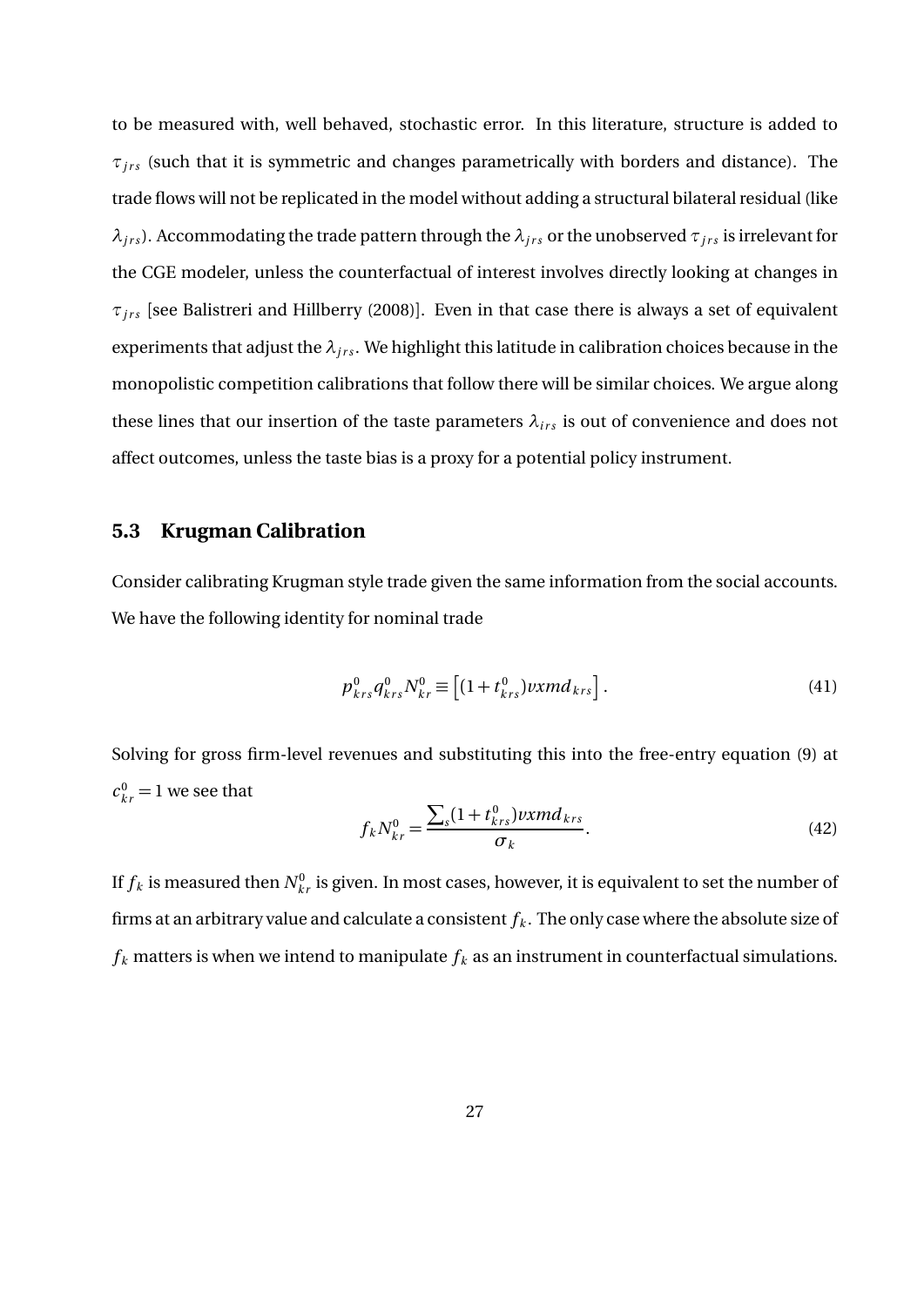Benchmark firm-level pricing, at  $c_{kr}^0 = 1$ , is determined by the markup equation

$$
p_{krs}^0 = \frac{(1+t_{krs}^0)}{1-1/\sigma_k};
$$
\n(43)

and given  $N_{kr}^0$  we can calculate the benchmark firm quantity from (41)

$$
q_{krs}^{0} = \frac{(1+t_{krs}^{0})\nu x m d_{krs}}{p_{krs}^{0} N_{kr}^{0}}.
$$
\n(44)

The only remaining parameter to be calibrated is  $\lambda_{krs}$  which can be solved by inverting the firm-level demand functions at the benchmark ( $P_{ks} = 1$  and  $Q_{ks} = \nu afm_{ks}$ );

$$
\lambda_{krs} = \frac{q_{krs}^0 (p_{krs}^0)^{\sigma_k}}{vafm_{ks}}.
$$
\n(45)

There are other, largely equivalent, calibration procedures that one may employ. For example we could set the  $\lambda_{krs}$  equal to a constant and back out the unobserved trade costs that need to be included for consistency. In general, if we choose to lock in one parameter there must be a compensating change in another parameter such that the benchmark equilibrium is achieved.

#### **5.4 Melitz Calibration**

The Melitz model calibration, although expanded by the added parameters, follows along the same steps as above. In addition to the elasticity of substitution  $(\sigma_h)$ , we will assume that information on the Pareto parameters (*a* and *b*), the bilateral fixed costs ( $f<sub>hrs</sub>$ ), and the ratio of operating domestic firms to the total mass of firms  $(N_{hrr}^0/M_{h r}^0)$  are given. Benchmark firm-level revenues will be consistent with the zero-cutoff-profit condition [equation (21)]

$$
\tilde{p}_{hrs}^0 \tilde{q}_{hrs}^0 = \frac{f_{hrs}(a+1-\sigma_h)}{a\sigma_h},\tag{46}
$$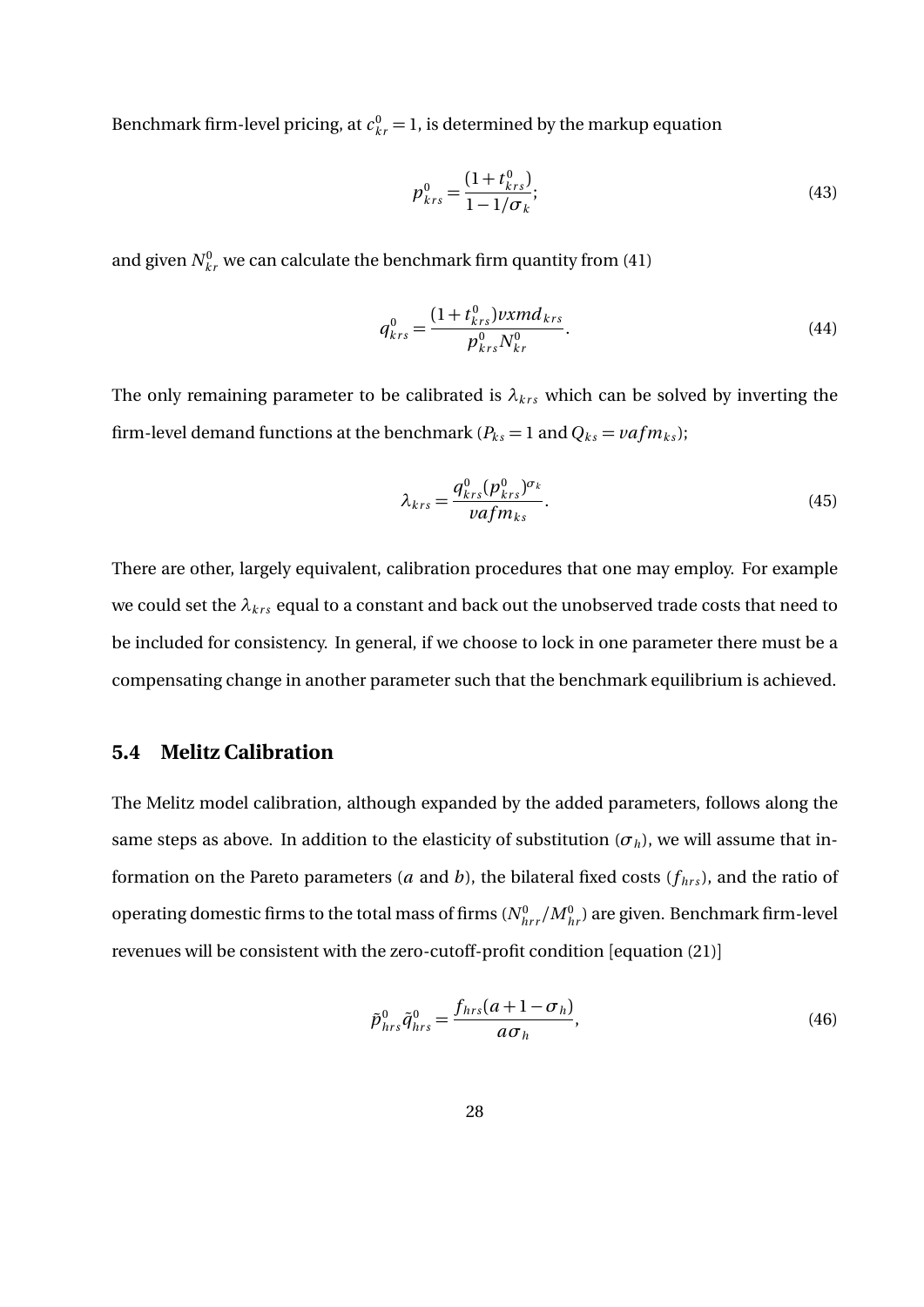where again we choose the units for inputs such that  $c_{hr} = 1$ . Combining this relationship with the trade identity,  $\tilde{p}^0_{hrs}\tilde{q}^0_{hrs}N^0_{hrs}\equiv[(1+t^0_{hrs})vxm d_{hrs}]$ , we establish the number of operating firms on each bilateral link;

$$
N_{hrs}^{0} = \left[ (1 + t_{hrs}^{0}) \nu x m d_{hrs} \right] \frac{a \sigma_h}{f_{hrs}(a + 1 - \sigma_h)}.
$$
\n
$$
(47)
$$

As we had with the Krugman calibration, if the fixed costs are not measured, we could calibrate the bilateral fixed costs given a measure of the number of firms. In the applications that follow (and in Balistreri et al. (2011)) we run counterfactual experiments that change the fixed costs (as a potential instrument of economic integration). The bilateral shocks are dependent on the pattern of  $f_{hrs}$ , and so we calibrate the implied  $N_{hrs}^0$  based on our measures of the fixed costs.

With the  $N_{hrs}^0$  established and given  $N_{hrr}^0/M_{hr}^0$  we have  $M_{hr}^0$ . Now we calibrate the sunk cost payments using the free-entry condition [equation (24)];

$$
\delta f_{hr}^s = \sum_s \tilde{p}_{hrs}^0 \tilde{q}_{hrs}^0 \frac{N_{hrs}^0}{M_{hr}^0} \frac{\sigma_h - 1}{a\sigma_h} \tag{48}
$$

It is not necessary in our static model to consider  $\delta f_{hr}^s$  as two separate parameters.

We can use the ratio of operating to entered firms to calculate benchmark productivities,

$$
\tilde{\varphi}_{hrs}^{0} = b \left( \frac{a}{a+1 - \sigma_h} \right)^{1/(\sigma_h - 1)} \left( \frac{N_{hrs}^{0}}{M_{hr}^{0}} \right)^{-1/a};
$$
\n(49)

and this allows us to calculate the benchmark prices according to the optimal markup (and  $c_{hr} = 1$ ,

$$
\tilde{p}_{hrs}^{0} = \frac{1 + t_{hrs}^{0}}{\tilde{\varphi}_{hrs}(1 - 1/\sigma_h)}.
$$
\n(50)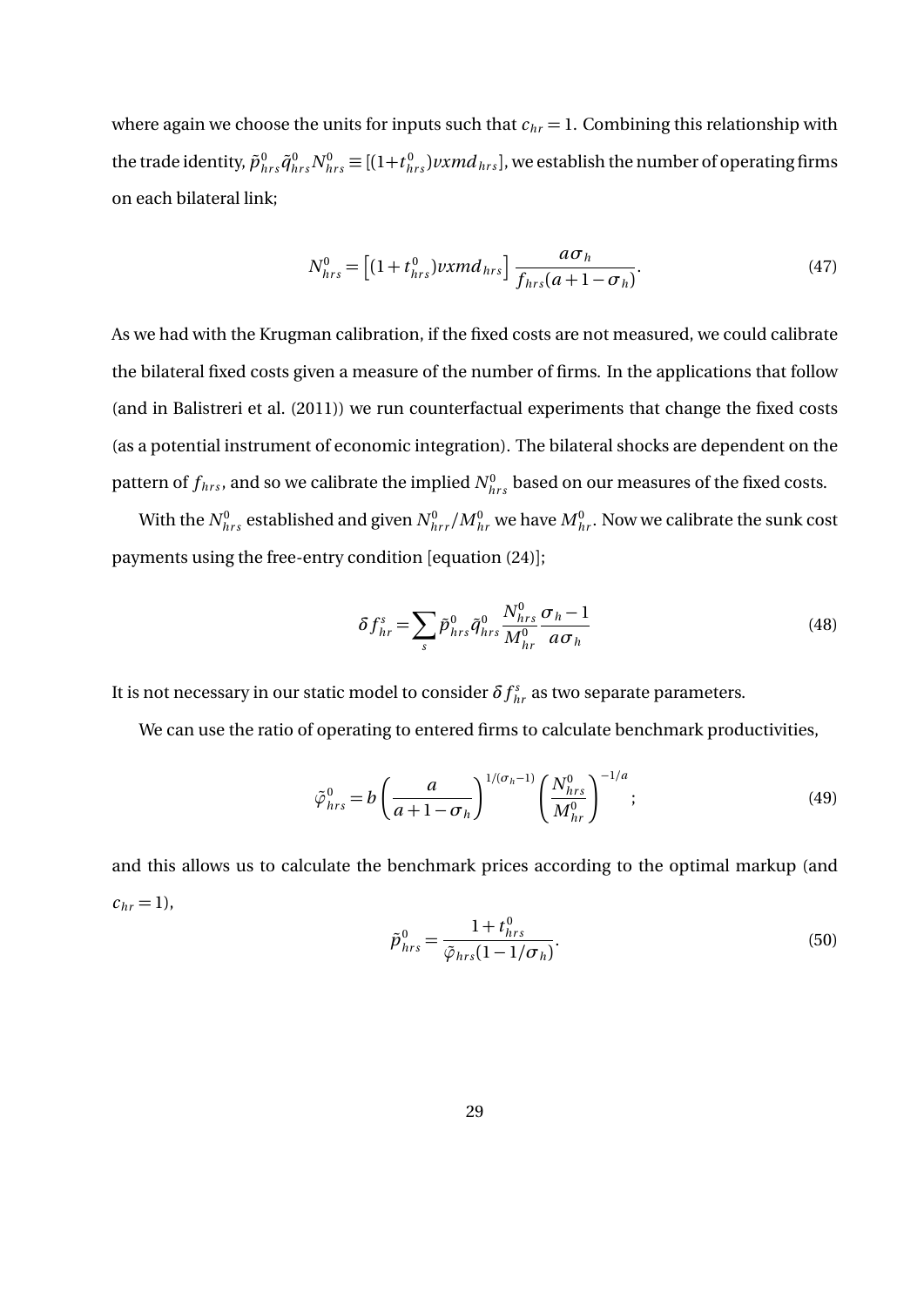The firm level quantity must be consistent with bilateral trade volumes;

$$
\tilde{q}_{hrs}^{0} = \frac{(1+t_{hrs}^{0})\nu x m d_{hrs}}{\tilde{p}_{hrs} N_{hrs}^{0}}.
$$
\n(51)

The only remaining calibration parameters are the  $\lambda_{hrs}$ , and these are recovered by inverting the demand functions;

$$
\lambda_{hrs} = \frac{\tilde{q}_{hrs}^0 (\tilde{p}_{hrs}^0)^{\sigma_h}}{\nu af m_{hs}}.
$$
\n(52)

The mechanical process of calibrating the Melitz structure is complete. Again, we could change the order of determining parameters if alternative information is considered. For example, in Balistreri et al. (2011) we estimate a set of bilateral fixed costs which allow us to set all of the  $\lambda_{hrs}$  equal to one.

#### **5.5 Deeper Calibration Issues**

While the mechanics of matching the social accounts is necessary (and often tedious), CGE modelers must also consider carefully the response parameters. Most CGE modelers are familiar with the never-ending debate over Armington elasticities ( $\sigma_j$  in our example). Trade responses to policy are critically dependent on the elasticity choice, and modelers often worry about the quality of information provided by our econometrician friends. While others contributing to this volume are in a better position to comment on the econometric difficulties, we will note here that structure and interpretation matter. To the extent that the econometric and CGE models adopt different structures the interpretation is almost always strained and problematic.

Arkolakis et al. (forthcoming) argue that we should interpret the trade elasticities generated from gravity models as  $(1 - \sigma_i)$  or  $(1 - \sigma_k)$  for Armington and Krugman structures and  $(-a)$ for the Melitz structure. This applies for a class of models that they, rather unfortunately, call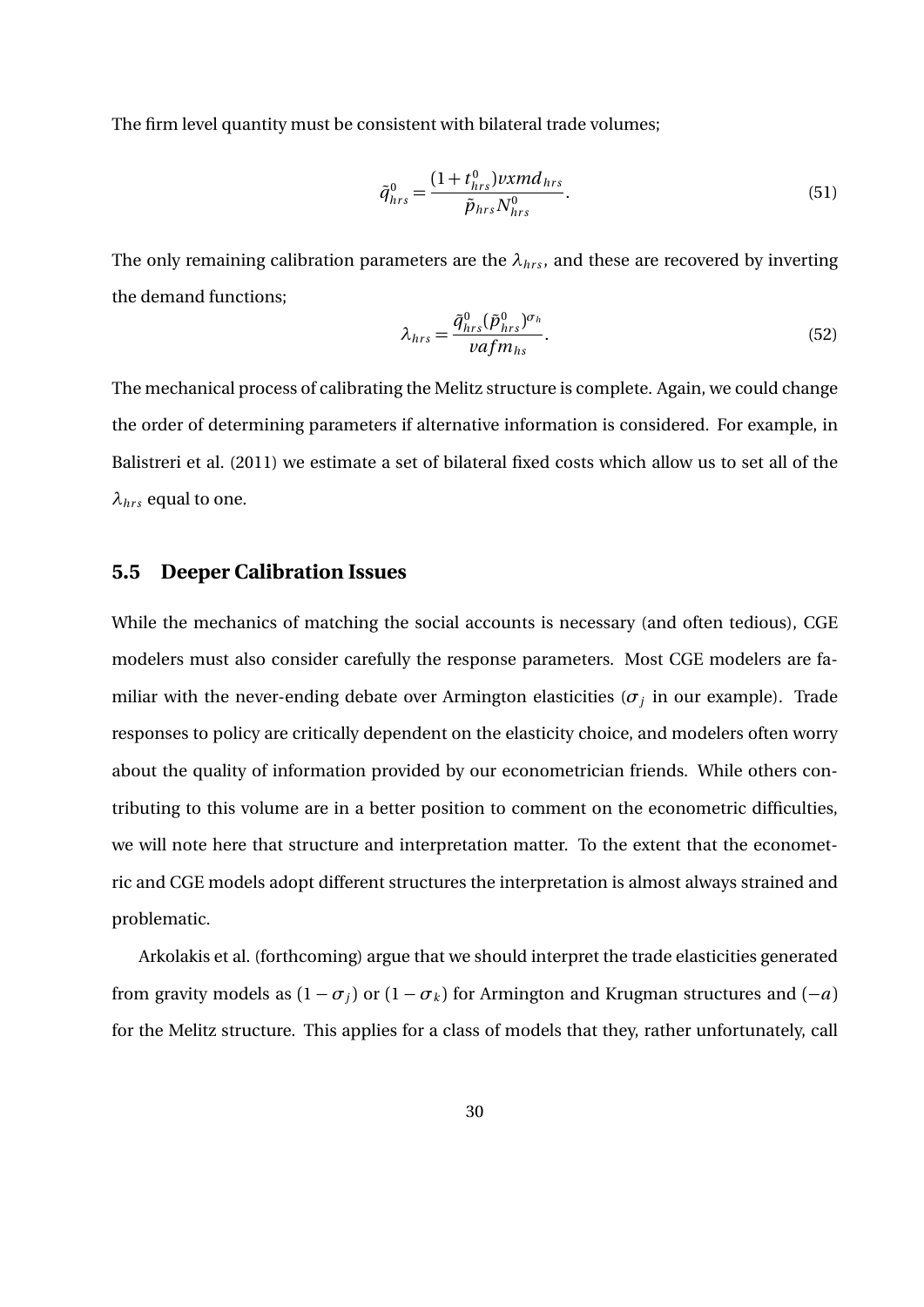*quantitative trade models*. We accept this as the proper interpretation, but the class of models that it applies to is so narrow that the advise is practically useless—at least for anything that we would call a *quantitative* assessment of policy. Using the simple toy model presented by Balistreri et al. (2010), or the one presented above in Section 3, it is relatively easy to show that (once we allow for intersectoral reallocation of resources) the Armington and Melitz models generate different marginal trade responses regardless of how we set the elasticities.

One area of promising research involves extensive-form structural estimation. Structural estimation binds the econometric and economic models in a way that eliminates interpretation errors. The idea is to estimate a set of parameters subject to the nonlinear structure in which the parameters will be used. Advanced non-linear optimization solvers allow us to estimate without reducing the form of the intended economic model. Applications of this technique include Balistreri et al. (2011), where we estimate the shape parameter *a* and a set of source and destination fixed trade costs subject to the relevant (Melitz based) trade equations from our CGE model. This offers an opportunity to measure *a* in the context of the structure (including the assumed value of the other key response parameter  $\sigma_h$ ) that is used for the counterfactual welfare analysis. Further, it gives us a set of fixed-cost instruments to consider in our welfare analysis of economic integration.

### **6 A decomposition strategy for computation of large models**

This section of the chapter outlines a general strategy for computing large scale applied models that include scale economies. CGE modelers have experienced enormous advances in computing power over the past decades. Computing speed and the performance of *off-the-shelf* algorithms are remarkable. We now routinely solve very large non-linear general equilibrium problems. Part of this success is attributable to the constant-returns-to-scale class of problems that we typically solve. The advanced theories considered in this chapter, however, can be par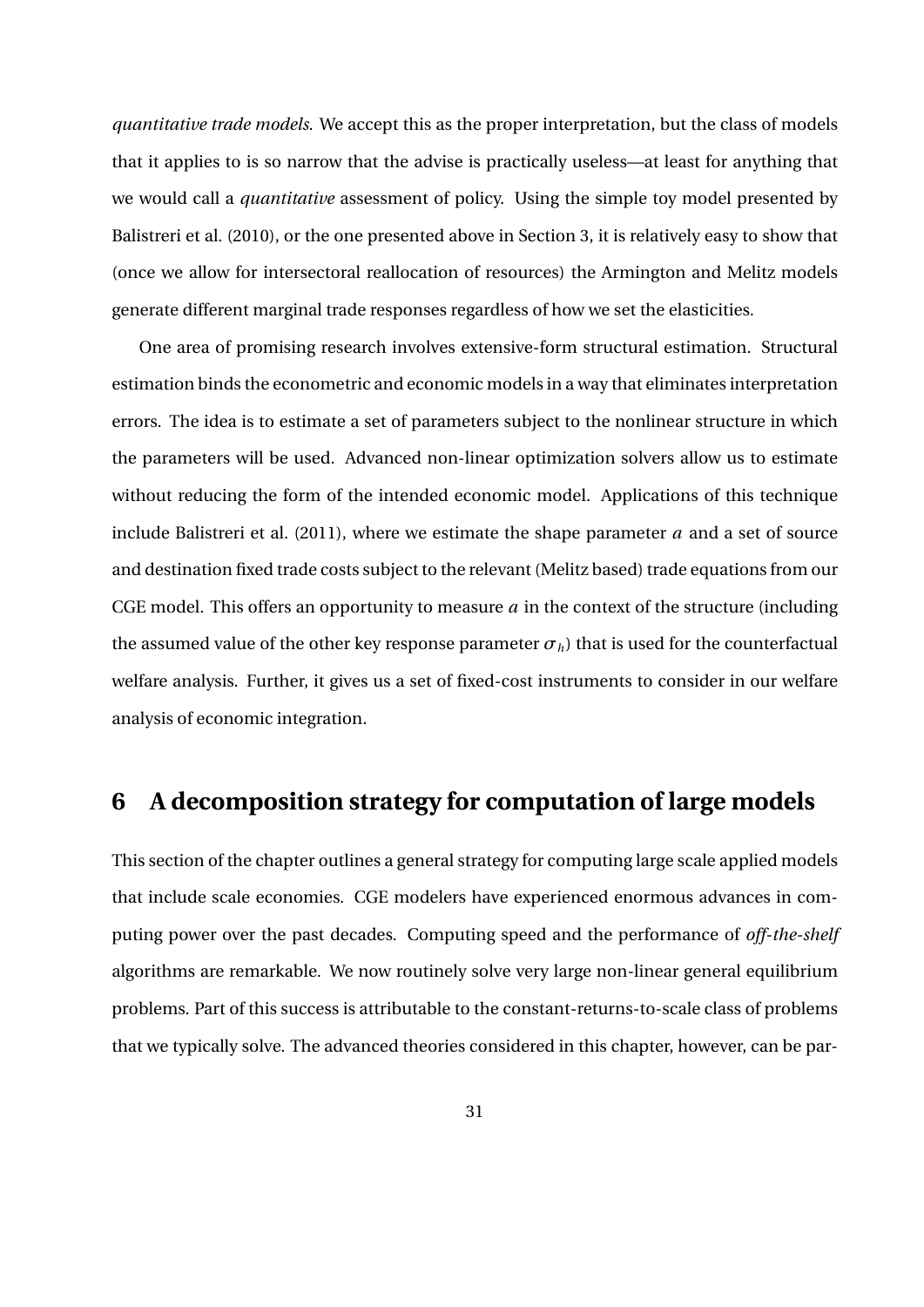ticularly problematic in applied numeric models. We present a decomposition algorithm that has proven successful for a number of our applications.

Attention to dimensionality and potential non-convexities is the rule in computing challenging equilibrium problems. Even the very robust algorithms available today cannot guarantee convergence once the dimensions of the problem become large. The inherent nonconvexities associated with income effects in GE models [Mathiesen (1987)] when coupled with excessive dimensions can lead to a failure of the algorithm.

Examining Table 2 we can see that the Melitz theory is potentially problematic in application, relative to a comparable Armington model, because the dimensions of the problem are much larger. There are four bilateral equilibrium conditions for each Melitz good. (The Krugman model is slightly better in that there are only two bilateral conditions per good.) Cleverly, the Armington formulation includes *no* bilateral conditions. We sum across bilateral import demands in the market clearance conditions, and only recover the bilateral trade flows as a postsolve artifact of the Armington equilibrium. Even worse, for attempting to solving large-scale models with Melitz trade, is the fact that there are new sources of non-convexities. There are Dixit-Stiglitz scale effects, and endogenous productivity effects associated with the competitive selection of firms in each bilateral market.<sup>7</sup>

Faced with these challenges, consider that we can recalibrate a purely Armington general equilibrium to represent any realized counterfactual solution to the true model that includes Melitz (and Krugman) goods. The recalibration involves equilibrium-specific adjustments in the bilateral CES distribution parameters, the  $\lambda_{irs}$ , so they reflect scale and productivity adjustments relative to the benchmark. In essence, the productivity of the factor content of trade

 $7$ Compounding scale effect in industries that have a large share of intermediate use of their own output is a known problem in CGE applications with scale economies. An industry that has a compounding scale effect will be favored to grow very large. In our applications of the Melitz formulation we have not encountered this problem, either as a computational issue or as an oddity in the resulting equilibrium. This may, however, be do to the fact that we are currently working with fairly coarse commodity aggregations that probably mask exceptionally large own-use coefficients in particular sectors.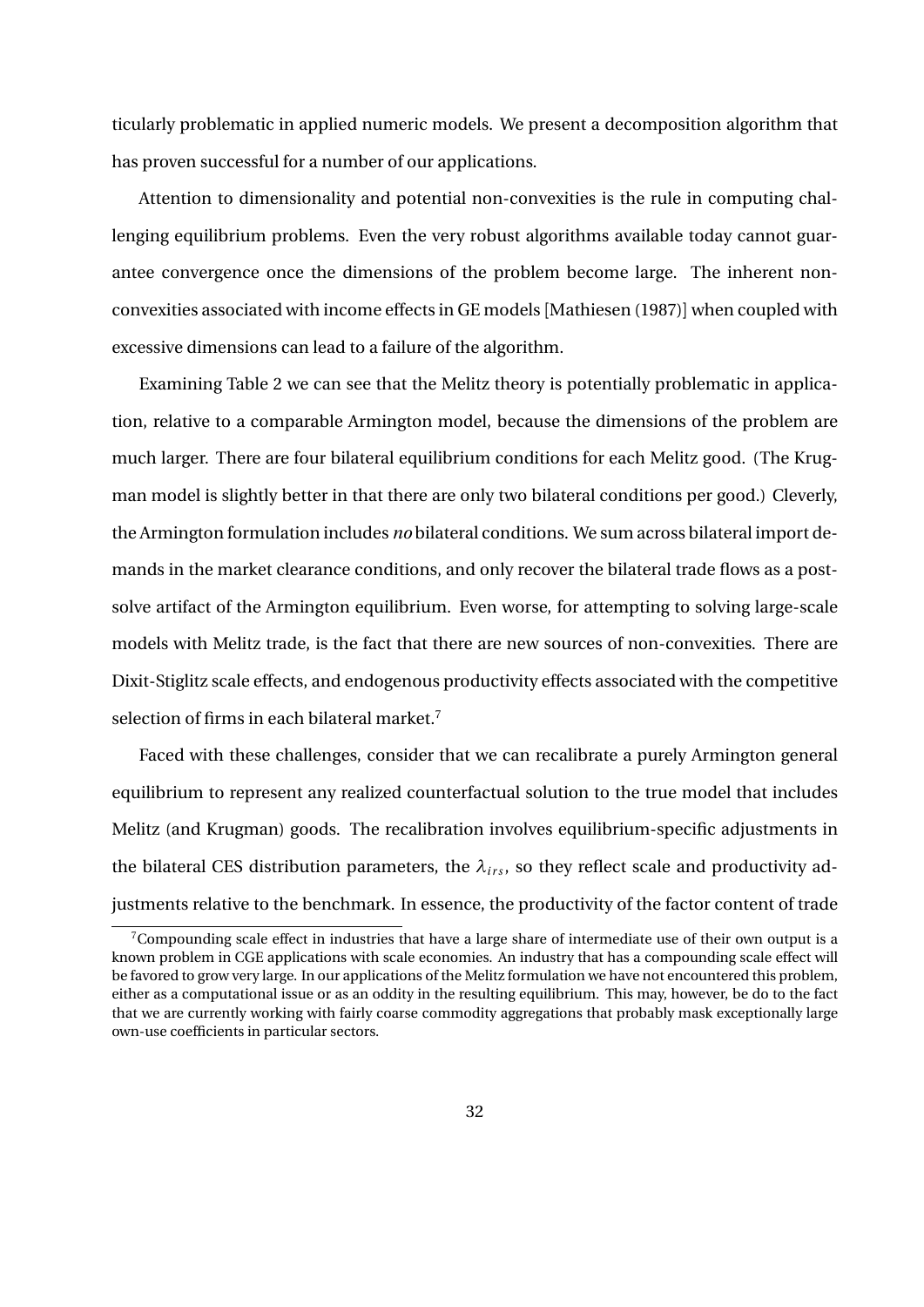must be adjusted to accurately reflect any changes in the industrial organization. The problem, of course, is that we do not know what the productivity adjustments (the adjustments in the  $\lambda_{irs}$ ) are without solving the true general equilibrium. Our strategy is to find the appropriate (solution) adjustments to the  $\lambda_{irs}$  by iterating between a partial equilibrium model which captures the heterogeneous-firms industrial organization and the purely Armington general equilibrium which establishes aggregate demand and input supply for the increasing-returns sectors.

As a first step consider a policy simulation that affects a Melitz good *h*. Let us solve the partial equilibrium trade model presented in section 2.3 as an approximation. By isolating good *h*, we have a relatively small numeric problem that does not include the troublesome generalequilibrium income effects. The approximation indicates new values for  $P<sub>hr</sub>, Q<sub>hr</sub>$ ,  $c<sub>hr</sub>$ , and the full set of bilateral trade flows for commodity *h*. Given this information one can recalibrate the Armington technology to accommodate the new productivity and variety effects. The recalibration recovers a new set of implied  $\lambda_{irs}$ . Manipulating the  $\lambda_{irs}$  in the benchmark Armington CGE model, however, will lead to an imbalance in the equilibrium (as the relative and absolute demands on specific bilateral links are altered). Solving the general equilibrium at this new point indicates a changed set of equilibrium quantities and prices, including new values for the following variables related to the Melitz sector:  $Q_{hr}$ ,  $P_{hr}$ ,  $Y_{hr}$ , and  $c_{hr}$ . These can be fed into the partial equilibrium model as  $\bar{Q}_{hr},\,\bar{P}_{hr},\,\bar{Y}_{hr},$  and  $\bar{c}_{hr}$  as they appear in equations (1) and (2). The partial equilibrium demand and supply functions are recentered at the new general equilibrium solution point, which likely improves the accuracy of the partial equilibrium approximation in the subsequent solve. Continuing this procedure iteratively until the partial and general equilibrium models are mutually consistent reveals the numeric solution to the intended general equilibrium. The four steps involved in the solution algorithm are depicted in Figure 3.

Figure 4 illustrates the algorithm in action. In section 7.2 of this chapter we present results from a number of trade scenarios, and here we show the convergence report from one of these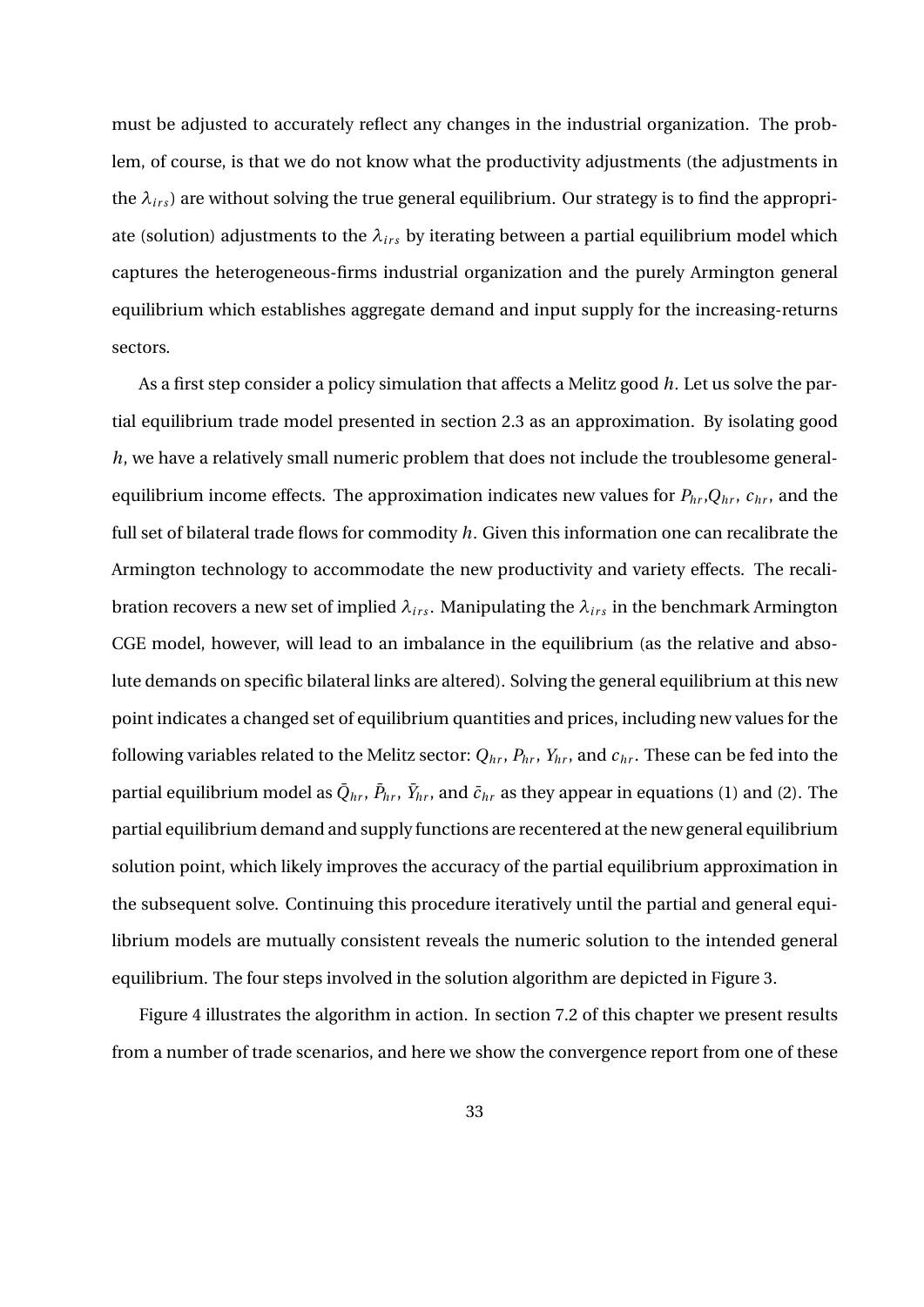#### Figure 3: A Decomposition Algorithm



scenarios (the scenario where we have Melitz trade in manufactured, MAN, and energy intensive, EIT, goods and there is a world-wide 50% cut in tariffs on these goods). Figure 4 plots the numeric proximity to the general-equilibrium solution as a function of the number of iterations. We measure proximity in a given iteration by first identifying the largest imbalances in the regional input and composite commodity markets [equations (1) and (2)] as the GE solution values are handed over to the partial equilibrium model. We square these imbalances and add the numbers together to form a proximity index (or norm) for each heterogeneous-firms good. Once the indexes across all goods are approximately zero the partial equilibrium model will only add trivial adjustments to the general equilibrium. That is, once the indexes simultaneously fall below a predetermined numeric tolerance level the full solution is realized. (The tolerance level can be adjusted to balance speed versus accuracy.) In application we find the convergence properties to be relatively rapid and robust, although considerably dependent on the choice of the partial equilibrium elasticities ( $\eta$  and  $\mu$ ), and the tolerance level.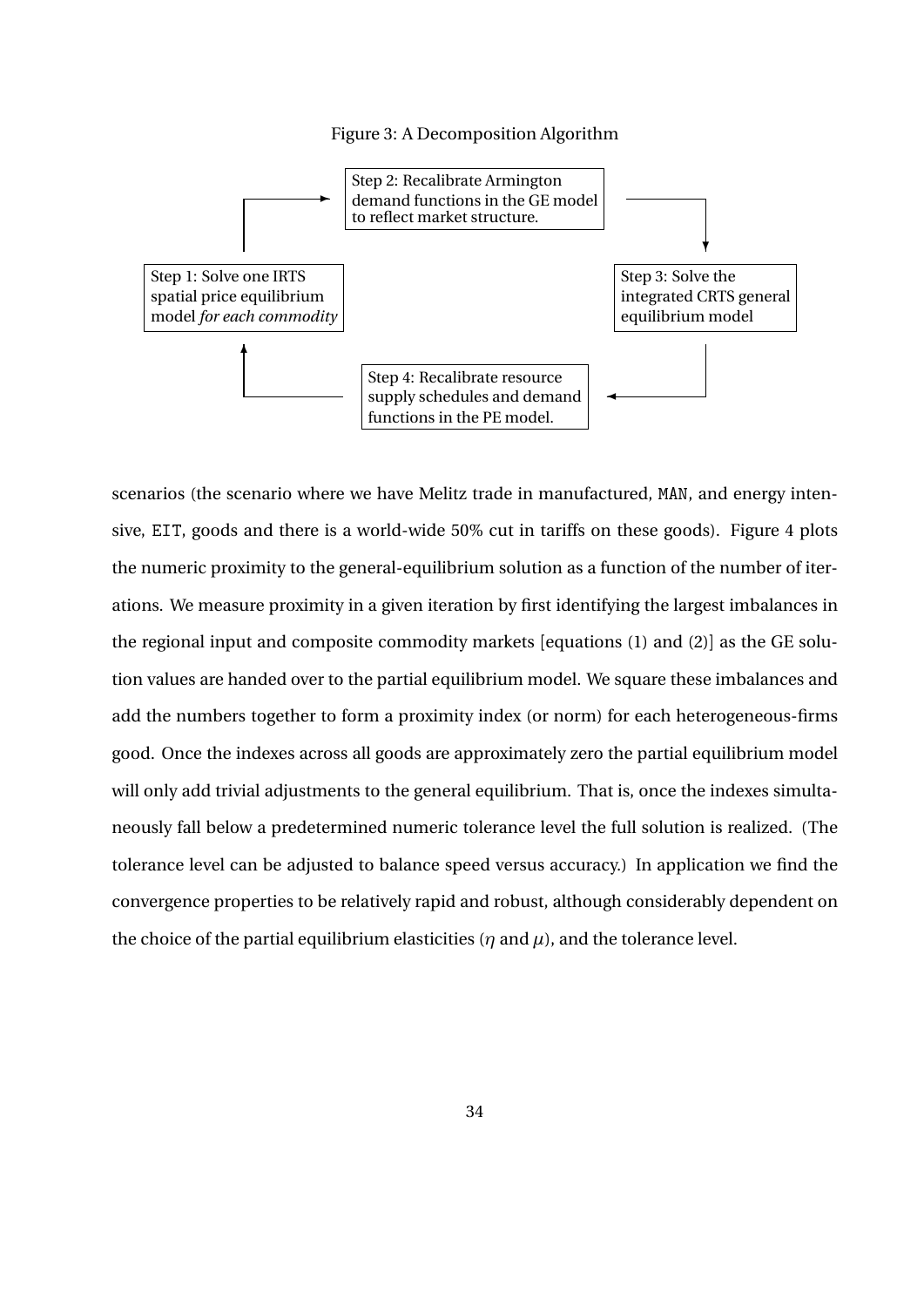

Figure 4: Example of Convergence in Application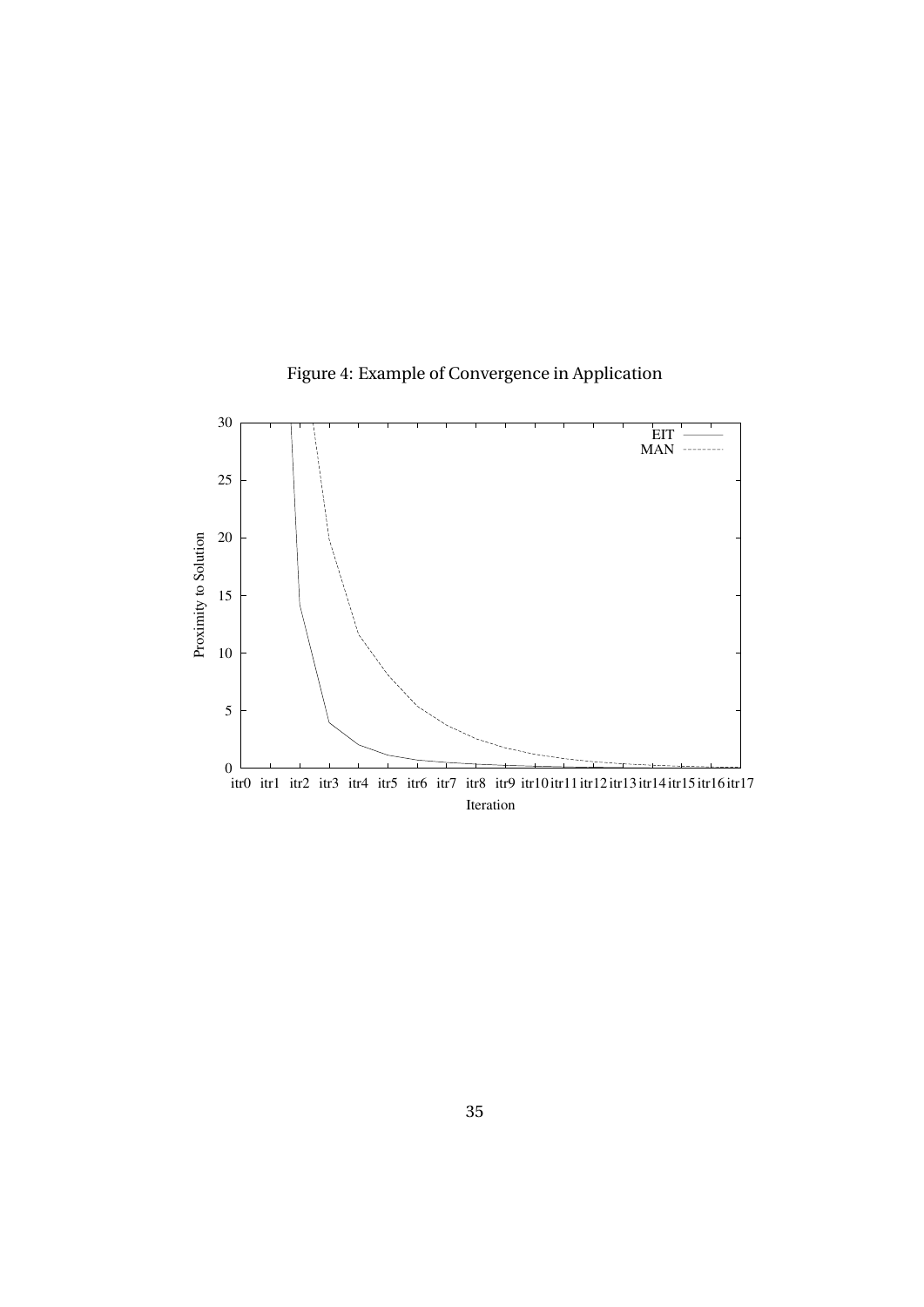| <b>Regions:</b><br>Goods: |                                  | <b>Factors:</b> |                         |       |                          |
|---------------------------|----------------------------------|-----------------|-------------------------|-------|--------------------------|
| <b>EUR</b>                | Europe                           | OIL             | Refined oil products    | L A B | <b>Unskilled Labor</b>   |
| USA                       | <b>United States</b>             | GAS             | <b>Natural Gas</b>      | SKL.  | <b>Skilled Labor</b>     |
| RUS                       | Russia                           | <b>ELE</b>      | Electricity             | CAP   | Capital                  |
| RA1                       | Rest of Annex 1                  | COL             | Coal                    | RES.  | <b>Natural Resources</b> |
| <b>CHN</b>                | China                            | CRU             | Crude Oil               | LND   | Land                     |
| IND                       | India                            | EIT             | <b>Energy Intensive</b> |       |                          |
| EEX                       | <b>Energy Exporting</b>          | MAN             | Manufacturing           |       |                          |
| MIC                       | Middle-High Income, n.e.c.       | TRN             | Transportation          |       |                          |
|                           | LIC Low Income Countries, n.e.c. | AOG             | All other goods         |       |                          |
|                           |                                  |                 |                         |       |                          |

Table 3: Scope of the Empirical Model

### **7 Applications**

### **7.1 Introduction**

In this section of the chapter we present policy analysis applications in a CGE model that includes Melitz (2003) style industrial organization. The policies instruments that we examine include tariffs and other trade costs, as well as restrictions on carbon emissions. The model is based on GTAP 7 data. The model extends Balistreri et al. (2011) to include industry level input-output data and details on energy supply and demand. The core structure is most closely related to Rutherford (2010b), which has an Armington trade structure. The Rutherford (2010b) model is extended to include the option of a Melitz treatment of non-energy sectors. A technical description of the model is available in Appendix C.

For the exercises in this chapter the GTAP 7 data are aggregated to include nine regions and nine production sectors. Table 3 shows the regions and sectors included. The first six regions are important players in the formation of carbon policy. For clarification the rest of Annex 1 aggregate region includes Canada, Japan, Australia, and New Zealand. The energy-exporting region (EEX) includes the oil rich Middle Eastern and African countries. The remainder of the world is divided into two aggregates based on World Bank income classifications.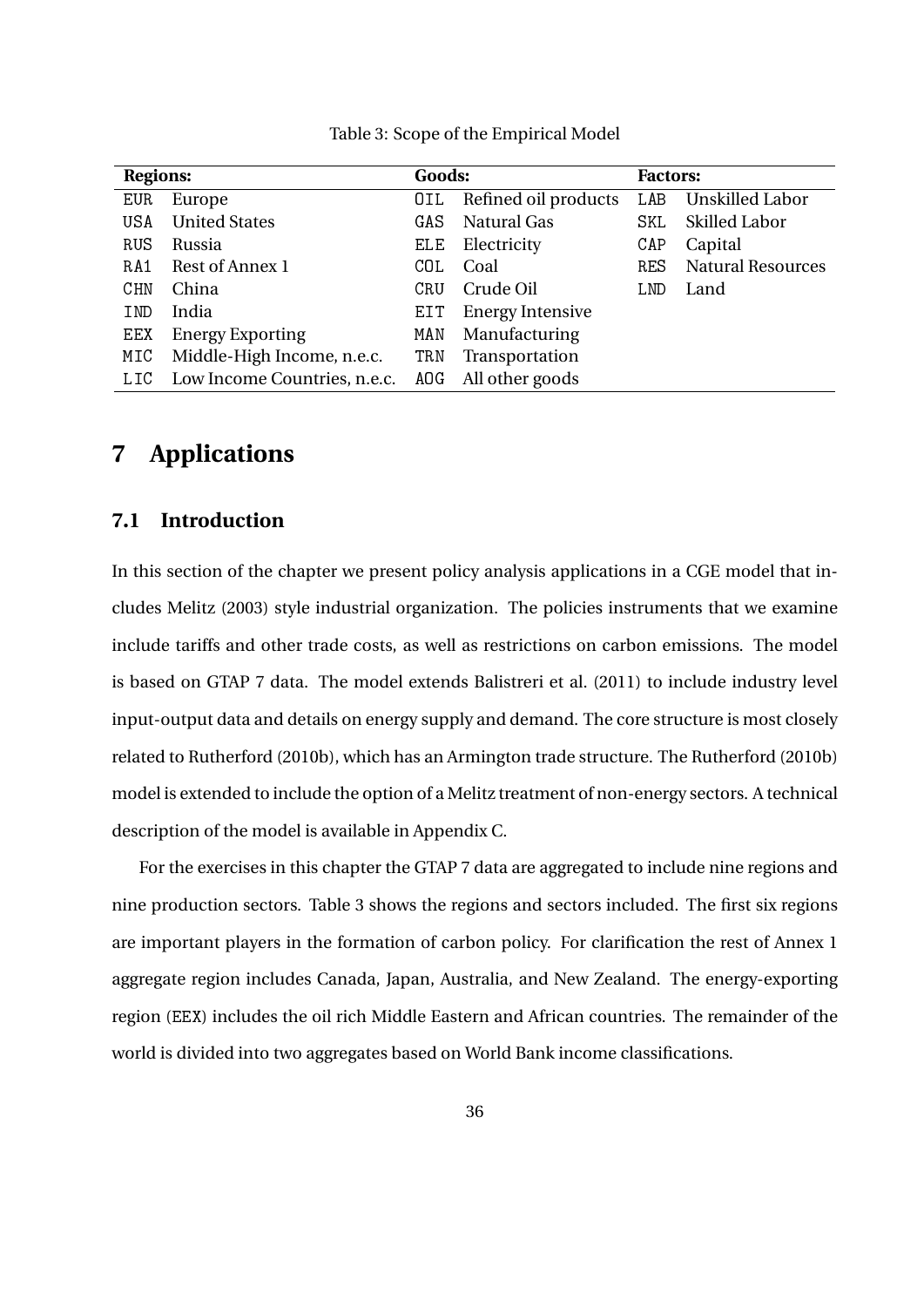The production sector aggregation reflects our desire to consider climate policy. We include three fuels (OIL, GAS, and COL) <sup>8</sup> The crude oil sector (CRU) is tracked, which provides the input for the oil refining sector. The final energy good is electricity (ELE). We also include the transportation sector because of its emissions intensity and important role in international trade. We aggregate the manufacturing sectors in the GTAP data into two subaggregates. Energy intensive production (EIT) includes ferrous and non-ferrous metals, non-metallic minerals production, chemicals, rubber, and plastics. The remainder of manufacturing is captured in the MAN sector. The Melitz heterogeneous firms structure is applied to EIT and MAN. The final sector is the catch all AOG sector which includes agriculture and services.

Table 3 also shows that we maintain the five GTAP factors of production. Key to our analysis of climate policy is the resource factor (RES). This factor is used in the primary energy sectors GAS, COL, and CRU. The RES input is assumed to be sector specific, which allows us to calibrate the supply elasticities for these sectors by choosing the elasticity of substitution between RES and the other inputs. The upstream energy price responses to climate policy depend critically on these elasticities. Models that assume primary energy extraction is a constant returns activity using mobile factors tend to understate price responses, relative to our formulation of calibrated upward sloping supply. More details are offered in Appendix C.

### **7.2 Trade Policy Applications**

The first set of experiments that we consider are similar to those that appear in Balistreri et al. (2011). We assume monopolistic competition among heterogeneous firms for the manufacturing and (MAN) energy intensive (EIT) sectors. The scenarios include changes in measured tariffs and fixed trade costs for these sectors. Table 4 shows the welfare impacts across regions and scenarios. The policy shocks are a fifty percent reduction in tariffs, a fifty percent reduction in fixed trade costs, or a combined fifty percent reduction in tariffs and fixed trade costs. The

<sup>&</sup>lt;sup>8</sup>The purchase of a fuel indicates emissions of  $CO<sub>2</sub>$  based on the carbon content of the fuel.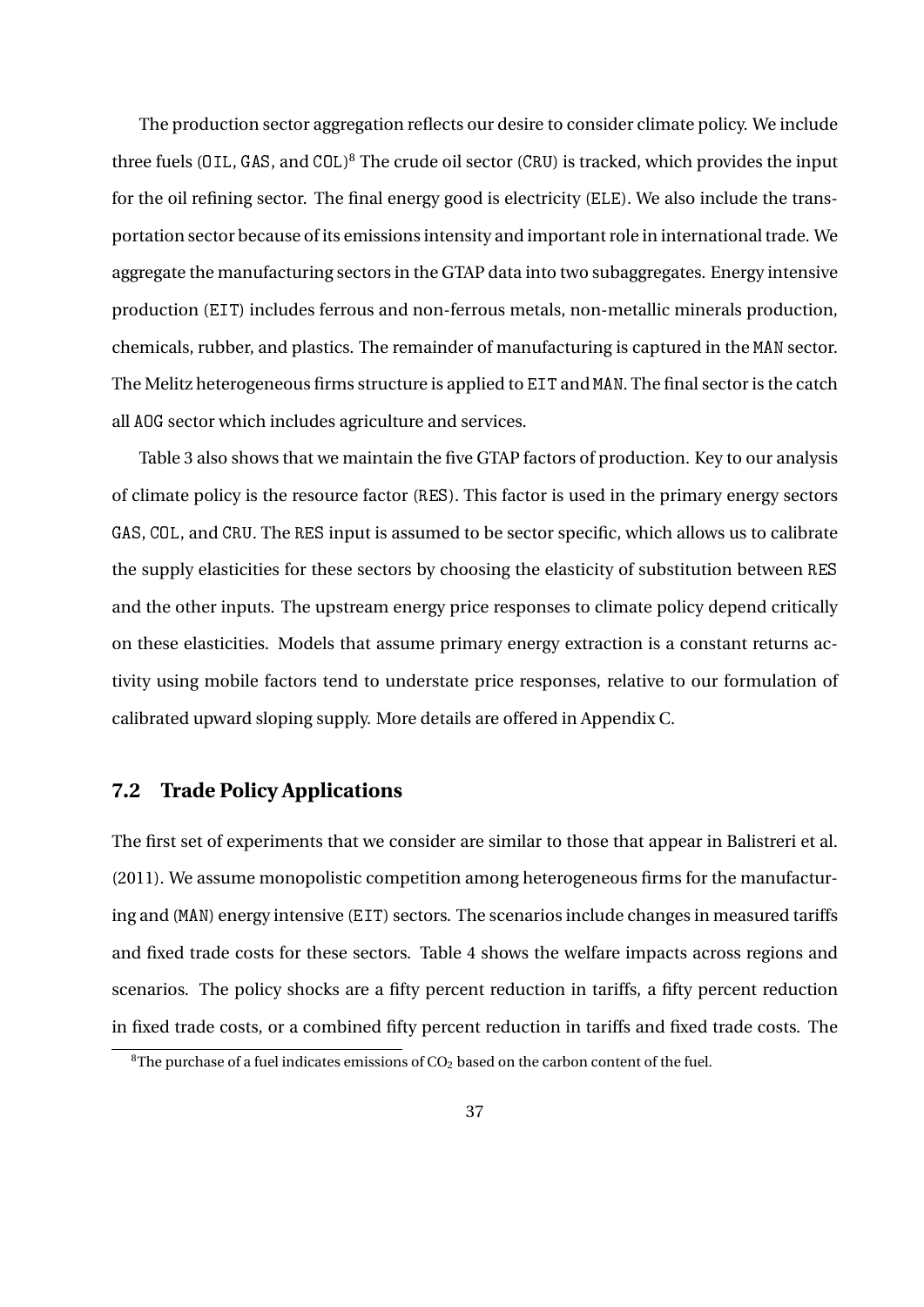|            |                    | <b>Armington</b>   |         | <b>Melitz</b> |            |
|------------|--------------------|--------------------|---------|---------------|------------|
|            | tariff             | tariff             |         |               | tariff &   |
| Region     | $(\sigma_i = 3.8)$ | $(\sigma_i = 5.6)$ | tariff  | fixed-cost    | fixed-cost |
| <b>EUR</b> | 0.09               | 0.10               | 0.23    | 0.63          | 0.77       |
| USA        | $-0.08$            | $-0.09$            | $-0.12$ | 0.96          | 0.84       |
| <b>RUS</b> | 0.25               | 0.46               | $-0.43$ | 4.35          | 4.73       |
| RA1        | 0.15               | 0.17               | 0.19    | 1.81          | 2.04       |
| <b>CHN</b> | 1.11               | 1.31               | 1.86    | 7.25          | 9.28       |
| TND        | $-0.13$            | $-0.06$            | $-0.34$ | 1.36          | 1.03       |
| FFX.       | 0.12               | 0.20               | 0.00    | 5.40          | 6.72       |
| MTC        | 0.19               | 0.27               | 0.71    | 4.26          | 4.79       |
| LIC        | $-0.11$            | 0.01               | $-0.48$ | 3.47          | 3.57       |

Table 4: Regional welfare impacts of trade-cost reductions (%EV)

general findings from our earlier paper are maintained. The Melitz structure indicates larger average welfare gains from tariff liberalization. In addition the same proportional reduction in fixed trade costs generates substantially larger gains.

In the second column of Table 4 we increase the Armington elasticity of substitution to  $a+1=5.6$  based on the arguments in Arkolakis et al. (forthcoming) that this is the appropriate elasticity for comparison with a Melitz structure, where  $a = 4.6$ . Although this reduces the relative difference between the Armington and Melitz structure, it does not indicate a significant match across the structures. The strong equivalence results suggested by Arkolakis et al. (2008) and by Arkolakis et al. (forthcoming) are not supported in our empirical model. For us, this indicates that the real-world complexities accommodated in CGE models are, indeed, important. The significant differences that we show across structures are likely missed in empirical exercises that rely on aggregate gravity regressions.

We continue our comparison of the tariff scenarios in Figure 5. In the figure we consider alternative measures of global welfare based on an aggregation of money-metric per-capita utility. Let *W*( $\rho$ ) indicate social welfare as a function of the equity parameter  $\rho \in [-\infty, 1]$ , and let  $u_r$ indicate the money-metric per-capita utility level in region  $r$ . In general, global social welfare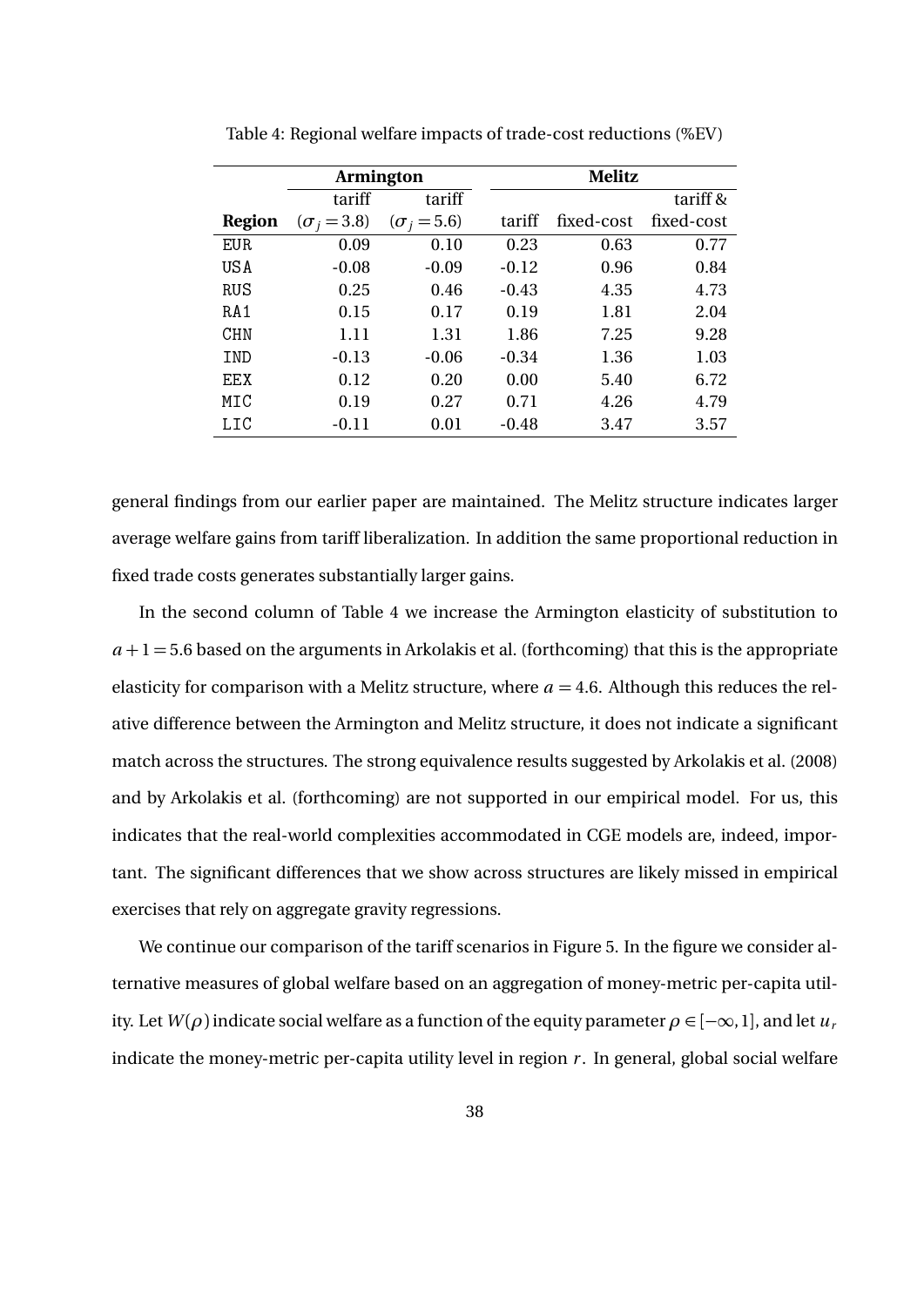

Figure 5: Global welfare under a 50% cut in manufacturing tariffs (% change)

can be defined as

$$
W(\rho) = \left(\sum_r u_r^{\rho}\right)^{1/\rho}.\tag{53}
$$

In the limit, as  $\rho \rightarrow -\infty$  we have a Rawlsian (maximin) social welfare function, where the welfare of the poorest region (LIC in our application) is all that matters. For  $\rho \rightarrow 0$  we have a Nash (multiplicative) social welfare function, and for  $\rho = 1$  we have Bentham's standard additive utilitarian social welfare function. Figure 5 is interesting in that it shows significant differences between the Armington and Melitz treatments. We also see that tariff liberalization has an important equity component. Under a Nash social welfare metric the gains from tariff liberalization are more than twice that when we only consider efficiency (the Bentham metric).

Our CGE model with a Melitz treatment of energy intensive and other manufactured goods includes two channels by which outcomes are affected differently than in a constant-returns model. First, there are productivity impacts. Liberalization induces a within industry reallo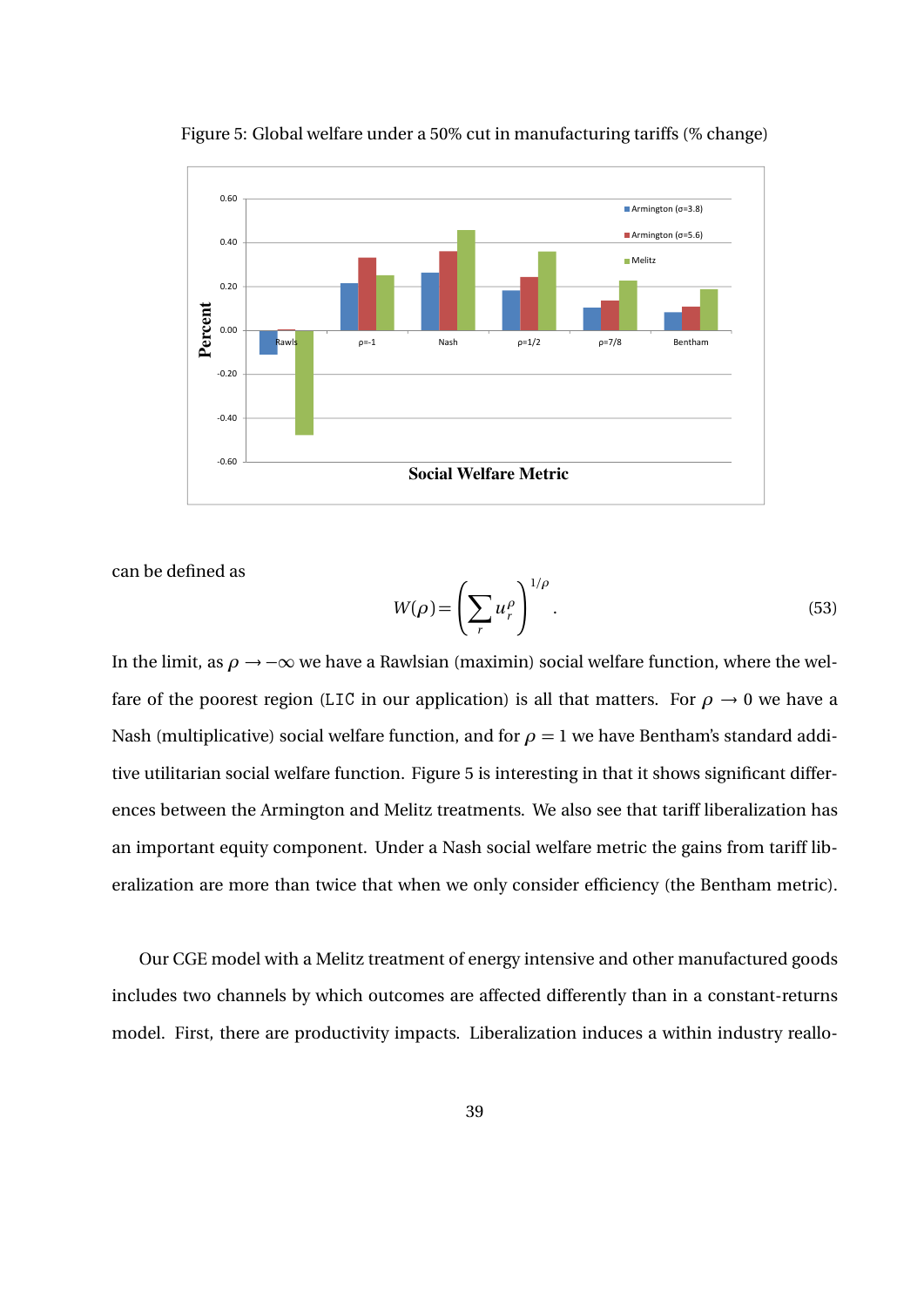cation of resources towards marginal exporters, while inducing exit of the least efficient firms. This changes a sector's productivity. Feenstra (2010) interprets these reallocations as *export* variety gains. The other channel, by which model outcomes are different, is through changes in the extensive margin of trade, or in Feenstra's words *import* variety gains. That is, to the extent that liberalization induces entry, new varieties will be produced and consumed. In our multidimensional application of the Melitz structure we find evidence that both of these effects are important. This is in contrast to much of the theoretic work, which focuses on one-factor one-sector models [e.g., Arkolakis et al. (2008) and Feenstra (2010)]. In a one-factor one-sector Melitz model the *import* variety gains are exactly zero! [see Feenstra (2010) and Balistreri et al. (2010)].

In Table 5 we show the productivity impacts by directly examining changes in  $\tilde{\varphi}_{hrs}$ . Focusing on the 50% tariff cut scenario we present two measures of productivity for each of the heterogeneous-firms industries. In the "Domestic" columns we report percent changes in  $\tilde{\varphi}_{hrr}$ , and in the "Industry" columns we present the percent changes in the weighted average  $\tilde{\varphi}_{hrs}$ , where the weights are determined by the average firm quantity and the number of firms in each bilateral market ( $\tilde{q}_{hrs}N_{hrs}$ ). The weights reflect the relative resources allocated to marginal costs. Notice that productivity gains in the broader industry are generally higher than for the domestic market, but this is not always the case. There are two competing effects in an export market. Relative to the benchmark the weights associated with these relatively productive markets are increasing, but the average firm productivity is falling as marginal firms begin exporting. It is possible, as in the case of the energy intensive industry in the MIC region, that industry wide productivity can fall with liberalization. In this case the benchmark exporting firms are very productive and the entry and expanded production of the marginal firms dominates the measure of average productivity.

Examining the extensive margin in the Melitz structure is more complicated than just counting varieties, because the varieties enter the expenditure system at different prices. Further-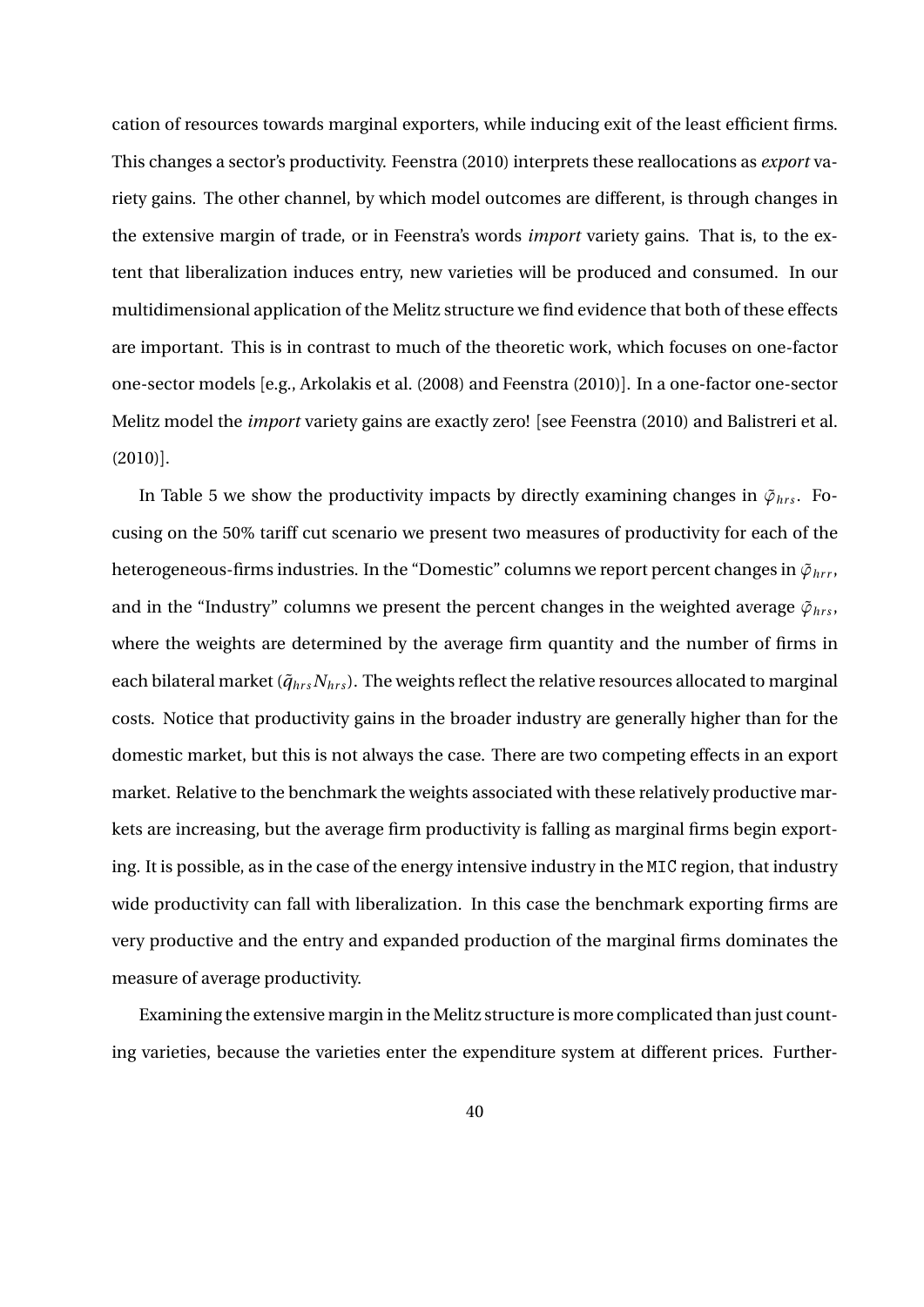|            |          | <b>Energy Intensive (EIT)</b> | <b>Manufacturing (MAN)</b> |          |
|------------|----------|-------------------------------|----------------------------|----------|
| Region     | Domestic | Industry                      | Domestic                   | Industry |
| <b>EUR</b> | 0.4      | 1.7                           | 0.5                        | 3.3      |
| USA        | 0.7      | 1.7                           | 0.6                        | 1.9      |
| RUS        | 4.8      | 1.7                           | 1.3                        | 2.6      |
| RA1        | 0.6      | 1.9                           | 1.0                        | 2.7      |
| <b>CHN</b> | 0.1      | 1.1                           | 1.4                        | 2.2      |
| IND        | 0.8      | 2.3                           | 1.7                        | 3.2      |
| EEX        | 3.0      | 1.3                           | 1.8                        | 4.6      |
| MIC        | 0.5      | $-0.2$                        | 1.7                        | 2.2      |
| LIC        | 2.2      | 2.0                           | 3.8                        | 4.9      |

Table 5: Productivity impacts from Tariff Cuts (%change)

more, liberalization causes domestic varieties to vanish, offsetting the standard gain in foreign varieties. Feenstra (2010) sorts out these various effects showing that the variety gains can be tracked across equilibria by deviations in the ratio

$$
\left(\frac{\Lambda_{hr}(\text{scenario})}{\Lambda_{hr}(\text{benchmark})}\right)^{-1/(\sigma_h-1)},
$$

where Λ*hr* (*z* ) is region-*r* 's shares of expenditure on good-*h* varieties that are available in both equilibria to the total expenditures on good- $h$  varieties at  $z$ . In Table 6 we present the percentage changes in this ratio for the 50% tariff cut scenario. There are many instances where we observe losses from liberalization-induced changes in the number of varieties. For a given level of import penetration more domestic varieties are lost relative to the new import varieties [Baldwin and Forslid (2010)], but because the lost domestic varieties have relatively high prices and low quantities (low productivity goods), the net impact is ambiguous.

In addition to the multilateral scenarios, we examine the impacts of unilateral policy. We find that for some regions the differences across the Armington and Melitz structures are striking. We consider how China's welfare is impacted by changes in (EIT) protection. In the benchmark the weighted average rate of protection on China's imports of EIT is 7.3%. Maintaining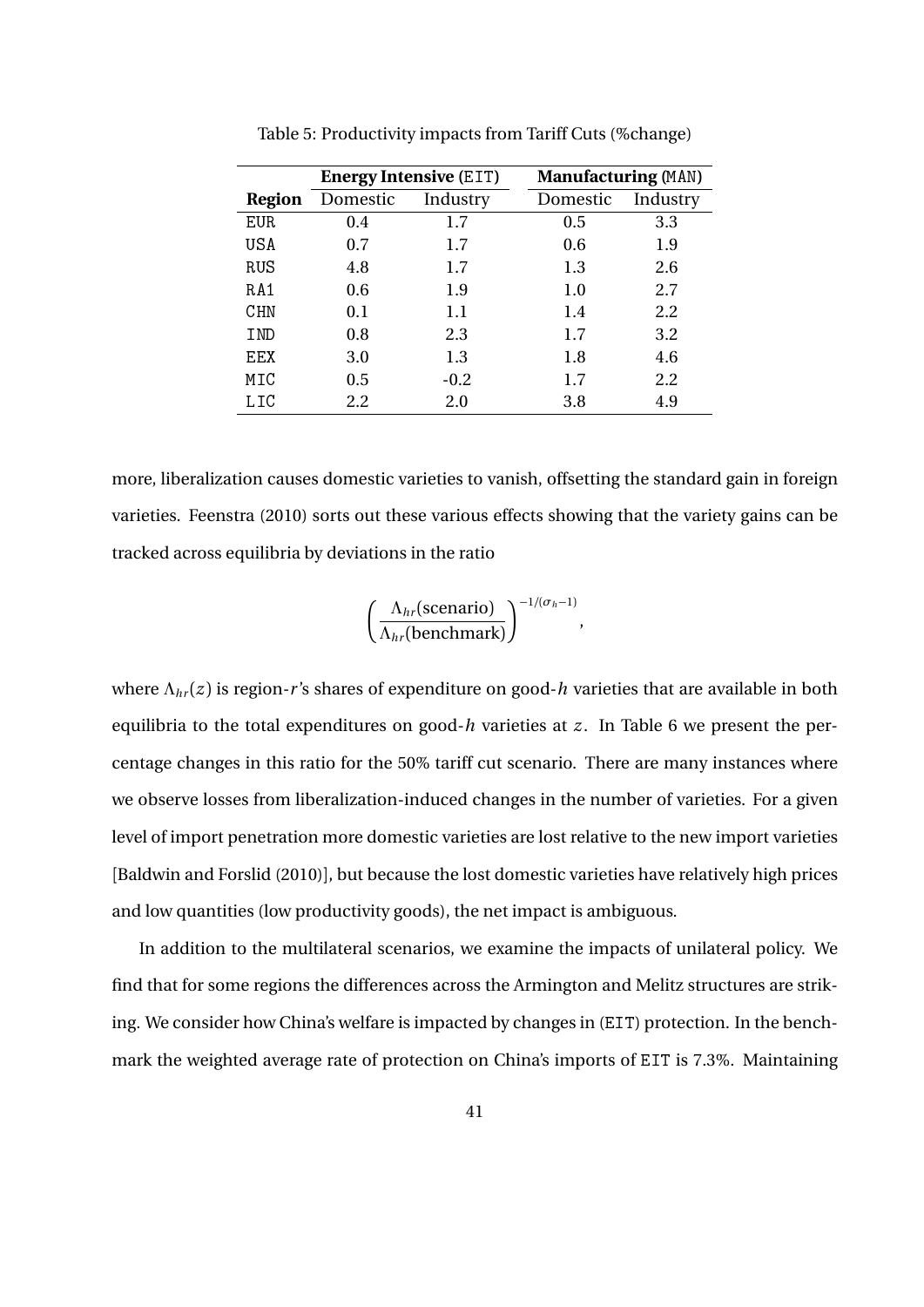| Region     | <b>Energy Intensive (EIT)</b> | <b>Manufacturing (MAN)</b> |
|------------|-------------------------------|----------------------------|
| EUR.       | 0.06                          | 0.20                       |
| USA        | $-0.04$                       | $-0.02$                    |
| <b>RUS</b> | $-0.38$                       | $-0.26$                    |
| RA1        | 0.04                          | 0.04                       |
| CHN        | 0.02                          | 0.30                       |
| IND        | 0.02                          | 0.06                       |
| EEX        | $-0.01$                       | 0.02                       |
| MIC        | 0.09                          | 0.51                       |
| LIC        | $-0.04$                       | 0.13                       |

Table 6: Variety Impacts (%change in Feenstra Ratio)

the distribution of the tariffs across its trade partners we proportionally change this tariff rate from -50% to 400%. Figure 6 plots the impact of the tariff changes on China's welfare under the Armington and Melitz structures. The Armington structure indicates a relatively high optimal tariff (at an average tariff rate of about 25.7%). In contrast, if the EIT (and the MAN) sectors are characterized by Melitz trade the optimal tariff is at about half of the benchmark level of protection, or 3.7%. We run the same set of unilateral experiments for the United States. The results are plotted in Figure 7. For the United States we do not see the dramatic difference, although this is partially due to a relatively low benchmark rate of protections (2.8%).

#### **7.3 Heterogeneous firms and carbon policy**

In this section we explore carbon policy and the particular problems associated with subglobal action on climate change. We explore the impact of coalition size on the cost of carbon policy and on carbon leakage rates. The emissions target is a global reduction equal to 20% of Europe's benchmark emissions. The coalitions that we consider include Europe alone, an OECD coalition (Annex 1 except Russia), the OECD plus China, and a full global coalition. As the common emissions goal is spread across broader coalitions the marginal abatement cost falls and carbon leakage rates fall. We also consider carbon based tariffs that the coalition may place on energy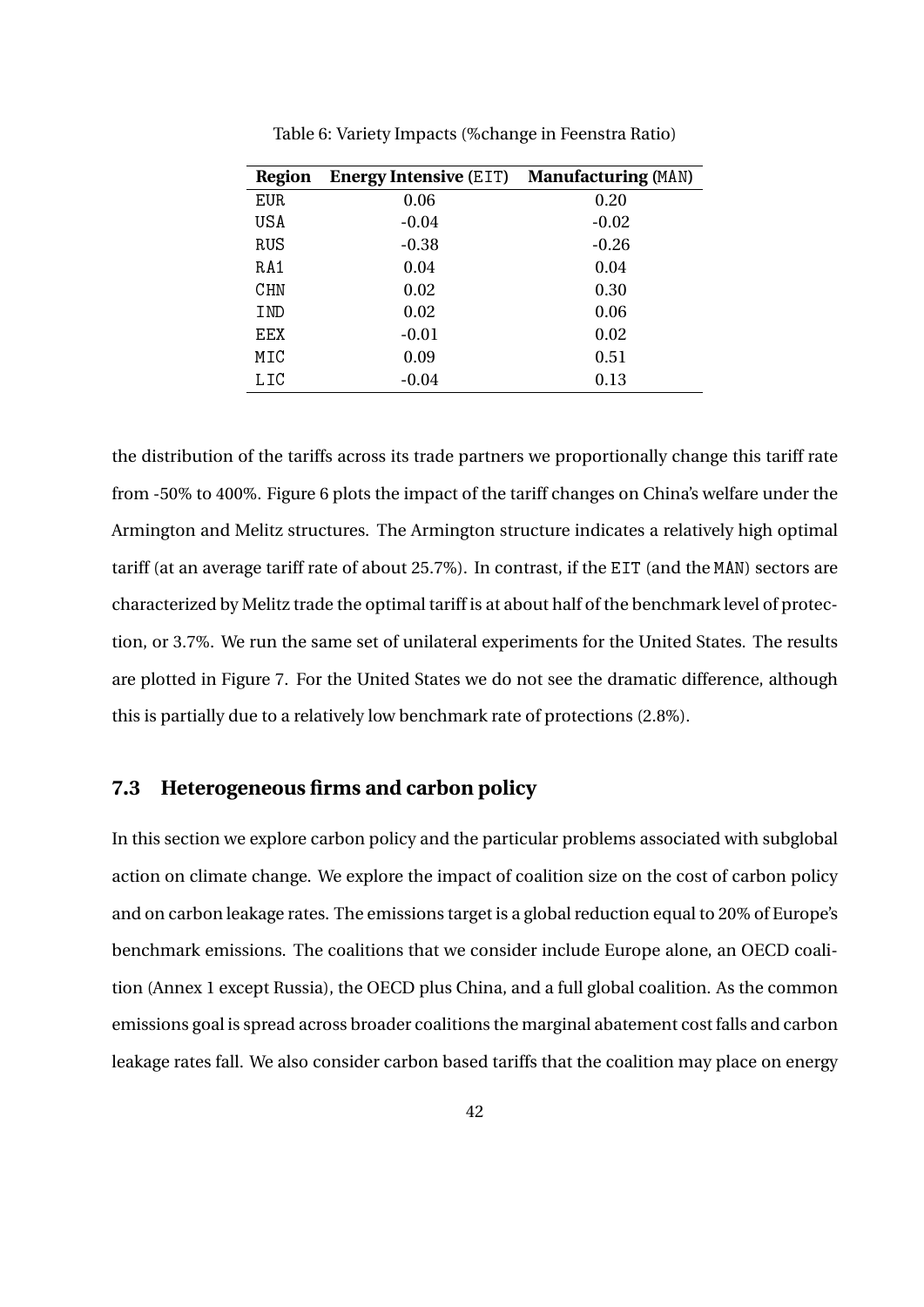

Figure 6: Chinese Welfare given a Unilateral Change in its EIT Tariffs

Figure 7: US Welfare given a Unilateral Change in its EIT Tariffs

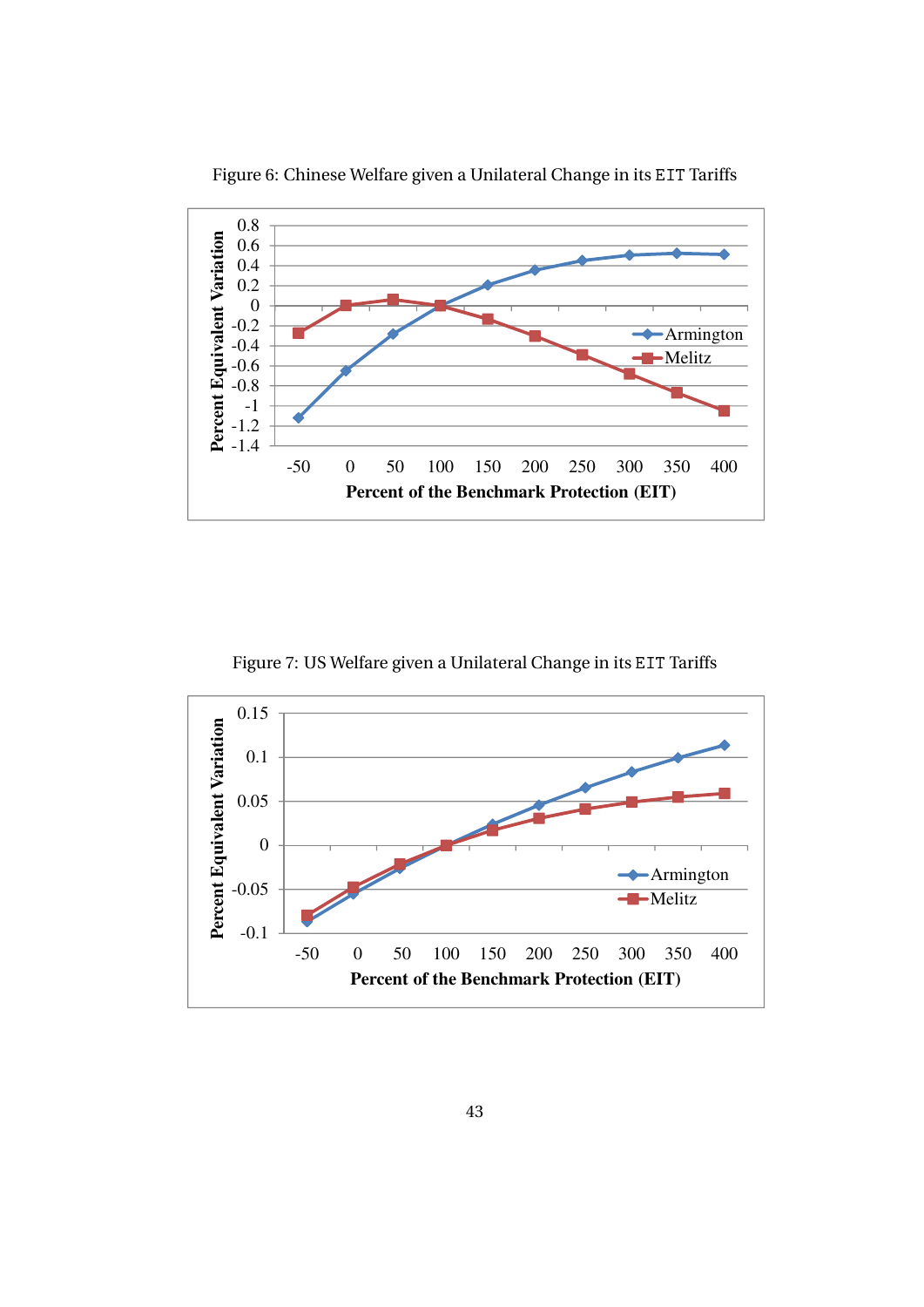| Policies and       |                  |        |       | Carbon Cap (No Border Adjustments) |        |  | <b>Carbon Cap with Carbon Based Tariffs</b> |             |          |        |
|--------------------|------------------|--------|-------|------------------------------------|--------|--|---------------------------------------------|-------------|----------|--------|
| <b>Coalitions:</b> | <b>Benchmark</b> | Europe | OECD  | $OECD+CHN$                         | Global |  | Europe                                      | <b>OECD</b> | OECD+CHN | Global |
| <b>EUR</b>         | 4153             | 2878   | 3854  | 4022                               | 4097   |  | 3029                                        | 3880        | 4032     | 4097   |
| <b>USA</b>         | 6069             | 6128   | 5505  | 5824                               | 5926   |  | 6134                                        | 5533        | 5830     | 5926   |
| <b>RUS</b>         | 1542             | 1624   | 1572  | 1557                               | 1496   |  | 1558                                        | 1551        | 1548     | 1496   |
| RA1                | 2033             | 2058   | 1859  | 1958                               | 1994   |  | 2067                                        | 1871        | 1961     | 1994   |
| CHN                | 4305             | 4336   | 4337  | 3822                               | 3986   |  | 4327                                        | 4328        | 3831     | 3986   |
| IND                | 1061             | 1069   | 1073  | 1071                               | 982    |  | 1067                                        | 1072        | 1070     | 982    |
| <b>EEX</b>         | 1987             | 2100   | 2037  | 2010                               | 1937   |  | 2037                                        | 2015        | 2000     | 1937   |
| MIC                | 4412             | 4536   | 4496  | 4470                               | 4316   |  | 4512                                        | 4482        | 4460     | 4316   |
| LIC                | 161              | 165    | 162   | 161                                | 159    |  | 162                                         | 162         | 161      | 159    |
| Total              | 25725            | 24894  | 24894 | 24894                              | 24894  |  | 24894                                       | 24894       | 24894    | 24894  |

Table 7: CO<sub>2</sub> Emissions Under Carbon Coalitions (MMt)

intensive (EIT) imports from non-coalition countries. The direct plus indirect carbon content of EIT trade is determined using an input-output calculation.<sup>9</sup>

Table 7 shows the distribution of global emissions across these scenarios when we model the EIT and MAN sectors using the heterogeneous-firms formulation. The various possible coalitions indicate a significant reallocation of global emissions and the costs of policy. In Table 8 we show the marginal abatement costs across the same set of policies. The price of  $CO<sub>2</sub>$  permits falls dramatically as the coalition expands. In Figure 8 we show this and include the results from a comparable set of runs in the pure Armington trade model. Under the Melitz formulation the price of permits is higher (although only significantly in the Europe only case). With Melitz trade in energy intensive and other manufactured goods the trade responses to subglobal carbon policy are larger. Larger leakage rates indicate that the coalition must impose a more restrictive cap in order to meet the global goal.

In Figure 9 we directly consider the leakage rates. Carbon leakage is defined as the ratio of non-coalition emissions increases over the total emissions reductions by the coalition. With small coalitions (Europe alone) and with the assumed Melitz structure we have the highest carbon leakage. Border tariffs have a larger absolute impact on leakage under the Melitz formu-

<sup>9</sup>See Rutherford (2010b) for an explanation and example GAMS code for application to the GTAP accounts. Other applications of the input-output measurement of embodied emissions include Peters and Hertwich (2008), Peters (2008), and Wyckoff and Roop (1994).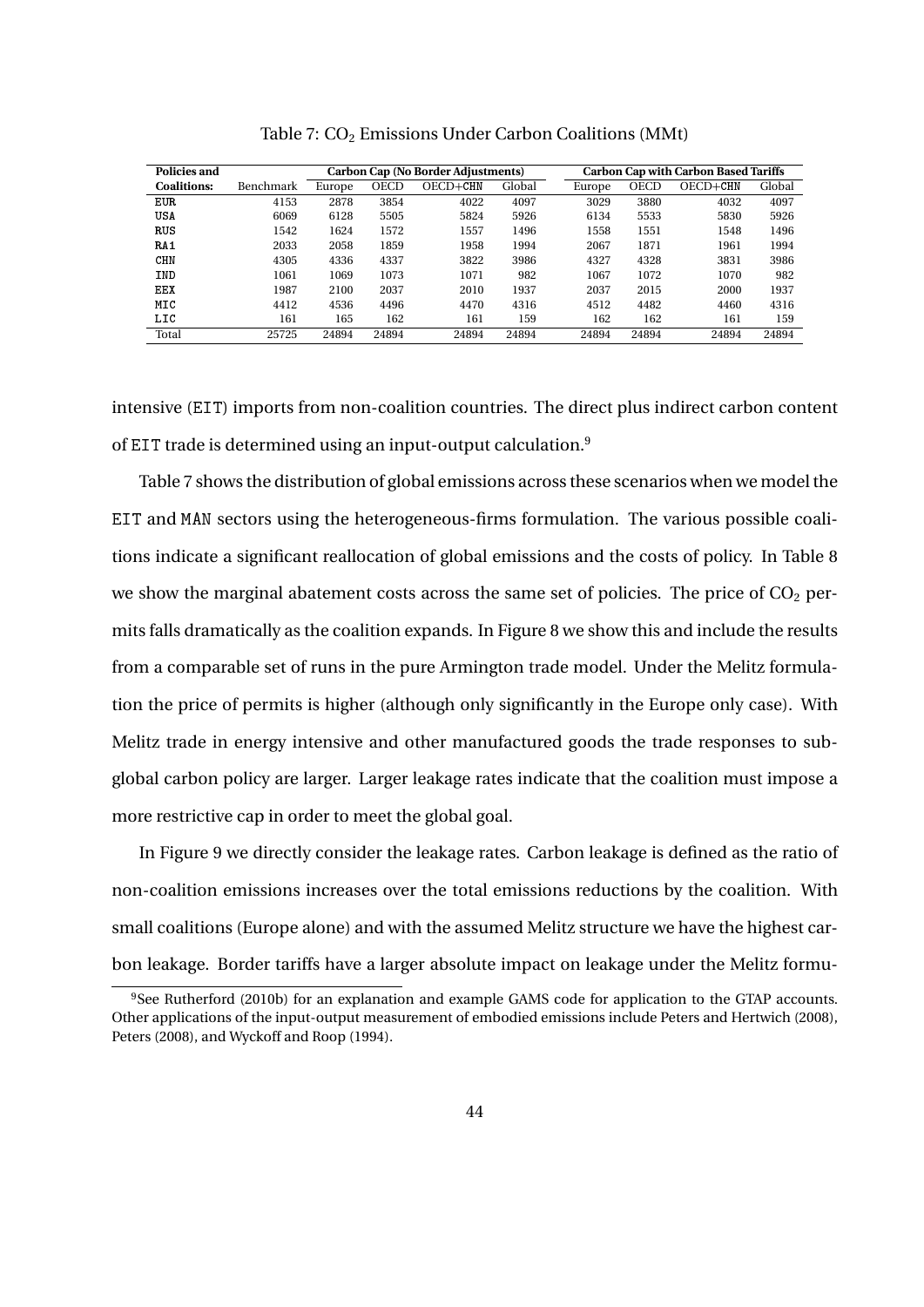| <b>Policies and</b> |           | Carbon Cap (No Border Adjustments) |             |            |        |        | <b>Carbon Cap with Carbon Based Tariffs</b> |            |        |
|---------------------|-----------|------------------------------------|-------------|------------|--------|--------|---------------------------------------------|------------|--------|
| <b>Coalitions:</b>  | Benchmark | Europe                             | <b>OECD</b> | $OECD+CHN$ | Global | Europe | <b>OECD</b>                                 | $OECD+CHN$ | Global |
| <b>EUR</b>          |           | 85.39                              | 10.71       | 4.37       | 2.87   | 72.18  | 10.37                                       | 4.36       | 2.87   |
| US A                |           |                                    | 10.71       | 4.37       | 2.87   |        | 10.37                                       | 4.36       | 2.87   |
| RUS                 |           |                                    |             |            | 2.87   |        |                                             |            | 2.87   |
| RA1                 |           |                                    | 10.71       | 4.37       | 2.87   |        | 10.37                                       | 4.36       | 2.87   |
| CHN                 |           |                                    |             | 4.37       | 2.87   |        |                                             | 4.36       | 2.87   |
| IND                 |           |                                    |             |            | 2.87   |        |                                             |            | 2.87   |
| EEX                 |           |                                    |             |            | 2.87   |        |                                             |            | 2.87   |
| MIC                 |           |                                    |             |            | 2.87   |        |                                             |            | 2.87   |
| LIC                 |           |                                    |             |            | 2.87   |        |                                             |            | 2.87   |

Table 8: CO<sub>2</sub> Prices Under Carbon Coalitions (USD/tonne)

Figure 8:  $CO<sub>2</sub>$  Prices and Coalition Expansion

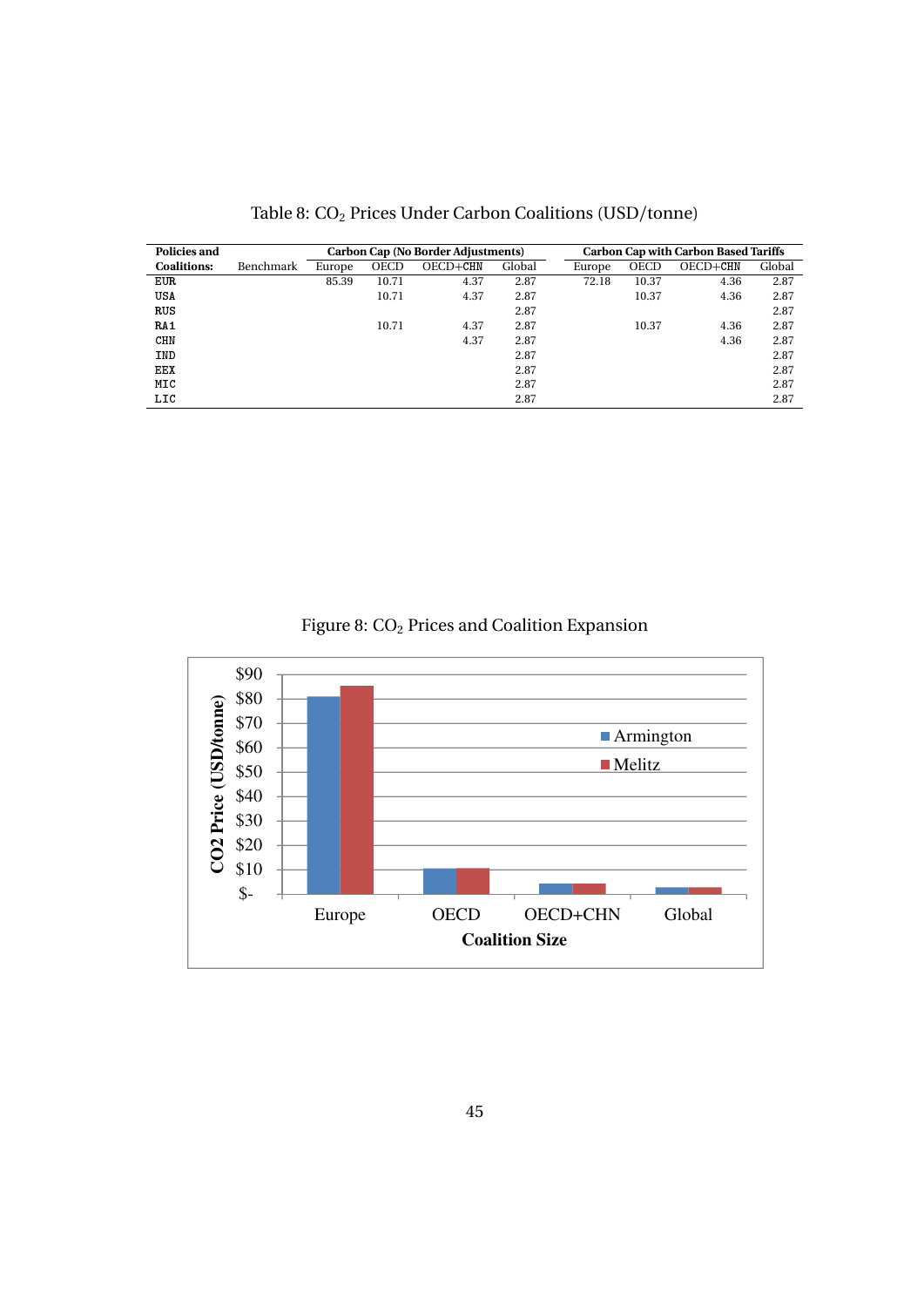

Figure 9:  $CO<sub>2</sub>$  Leakage Rates (%)

lation. Notice, however, that the average leakage rate with and without tariffs is higher under the Melitz structure. This indicates that the relative effectiveness of the border adjustments is lower conditional on the trade response. This is because we observe greater trade diversion in the Melitz model.

An interesting question to ask concerning the carbon based tariffs is how much emissions reduction is achieved relative to the trade reduction. We define the border tariff yield as follows. Let the carbon coefficient per unit of bilateral EIT trade be denoted  $v_{rs}$  then we calculate the yield of a tariff imposed by the coalition {*S*} on *r* as

$$
Yieldr = \frac{\Delta \text{Emissions}_{r}}{\sum_{s \in S} \nu_{rs} \Delta \text{Trade}_{rs}}.
$$
\n(54)

If the world operated in an input-output fashion then the yields would always be 100%, but because agents respond to the carbon tariffs we get trade diversion (including diversion into non-coalition domestic markets). Table 9 reports the yields across our scenarios. The first thing to notice is that the yield rates can be quite low. A European unilateral carbon cap combined with border adjustments diverts a great deal of trade within the Melitz framework. Emissions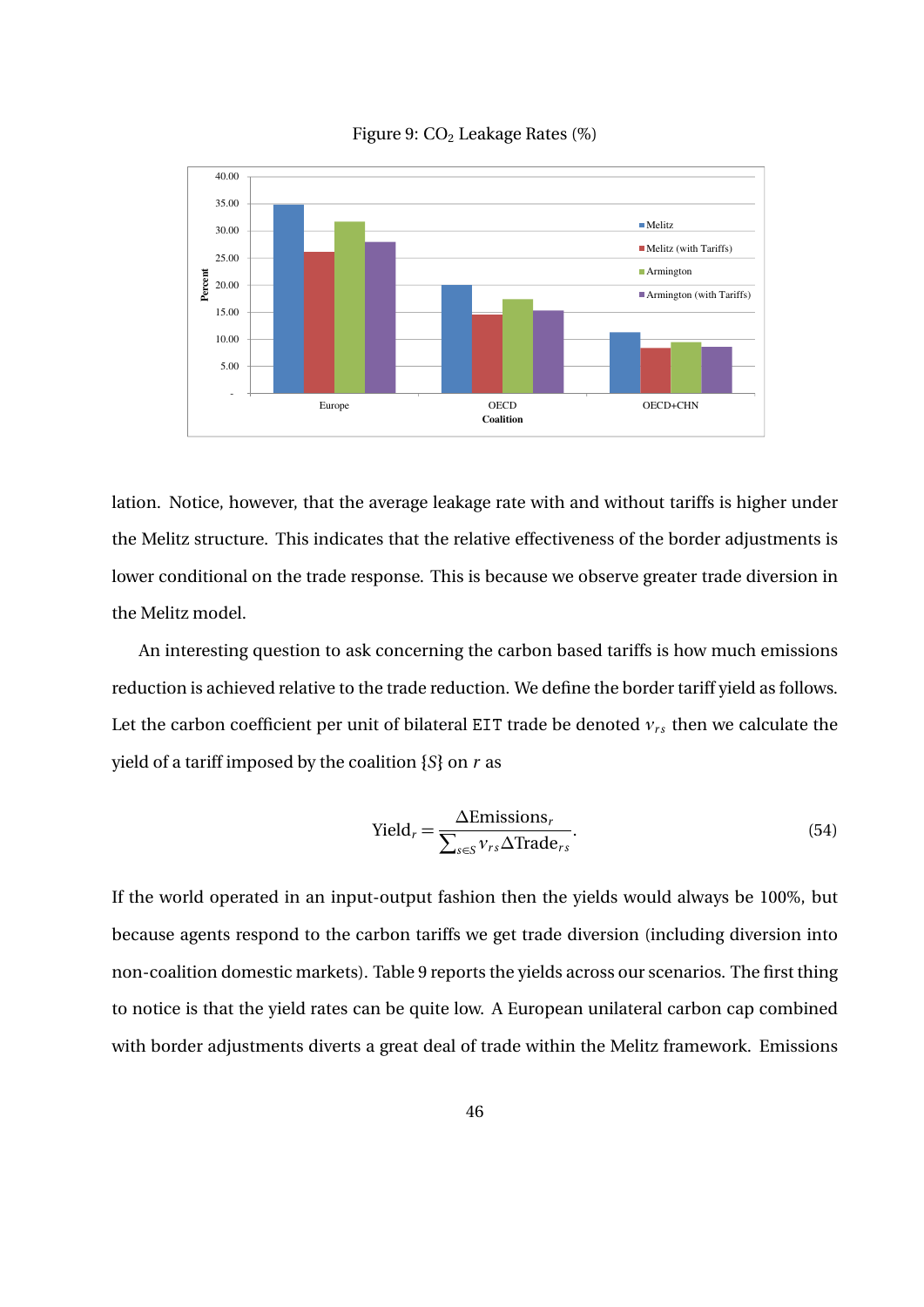| <b>Coalitions</b> | Europe    |        |           | <b>OECD</b> |           | OECD+CHN |
|-------------------|-----------|--------|-----------|-------------|-----------|----------|
| <b>Region</b>     | Armington | Melitz | Armington | Melitz      | Armington | Melitz   |
| <b>EUR</b>        |           |        |           |             |           |          |
| USA               |           | $-2$   |           |             |           |          |
| RUS               | 45        | 60     | 45        | 52          | 44        | 47       |
| RA1               | $-44$     | $-88$  |           |             |           |          |
| <b>CHN</b>        | 34        | 17     | 34        | 25          |           |          |
| IND               | 43        | 15     | 50        | 26          | 50        | 23       |
| EEX               | 51        | 101    | 50        | 82          | 47        | 71       |
| MIC               | 27        | 38     | 32        | 42          | 31        | 42       |
| LIC               | 35        | 64     | 26        | 22          | 20        | $-2$     |

Table 9: Carbon Border Tariff Yield Rates (%)

in the USA and the rest of Annex 1 actually rise due to trade diversion. It is also the case that the trade taxes hit the efficient (less energy intensive) exporting firms disproportionately. This works against the yields in the large trade exposed economies (CHN and IND). In these countries, although emissions are lower under the Melitz structure, the quantity of trade reduced is even higher (lowering the yield rates). In contrast we see much higher yield rates in Russia and the Energy Exporting countries as emissions from their EIT sectors go down substantially relative to the reduction in exports.

To illustrate, Table 10 shows the changes in sectoral emissions in CHN and RUS under the OECD coalition policy. The tables show the impact the tariffs have on emissions from energy intensive production. In China the indirect emissions reductions in electricity are less than the direct reduction, and we see emissions increases in the broader manufacturing and AOG sectors. These sectors expand in response to the EIT tariffs. In Russia we see much larger indirect emissions reductions.

We conclude our look at carbon abatement scenarios by reporting the global welfare costs. Each scenario embodies the same level of emissions to give us a fair comparison of costs by holding the benefit of action unspecified but fixed. Figures 10 and 11 report the welfare costs under the social welfare metrics introduced in our analysis of trade policy. Using the Bentham metric we see the usual pattern; larger coalitions reduce the cost of action. Considering eq-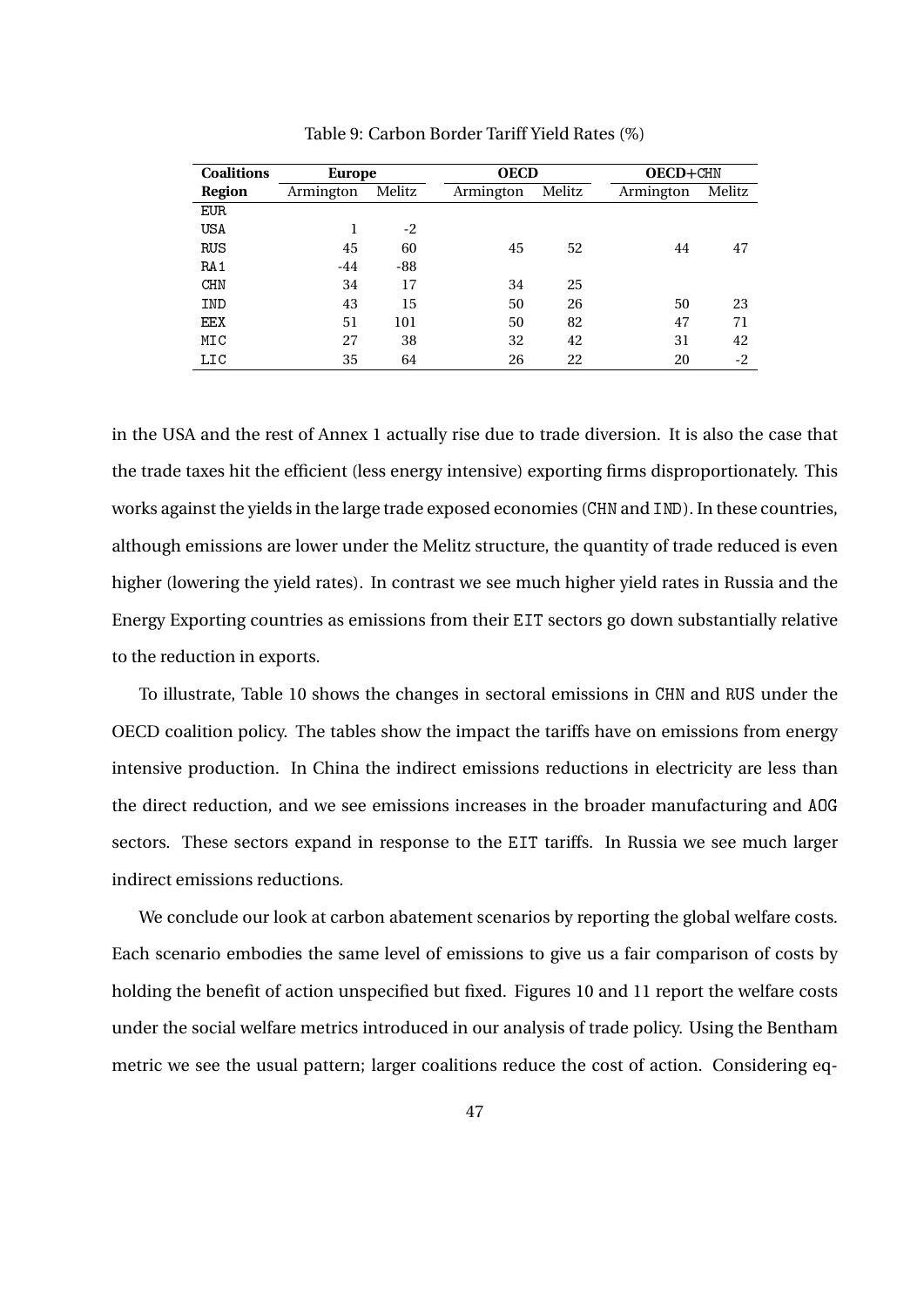|                                              | China (CHN) |          | Russia (RUS) |          |  |  |
|----------------------------------------------|-------------|----------|--------------|----------|--|--|
| <b>Sector</b>                                | Armington   | Melitz   | Armington    | Melitz   |  |  |
| OIL                                          | 0.00        | 0.00     | $-0.08$      | $-0.24$  |  |  |
| GAS                                          | 0.00        | $-0.01$  | $-0.02$      | $-0.07$  |  |  |
| EL E                                         | $-3.12$     | $-4.36$  | $-4.73$      | $-11.28$ |  |  |
| COL.                                         | $-0.11$     | $-0.17$  | 0.00         | 0.01     |  |  |
| CRU                                          | 0.00        | $-0.01$  | $-0.02$      | 0.04     |  |  |
| <b>FTT</b>                                   | $-4.95$     | $-6.82$  | $-3.90$      | $-10.71$ |  |  |
| MAN                                          | 0.48        | 0.96     | 0.12         | 0.77     |  |  |
| <b>TRN</b>                                   | 0.11        | 0.19     | 0.50         | 1.00     |  |  |
| AOG                                          | 0.26        | 0.44     | 0.03         | $-0.03$  |  |  |
| Total                                        | $-7.34$     | $-9.77$  | $-8.06$      | $-20.51$ |  |  |
| Change in Implied $CO2$ Embodied in Exports: |             |          |              |          |  |  |
| EIT                                          | $-21.60$    | $-39.83$ | $-17.72$     | $-39.39$ |  |  |

Table 10: OECD Carbon Border Tariff Induced Changes in Emissions (MMt)

uity, however, we see an interesting pattern for the Melitz structure. Abatement by an OECD coalition harms the poorest countries, but it offers a competitive advantage to China and the MIC countries (and their welfare goes up). This reallocation indicates approximately zero policy costs under the Nash metric. We do not see the same result in the Armington model, as the welfare gains for CHN and MIC are positive but not nearly as large.

## **8 Conclusion**

The processors are still warm from our first set of runs. Its time to start warming up the neurons. Successful modelers know that having a solid computational model does not convert into solid economic analysis without considerable reflection and experimentation. We offer, in this chapter, a dose of methodology and hopefully enough demonstration to keep the reader interested. The economic analyses of our applications are, however, at this point admittedly superficial. We are committed to understanding how the new heterogeneous firms theory might change our view of climate-linked trade policies. Having demonstrated that we can numerically consider carbon policy and the heterogeneous firm theory in a CGE model, we look forward to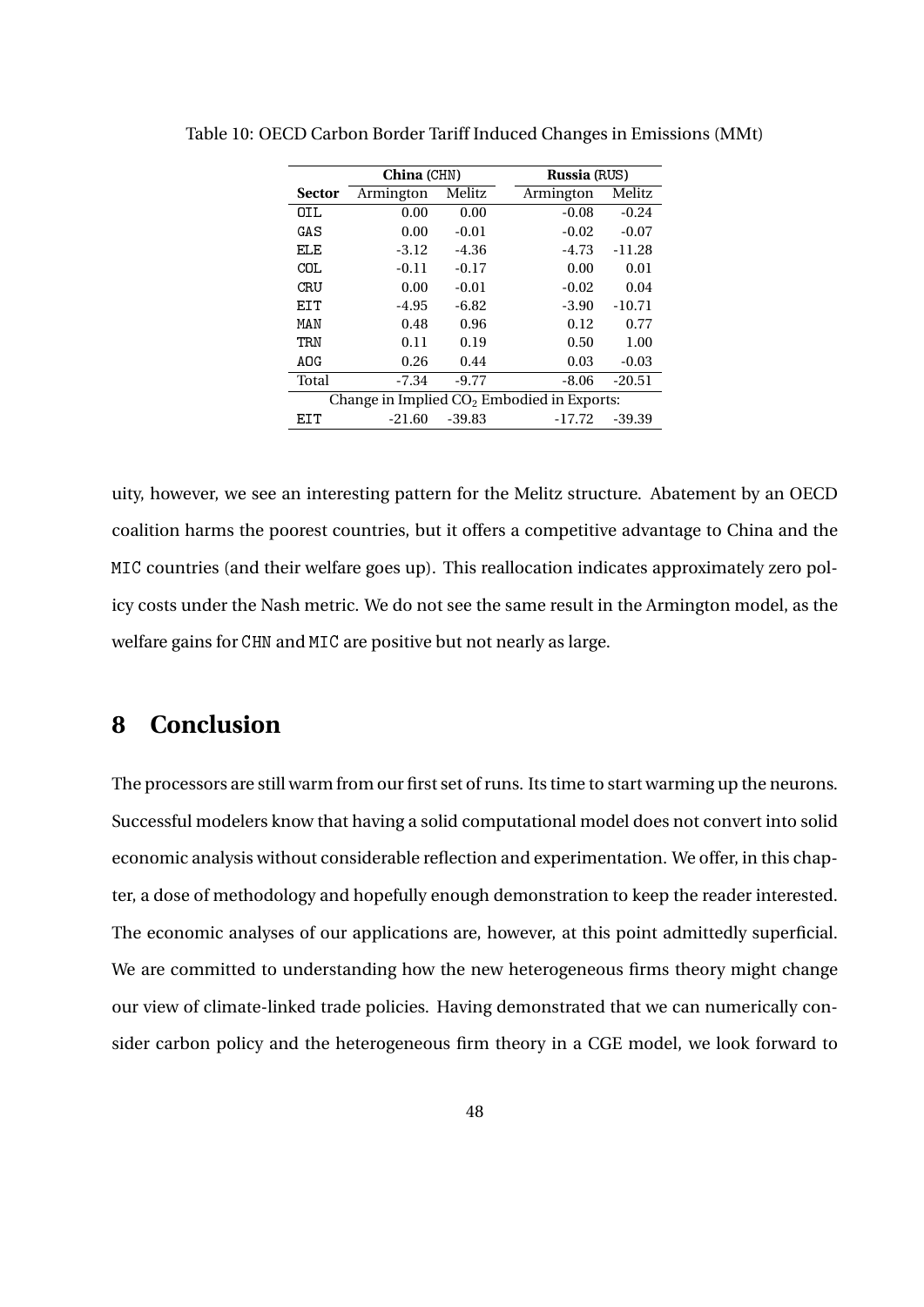

Figure 10: Melitz Model Global Welfare Cost of Abatement (%)

Figure 11: Armington Model Global Welfare Cost of Abatement (%)

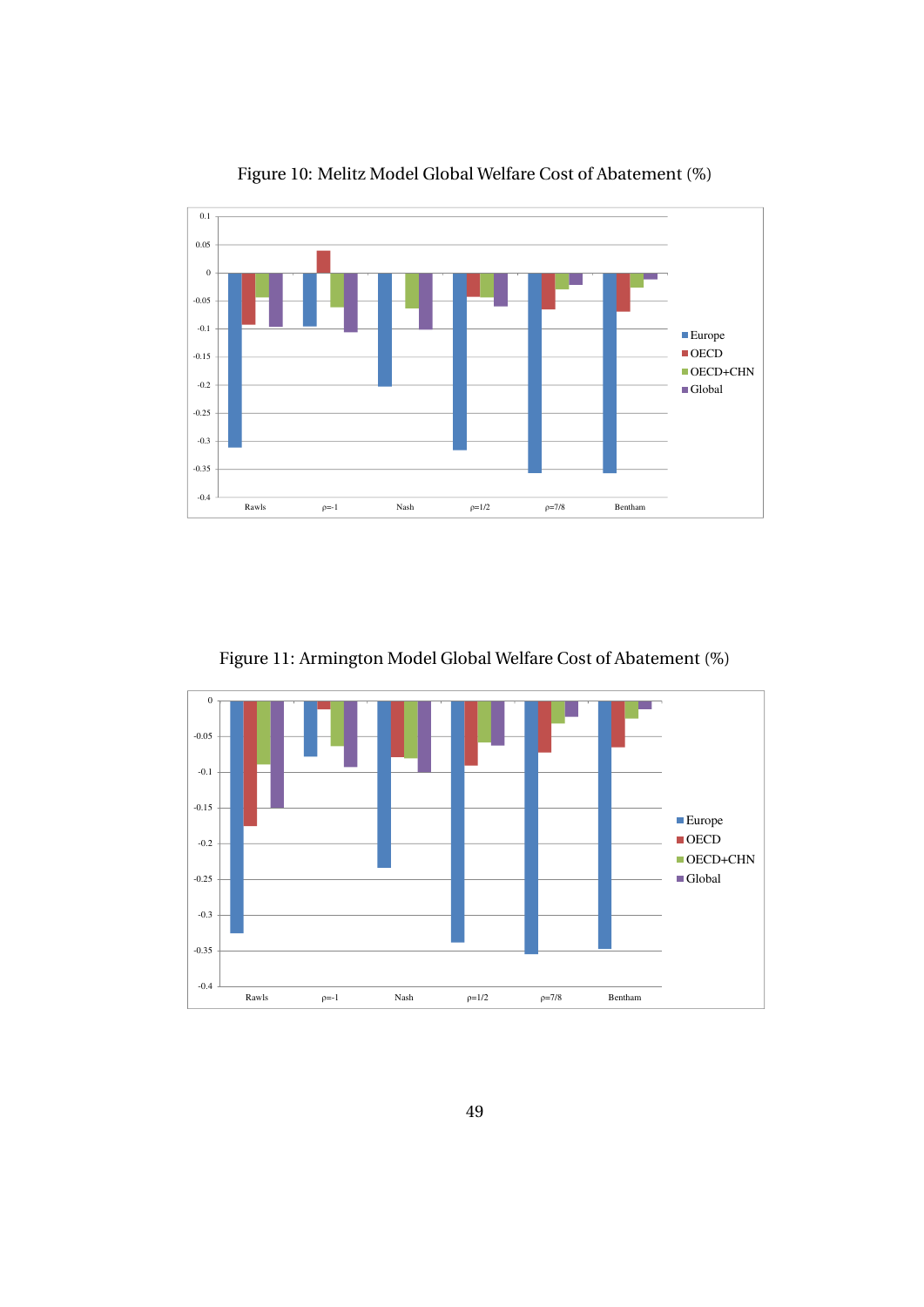pursuing this research agenda.

The methodological focus in some parts of this chapter serves a couple of purposes. The chapter documents our approach to incorporating what is a relatively advanced theory of trade in a CGE model. It may also serve as an initial road map for others interested in these structures. We hope to encourage active research in this area. We have specific questions to ask of the structure, but we find that we often learn as much from observing how others approach similar problems. Our overarching goal is to improve the accessibility of these alternative structures. There are technical hurdles, but hopefully we have lowered them to some degree.

We encourage examination of the structures presented, but we also encourage an examination of a broader set of alternatives. We have adopted some unsettling assumptions along the way. Many of these assumptions are made in analytical presentations simply because without them a closed form solution can be elusive or impossible. Our intent in this chapter is to maintain a degree of proximity to the theoretic presentations, but we feel relaxations of some of these assumptions are relatively easy in a computational setting. For example, we adopt the common restriction that input proportions of fixed and marginal costs are the same. This is just one examples, but there are many more uncomfortable assumptions that undoubtedly matter. We have taken a very clean approach to applying the theory, as it is familiar to trade economists, using this as a point of comparison to a more conventional CGE structure. Generalizations are useful, however, and the application of alternative structures would help extend our understanding.

Our applications do indicate that the additional effort is worthwhile. We see important changes when we incorporate the Melitz (2003) structure of monopolistic competition among heterogeneous firms. Relative to the standard Armington (1969) trade formulation, we see the addition of variety effects and productivity effects. Both of these effects are documented in the empirical trade literature, and we encourage their consideration in computational policy analysis. The initial feature that emerges out of our analysis of subglobal climate action is the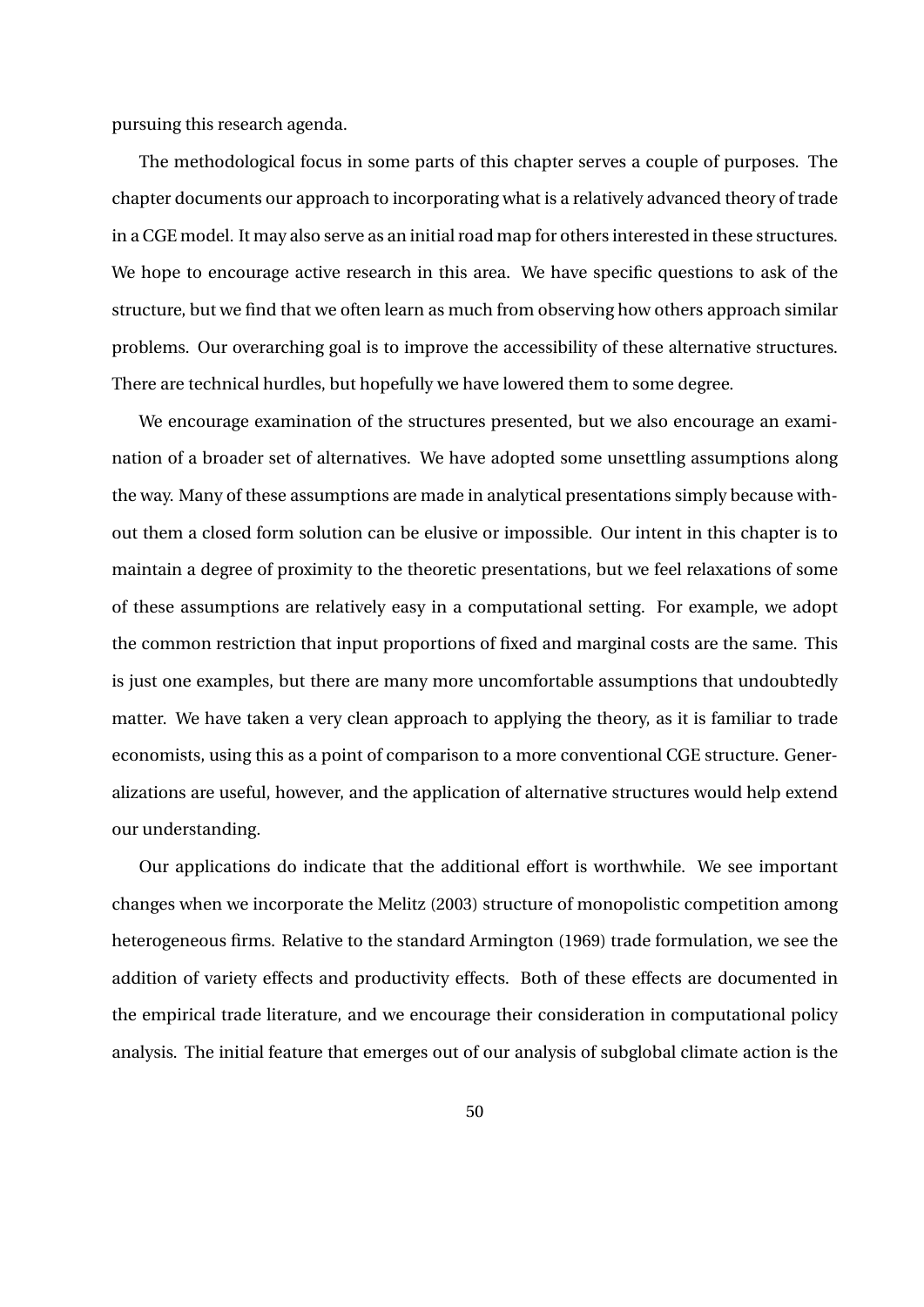importance of trade diversion. Measured leakage is higher in the Melitz structure, and the trade diversion associated with climate-linked tariffs is larger. Importantly, this is not simply a larger price response; it is a response in the competitive selection of firms. Changes in variety and productivity indicate different margins of impact that we feel are worthwhile exploring in the context of applied policy analysis.

## **References**

- Anderson, James E., and Eric van Wincoop (2003) 'Gravity with gravitas: A solution to the border puzzle.' *American Economic Review* 93(1), 170–192
- Anderson, James E., and Eric van Wincoop (2004) 'Trade costs.' *Journal of Economic Literature* 42(3), 691–751
- Arkolakis, Costas, Arnaud Costinot, and Andrés Rodríguez-Clare (forthcoming) 'New trade models, same old gains?' *American Economic Review*
- Arkolakis, Costas, Svetlana Demidova, Peter J. Klenow, and Andrés Rodríguez-Clare (2008) 'Endogenous variety and the gains from trade.' *American Economic Review: Papers & Proceedings* 98(2), 444–450
- Armington, Paul S. (1969) 'A theory of demand for products distinguished by place of production.' *Staff Papers-International Monetary Fund* 16(1), 159–178
- Aw, Bee Yan, Xiaomin Chen, and Mark J. Roberts (2001) 'Firm-level evidence on productivity differentials and turnover in taiwanese manufacturing.' *Journal of Development Economics*  $66(1), 51-86$
- Baldwin, Richard E., and Rikard Forslid (2010) 'Trade liberalization with heterogeneous firms.' *Review of Development Economics* 14(2), 161–176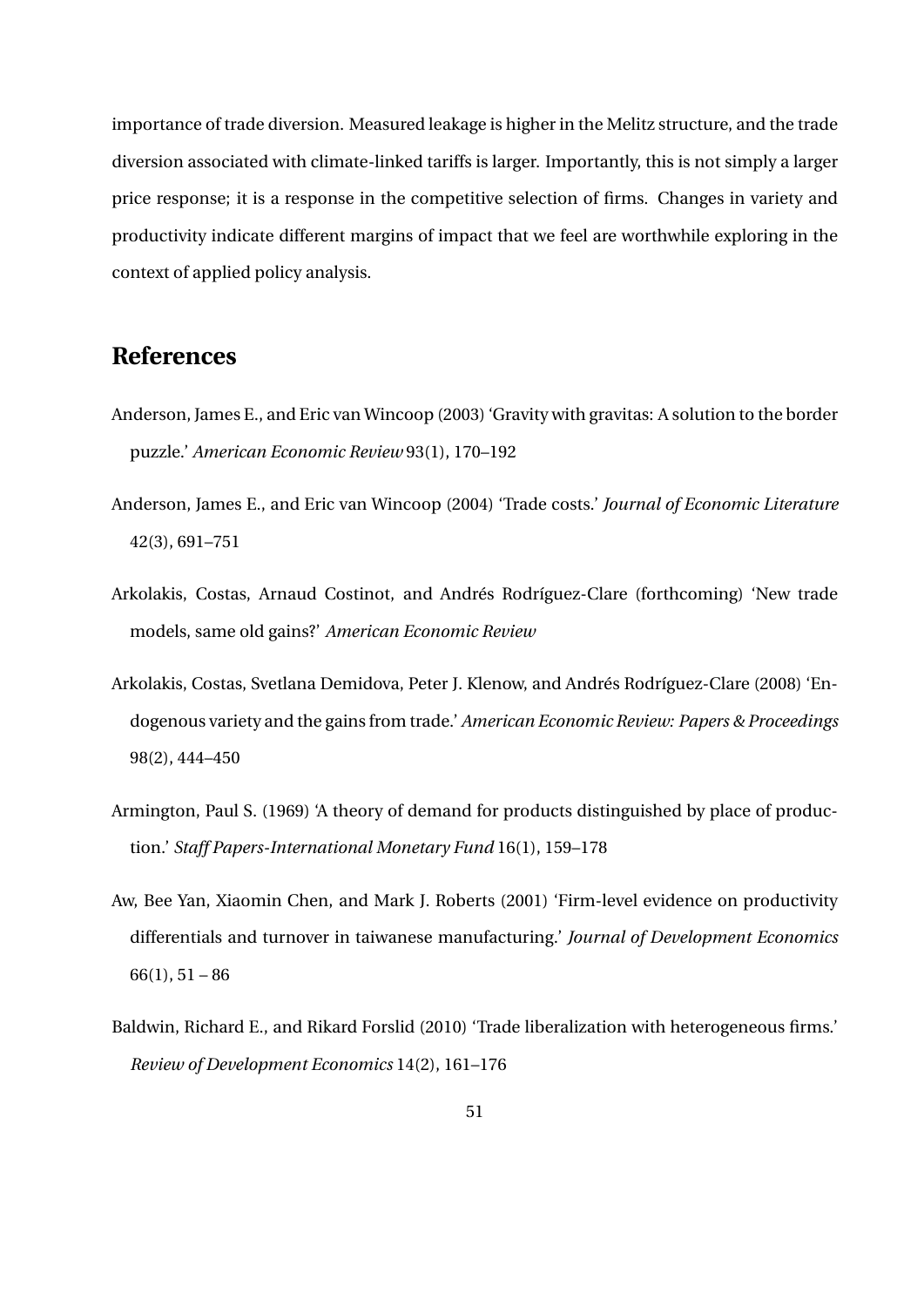- Balistreri, Edward J., and James R. Markusen (2009) 'Sub-national differentiation and the role of the firm in optimal international pricing.' *Economic Modelling* 26(1), 47–62
- Balistreri, Edward J., and Russell H. Hillberry (2008) 'The gravity model: an illustration of structural estimation as calibration.' *Economic Inquiry* 46(4), 511–527
- Balistreri, Edward J., Russell H. Hillberry, and Thomas F. Rutherford (2010) 'Trade and welfare: Does industrial organization matter?' *Economics Letters* 109(2), 85 – 87
- $(2011)$  'Structural estimation and solution of international trade models with heterogeneous firms.' *Journal of International Economics* 83(2), 95 – 108
- Bartelsman, Eric J., and Mark Doms (2000) 'Understanding productivity: Lessons from longitudinal microdata.' *Journal of Economic Literature*
- Bernard, Andrew B., and J. Bradford Jensen (1999) 'Exceptional exporter performance: cause, effect, or both?' *Journal of International Economics* 47(1), 1 – 25
- Brown, Drusilla K., Alan V. Deardorff, and Robert M. Stern (1992) 'A north american free trade agreement: Analytical issues and a computational assessment.' *World Economy* 15(1), 11–30

Burenstam Linder, Staffan (1961) *An Essay on Trade and Transformation* (New York: Wiley)

- Cox, David, and Richard G. Harris (1992) 'North american free trade and its implications for canada: Results from a cge model of north american trade.' *World Economy* 15(1), 31–44
- Dixit, Avinash K., and Joseph E. Stiglitz (1977) 'Monopolistic competition and optimum product diversity.' *The American Economic Review* 67(3), 297–308
- Eaton, Jonathan, and Samuel Kortum (2002) 'Technology, geography, and trade.' *Econometrica* 70(5), 1741–1779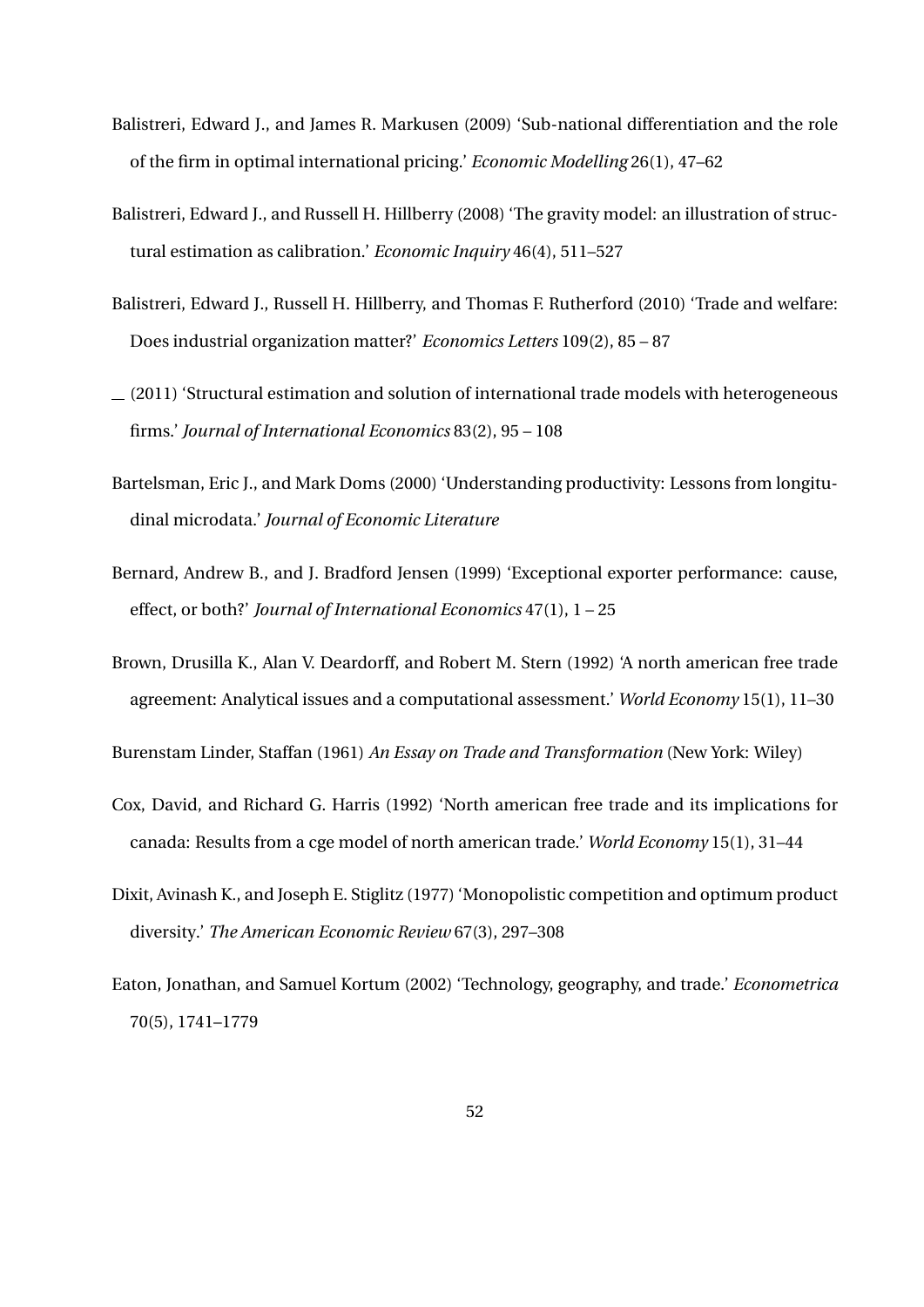- Feenstra, Robert C. (2010) 'Measuring the gains from trade under monopolistic competition.' *Canadian Journal of Economics* 43(1), 1–28
- Hertel, Thomas W. (1997) *Global Trade Analysis: Modeling and Applications* (Cambridge University Press)
- Hummels, David, and Peter J. Klenow (2005) 'The variety and quality of a nation's exports.' *American Economic Review* 95(3), 704–723
- Hunter, Linda, James R. Markusen, and Thomas F. Rutherford (1992) 'Us-mexico free trade and the north american auto industry: Effects on the spatial organisation of production of finished autos.' *World Economy* 15(1), 65–82
- Krugman, Paul (1980) 'Scale economies, product differentiation, and the pattern of trade.' *The American Economic Review* 70(5), 950–959
- Leontief, Wassily W. (1953) 'Domestic production and foreign trade: The american capital position re-examined.' *Proceedings of the American Philosophical Society* 97, 332–349
- Markusen, James R. (1990) 'Derationalizing tariffs with specialized intermediate inputs and differentiated final goods.' *Journal of International Economics* 28(3-4), 375 – 383
- Mathiesen, Lars (1987) 'An algorithm based on a sequence of linear complementarity problems applied to a Walrasian equilibrium model: An example.' *Mathematical Programming* 37, 1–18

McDougall, Robert (2005) 'The gtap 6 database.' Technical Report, Purdue University

- Melitz, Marc J. (2003) 'The impact of trade on intra-industry reallocations and aggregate industry productivity.' *Econometrica* 71(6), 1695–1725
- Narayanan, Badri, and Betina Dimaranan (2008) 'The gtap 7 database documentation: Chapter 3.' Technical Report, Purdue University, GTAP Resource Number 4164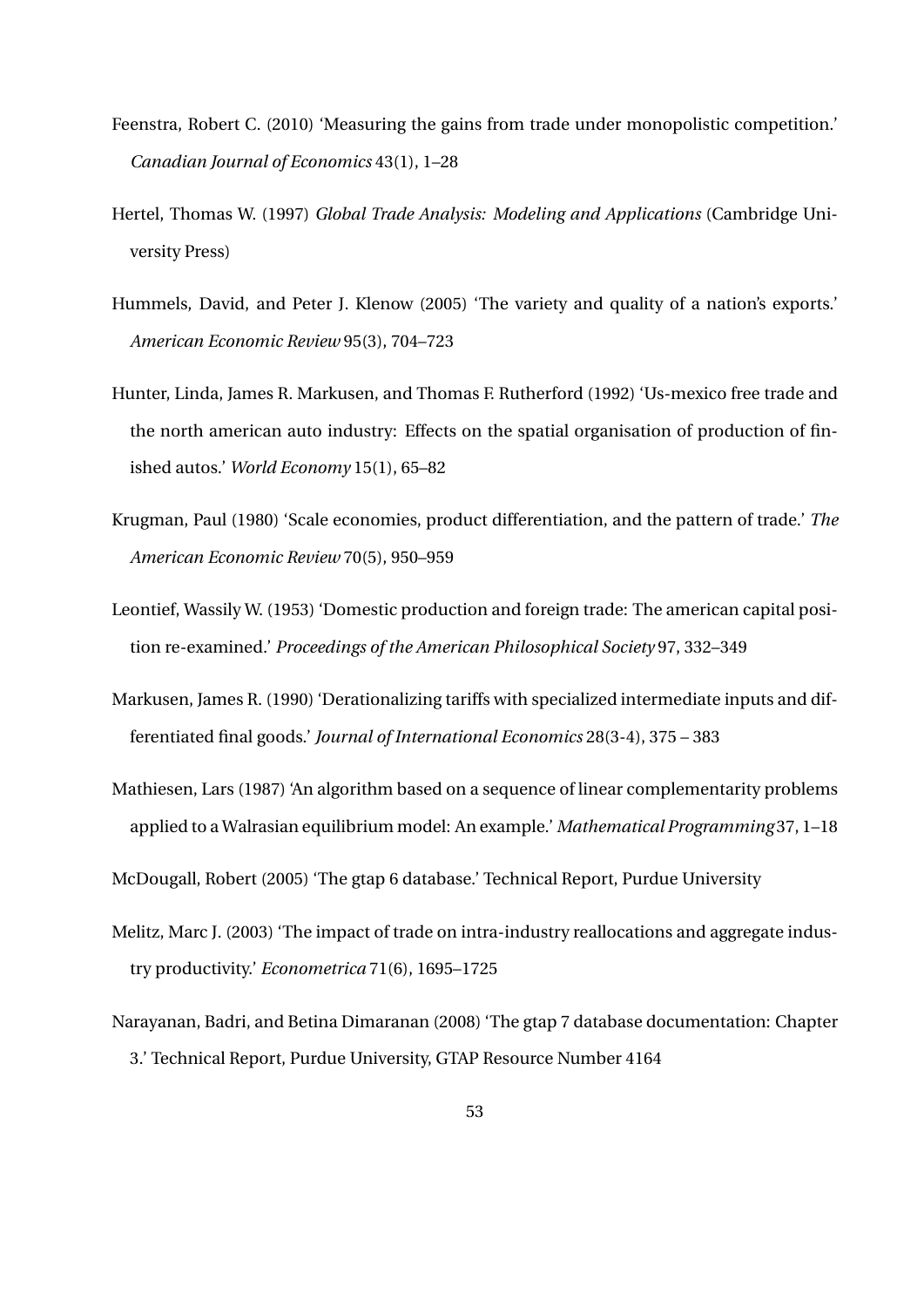- Peters, Glen P. (2008) 'From production-based to consumption-based national emission inventories.' *Ecological Economics* 65(1), 13–23
- Peters, Glen P., and Edgar G. Hertwich (2008) 'CO2 embodied in international trade with implications for global climate policy.' *Environmental Science & Technology* 42(5), 1401–1407

Rutherford, Thomas (2010a) 'Gtap7ingams, the model.' *Working paper*

Rutherford, Thomas F. (1997) 'Gtapingams.' Technical Report, University of Colorado

(2010b) 'Climate-linked tariffs: Practical issues.' *mimeo:* ETH-Zürich, Switzerland

- Trefler, Daniel (2004) 'The long and short of the canada-U.S. Free Trade Agreement.' *American Economic Review* 94(4), 870–895
- Wyckoff, Andrew W., and Joseph M. Roop (1994) 'The embodiment of carbon in imports of manufactured products : Implications for international agreements on greenhouse gas emissions.' *Energy Policy* 22(3), 187–194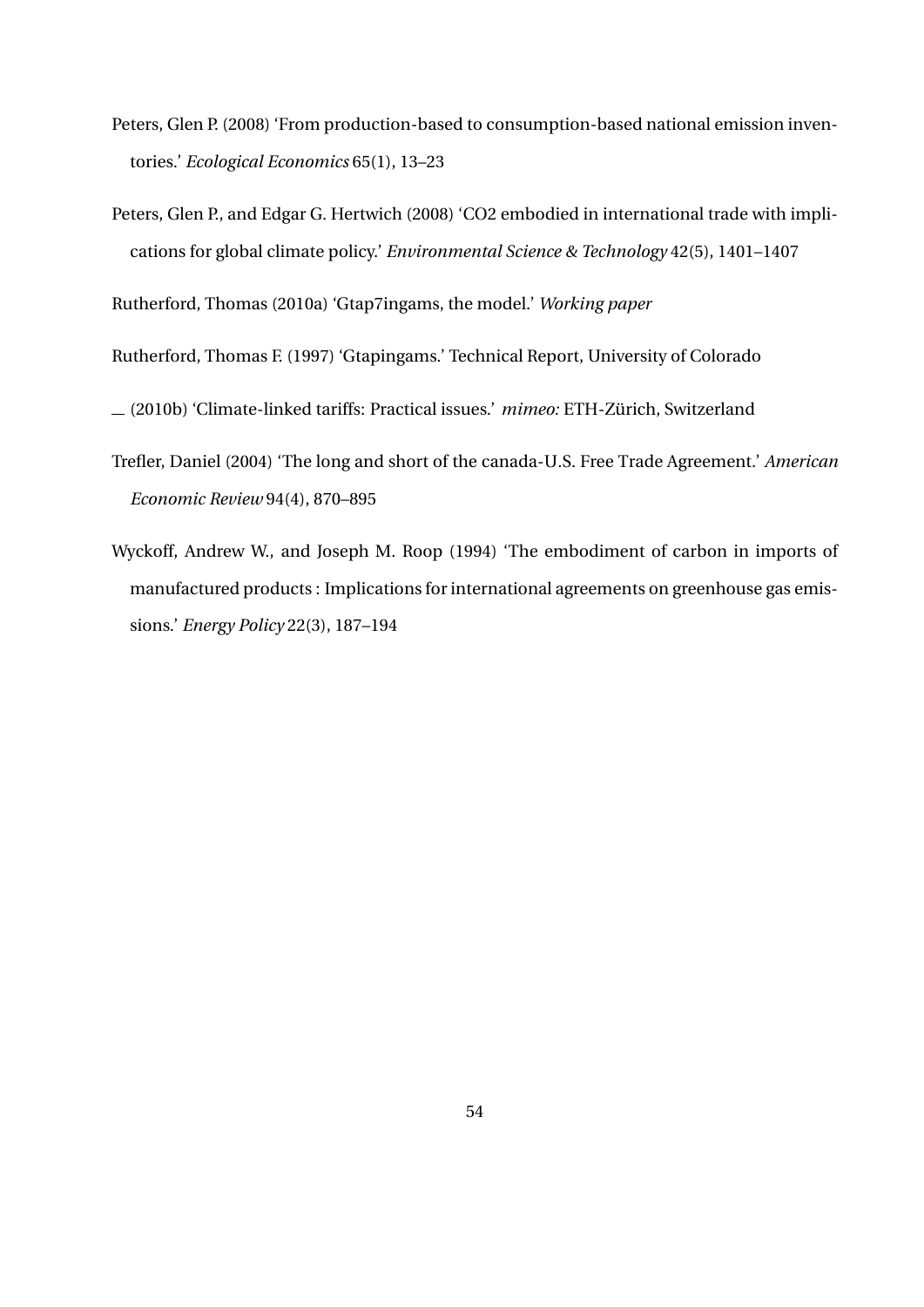## **A Illustrative Partial Equilibrium Trade Models**

### **A.1 Armington (1969) based model:**

```
$Title Armington Trade Equilibrium with Iceberg Costs
*Edward J. Balistreri, Colorado School of Mines (ebalistr@mines.edu)
*Thomas F. Rutherford, ETH Z\"{u}rich (tom@mpsge.org).
*March 2011
Set
       r countries or regions /R1,R2,R3/
       j goods /G1/;
Alias (r,s);
Parameters
       sig elasticity of substitution /3/,
       eta demand elasticity /1.5/,
       mu supply elasticity /0.5/,
       Q0(j,r) benchmark aggregate quantity,
       P0(j,r) benchmark price index,
       c0(j,r) benchmark input cost,
       Y0(j,r) benchmark input supply,
       tau(j,r,s) iceberg transport cost factor,
       vx0(j,r,s) arbitrary benchmark export values,
       zeta(j,r,s) bilateral preference weights
       ;
P0(j,r) = 1;c0(j,r) = 1;vx0(j,r,s) = 1;
vx0(j,r,r) = 3;
Q0(i,r) = sum(s, vx0(i,s,r))/P0(j,r);
Y0(j,r) = sum(s, vx0(j,r,s))/c0(j,r);* Assume neutral preference weights and calibrate tau
zeta(j,r,s)=1;tau(j,r,s) = (vx0(j,r,s)/(c0(j,r)*Q0(j,s)))**(1/(1-sig)) *
           (zeta(j,r,s)*P0(j,s)/(c0(j,r)))**(sig/(sig-1));Alternatively we could specify tau and calibrte zeta
*tau(j, r, s) = 1;
*zeta(j,r,s) = c0(j,r)/P0(j,s) ** (vx0(j,r,s)/(c0(j,r)*Q0(j,s)))**(1/sig) *
             tau(j,r,s)**((sig-1)/sig);Display zeta,tau;
Positive Variables
       Q(j,r) Composite Quantity,
       P(j,r) Composite price index,
       c(j,r) Composite input price (marginal cost),
       Y(j,r) Composite input supply (output);
```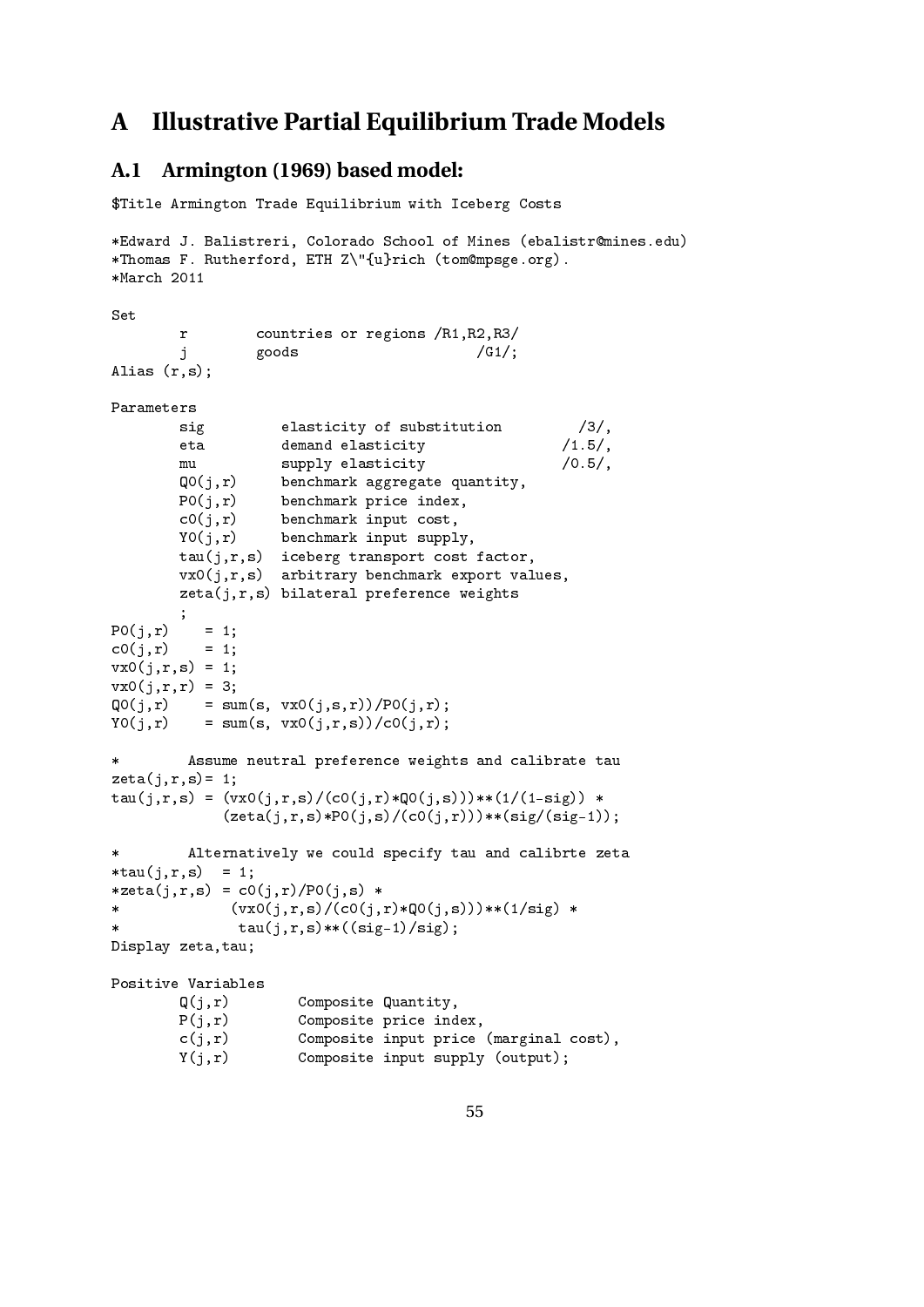```
Equations
       DEM(j,r) Aggregate demand,
       ARM(j,r) Armington unit cost function,
       MKT(j,r) Market clearance,
       SUP(j,r) Input supply (output);
DEM(j,r).. Q(j,r) - Q(0j,r)*(P0(j,r)/P(j,r))**eta = g= 0;ARM(j,s).. sum(r,zeta(j,r,s)**(sig) *(tau(j,r,s)*c(j,r))**(1-sig)(**(1/(1-sig)) -P(j,s) = g = 0;MKT(i,r).. Y(i,r) -
          sum(s, tau(j,r,s)*Q(j,s)*(zeta(j,r,s)*P(j,s)/(tau(j,r,s)*c(j,r)))**(sig)
             ) =g = 0;
SUP(j,r).. YO(j,r)*(c(j,r)/cO(j,r))**mu - Y(j,r) = g= 0;model A_1 /DEM.P,ARM.Q,MKT.c,SUP.Y/;
*Set the level values and check for benchmark consistency
Q.1(j,r) = Q0(j,r);P.l(j,r) = P0(j,r);c.l(j,r) = c0(j,r);Y.1(j,r) = Y0(j,r);A_1. iterlim = 0;
Solve A_1 using MCP;
Abort$(A_1.objval > 1e-6) "Benchmark Replication Failed";
```
#### **A.2 Krugman (1980) based model:**

```
$Title Krugman Trade Equilibrium with Iceberg Costs
```

```
*Edward J. Balistreri, Colorado School of Mines (ebalistr@mines.edu)
*Thomas F. Rutherford, ETH Z\"{u}rich (tom@mpsge.org).
*March 2011
Set
      r countries or regions /R1,R2,R3/
      k goods /G1;
Alias (r,s);
Parameters
      sig elasticity of substitution /3/,
```

| demand elasticity<br>eta                 | $/1.5/$ , |
|------------------------------------------|-----------|
| supply elasticity<br>mu                  | $/0.5/$ , |
| Q0(k,r)<br>benchmark aggregate quantity, |           |
| P0(k,r)<br>benchmark price index,        |           |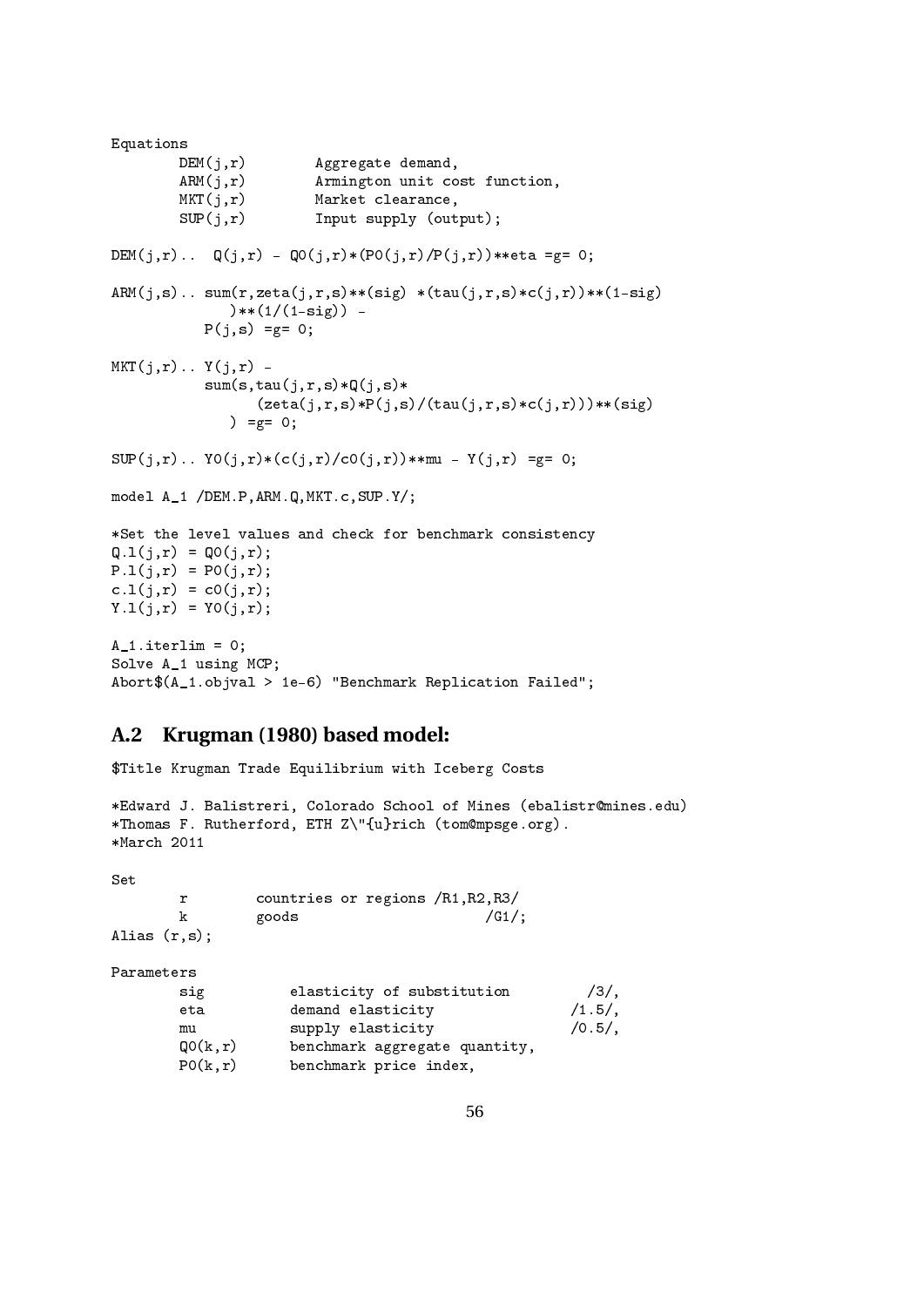$NO(k, r)$  benchmark number of firms, qf0(k,r,s) benchmark firm-level quantity, pf0(k,r,s) benchmark firm-level pricing (gross of tau),  $c0(k,r)$  benchmark input cost,  $Y0(k,r)$  benchmark input supply, fc(k,r) fixed costs, tau(k,r,s) iceberg transport cost factor, vx0(k,r,s) arbitrary benchmark export values ;  $c0(k,r) = 1;$  $vx0(k,r,s) = 1;$  $vx0(k,r,r) = 3;$  $Y0(k,r) = sum(s, vx0(k,r,s))/c0(k,r);$  $NO(k,r) = 10$ ; \* Calibrate the fixed cost based on zero profit  $fc(k,r) = sum(s, vx0(k,r,s))/(sig*NO(k,r)*c0(k,r));$  $P0(k,r) = 1;$  $Q0(k,r)$  = sum(s,  $vx0(k,s,r)$ )/P0(k,r); pf0(k,r,s) =  $(vx0(k,r,s)/(NO(k,r)*Q0(k,s)))**(1/(1-sig));$ qf0(k,r,s) =  $Q0(k,s)*p f0(k,r,s)$ \*\*(-sig);  $tau(k,r,s) = (1-1/sig) * pf0(k,r,s) / c0(k,r);$ display tau; Positive Variables Q(k,r) Composite Quantity, P(k,r) Composite price index, N(k,r) Number of firms (varieties) QF(k,r,s) Firm-level output in s-market PF(k,r,s) Firm-level (gross) pricing in s-market c(k,r) Composite input price (marginal cost), Y(k,r) Composite input supply (output); Equations DEM(k, r) Aggregate demand, DS(k,r) Dixit-Stiglitz price index,  $FE(k,r)$  Free entry, DEMF(k,r,s) Firm demand, MKUP(k,r,s) Optimal firm pricing, MKT(k,r) Input market clearance, SUP(k,r) Input supply (output); DEM(k,r)..  $Q(k,r) - Q0(k,r)*(P0(k,r)/P(k,r))**eta = g= 0;$  $DS(k, s)$ ..  $sum(r, N(k, r) * PF(k, r, s) * *(1-sig)) * *(1/(1-sig))$  - $P(k, s) = g = 0;$  $FE(k,r)$ . c(k,r)\*fc(k,r) - sum(s,PF(k,r,s)\*QF(k,r,s)/sig) =g= 0; DEMF(k,r,s).. QF(k,r,s) -  $Q(k,s)*(P(k,s)/PF(k,r,s))**sig = g = 0;$  $MKUP(k,r,s)$ .. tau $(k,r,s)*(c(k,r) - (1 - 1/sig)*PF(k,r,s) = g= 0;$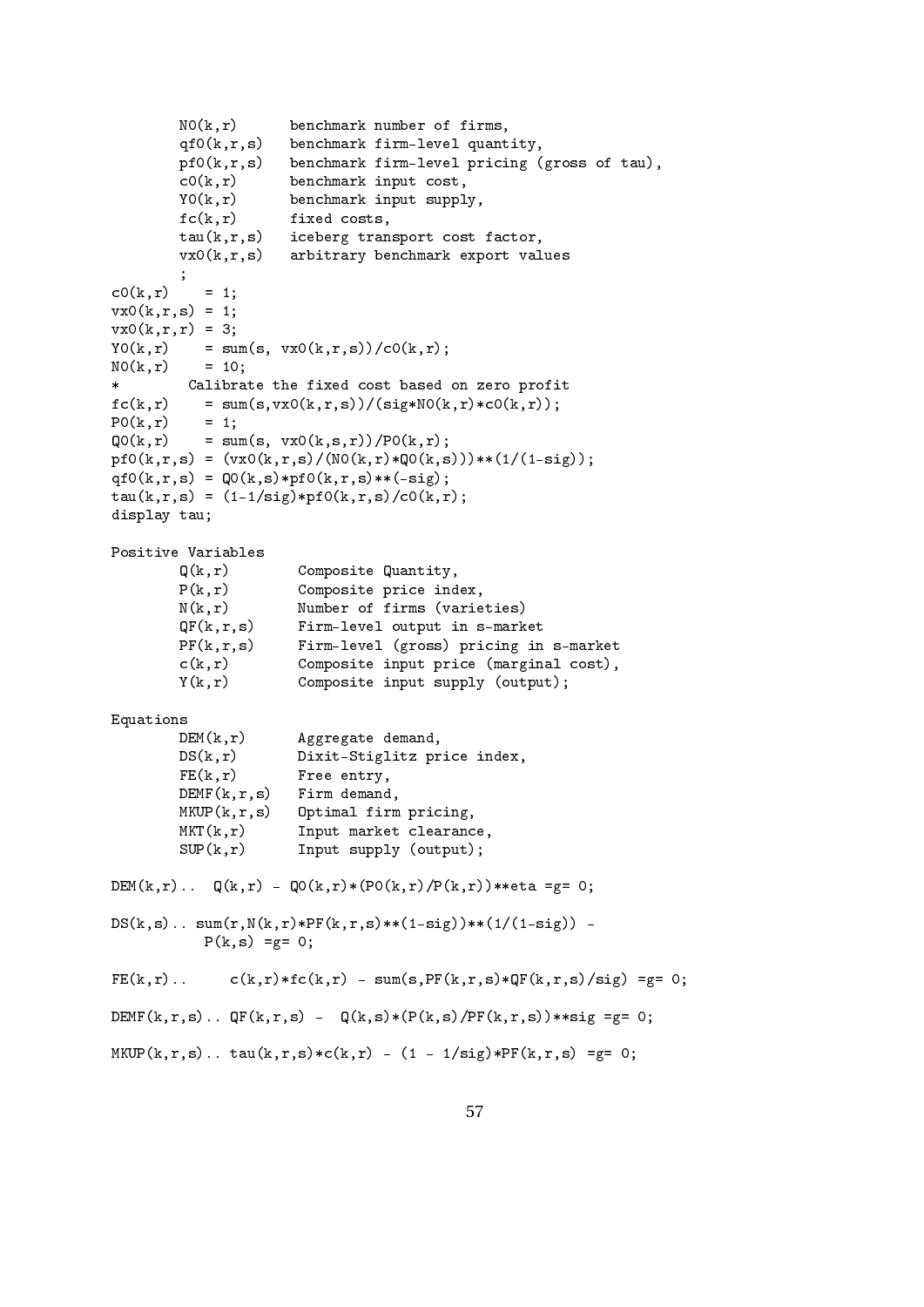```
MKT(k,r).. Y(k,r) -
          N(k,r)*(fc(k,r) + sum(s,tau(k,r,s)*(QF(k,r,s)))=g= 0;SUP(k,r).. YO(k,r)*(c(k,r)/c0(k,r))**mu - Y(k,r) =g= 0;
model A_2 /DEM.P,DS.Q,FE.N,DEMF.PF,MKUP.QF,MKT.c,SUP.Y/;
*Set the level values and check for benchmark consistency
Q.1(k,r) = Q0(k,r);
P.1(k,r) = P0(k,r) ;
N.1(k,r) = NO(k,r) ;
QF.1(k,r,s)=QF0(k,r,s);PF.1(k,r,s)=PF0(k,r,s);c.1(k,r) = c0(k,r);
Y.1(k,r) = Y0(k,r);
A_2.iterlim = 0;
Solve A_2 using MCP;
Abort$(A_2.objval > 1e-6) "Benchmark Replication Failed";
```
### **A.3 Melitz (2003) based model:**

\$Title Melitz Trade Equilibrium with Iceberg Costs

```
*Edward J. Balistreri, Colorado School of Mines (ebalistr@mines.edu)
*Thomas F. Rutherford, ETH Z\"{u}rich (tom@mpsge.org).
*March 2011
```
Set

|                  |       |  | countries or regions /R1, R2, R3/ |
|------------------|-------|--|-----------------------------------|
|                  | goods |  | /G1/                              |
| Alias $(r, s)$ ; |       |  |                                   |

Parameters

| sig          | $/3.8/$ ,<br>elasticity of substitution   |  |
|--------------|-------------------------------------------|--|
| eta          | demand elasticity<br>$/2/$ ,              |  |
| mu           | $/0.5/$ ,<br>supply elasticity            |  |
| a            | $/4.6/$ .<br>Pareto shape parameter       |  |
| b            | $/0.5/$ ,<br>Pareto lower support         |  |
| Q0(h,r)      | benchmark aggregate quantity,             |  |
| P0(h,r)      | benchmark price index,                    |  |
| MO(h,r)      | benchmark number of entered firms,        |  |
| NO(h,r,s)    | benchmark number of operating firms,      |  |
| qf0(h,r,s)   | benchmark avg firm-level quantity,        |  |
| pf0(h,r,s)   | benchmark avg firm-level pricing (gross), |  |
| phi(0, r, s) | benchmark avg productivity                |  |
| c0(h,r)      | benchmark input cost,                     |  |
| YO(h,r)      | benchmark input supply,                   |  |
| fc(h,r,s)    | bilateral fixed costs,                    |  |
|              |                                           |  |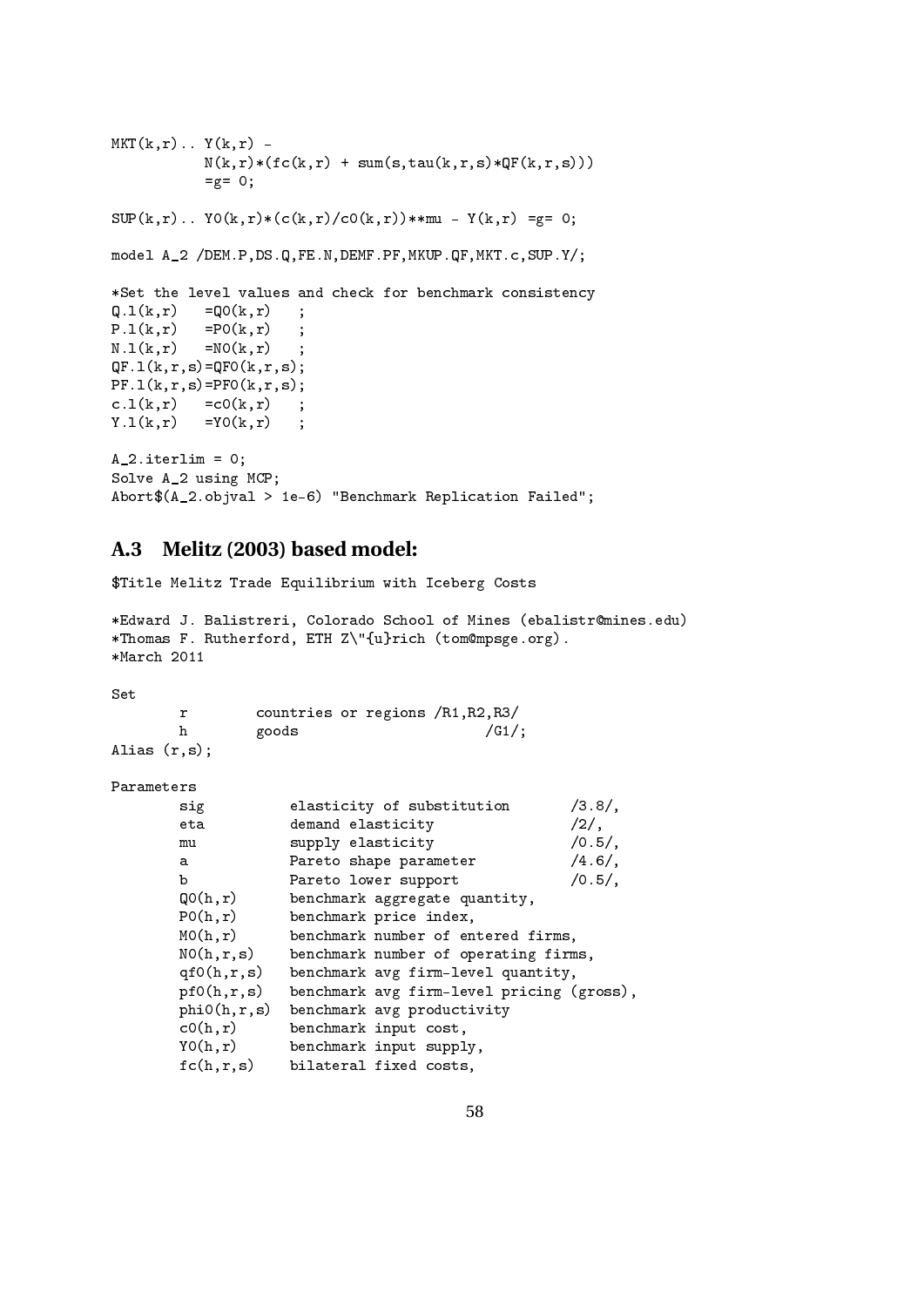```
delt_fs(h,r) annualized sunk cost,
       tau(h,r,s) iceberg transport cost factor,
       vx0(h,r,s) arbitrary benchmark export values
       ;
c0(h,r) = 1;vx0(h,r,s) = 1;vx0(h,r,r) = 3;Y0(h,r) = sum(s, vx0(h,r,s))/c0(h,r);
MO(h,r) = 10;NO(h,r,r) = 9;N0(h,r,s) = (vx0(h,r,s)/vx0(h,r,r))**2 * N0(h,r,r);* Calibrate the sunk cost based on free entry
delt_fs(h,r)= Y0(h,r)/M0(h,r) * (sig-1)/(a*sig);
* Calibrate the fixed cost based on zero cutoff profit
f_c(h,r,s) = \frac{vx0(h,r,s)}{(NO(h,r,s)*c0(h,r))} * (a + 1 - sig)/(a * sig);P0(h,r) = 1;Q0(h,r) = sum(s, vx0(h,s,r))/P0(h,r);
pf0(h,r,s) = (vx0(h,r,s)/(NO(h,r,s)*Q0(h,s)))**(1/(1-sig));qf0(h,r,s) = QO(h,s)*pfO(h,r,s)**(-sig);phi0(h,r,s)= b * (a/(a+1-sig))**(1/(sig-1)) *
           (N0(h,r,s)/MO(h,r))**(-1/a);tau(h,r,s) = (1-1/sig) * pf0(h,r,s) * phi0(h,r,s) / c0(h,r);display N0,tau;
Positive Variables
       Q(h,r) Composite Quantity,
       P(h,r) Composite price index,
       M(h,r) Number of Entered firms
       N(h,r,s) Number of Operating firms (varieties)
       QF(h,r,s) Avg Firm output in s-market
       PF(h,r,s) Avg Firm (gross) pricing in s-market
       PHI(h,r,s) Avg Firm productivity
       c(h,r) Composite input price (marginal cost),
       Y(h,r) Composite input supply (output);
Equations
       DEM(h,r) Aggregate demand,
       DS(h,r) Dixit-Stiglitz price index,
       FE(h,r) Free entry,
       ZCP(h,r,s) Zero cutoff profits
       DEMF(h,r,s) Firm demand,
       MKUP(h,r,s) Optimal firm pricing,
       PAR(h,r,s) Pareto Productivity
       MKT(h,r) Input market clearance,
       SUP(h,r) Input supply (output);
DEM(h,r).. Q(h,r) - Q(0,h,r) * (P(0,h,r))<sup>**</sup>eta =g= 0;
DS(h,s).. sum(r, N(h,r,s)*PF(h,r,s)*(1-sig))**(1/(1-sig)) -
```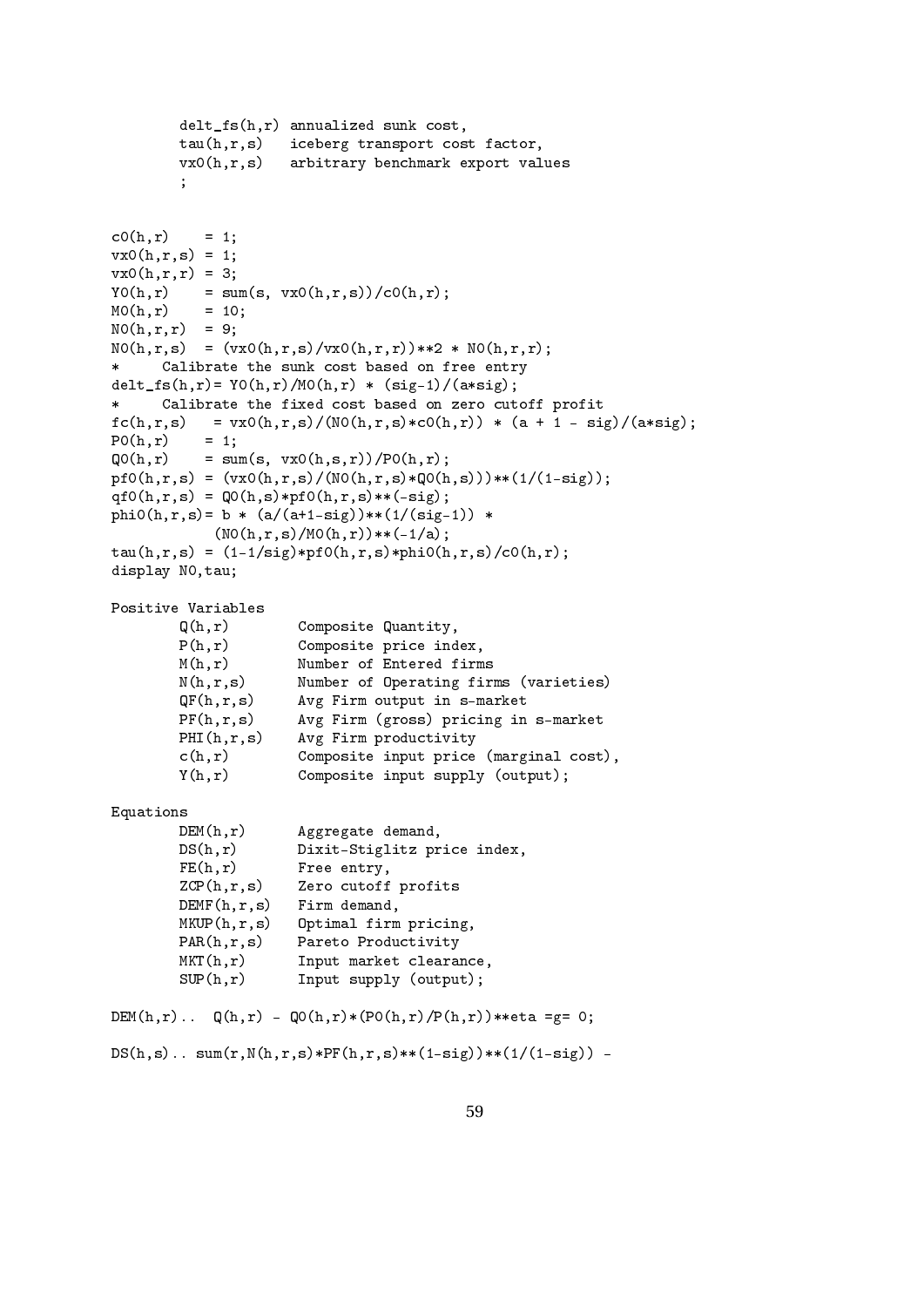```
P(h, s) = g = 0;DEMF(h,r,s).. QF(h,r,s) - Q(h,s)*(P(h,s)/PF(h,r,s))**sig = g = 0;MKUP(h,r,s).. tau(h,r,s)*(c(h,r)/PHI(h,r,s) -
             (1 - 1/sig) * PF(h, r, s) = g = 0;FE(h,r).. c(h,r)*delta\_fs(h,r) -
           sum(s,(N(h,r,s)/M(h,r))*PF(h,r,s)*QF(h,r,s)*(sig-1)/(a*sig))=g= 0;ZCP(h,r,s).. c(h,r)*fc(h,r,s) -
            (PF(h,r,s)*QF(h,r,s)*(a+1-sig))/(a*sig) = g = 0;PAR(h, r, s).. PHI(h, r, s) -
             b * (a/(a+1-sig))**(1/(sig-1)) * (N(h,r,s)/M(h,r))**(-1/a)=g= 0;MKT(h,r).. Y(h,r) - (
           del_{fs}(h,r)*M(h,r) +sum(s, N(h, r, s)*(fc(h, r, s) + tau(h, r, s)*QF(h, r, s)/PHI(h, r, s)))) =g= 0;SUP(h,r).. YO(h,r)*(c(h,r)/c0(h,r))**mu - Y(h,r) = g= 0;model A_3 /DEM.P,DS.Q,FE.M,ZCP.N,DEMF.PF,MKUP.QF,PAR.PHI,MKT.c,SUP.Y/;
*Set the level values and check for benchmark consistency
Q.1(h,r) = Q0(h,r);
P.1(h,r) = P0(h,r) ;
M.1(h,r) = MO(h,r);
N.1(h,r,s) = NO(h,r,s);
QF.1(h,r,s)=QF0(h,r,s);PF.1(h,r,s)=PF0(h,r,s);PHI.1(h,r,s)=PHI0(h,r,s);c.l(h,r) = c0(h,r);
Y.1(h,r) = Y0(h,r);
A_3. iterlim = 0;
Solve A_3 using MCP;
Abort$(A_3.objval > 1e-6) "Benchmark Replication Failed";
```
## **B Illustrative General Equilibrium Trade Model**

```
$Title Mix and Match General Equilibrium with Iceberg Costs
*Edward J. Balistreri, Colorado School of Mines (ebalistr@mines.edu)
*Thomas F. Rutherford, ETH Z\"{u}rich (tom@mpsge.org).
*March 2011
         This formulation allows for Armington, Krugman, or Melitz
```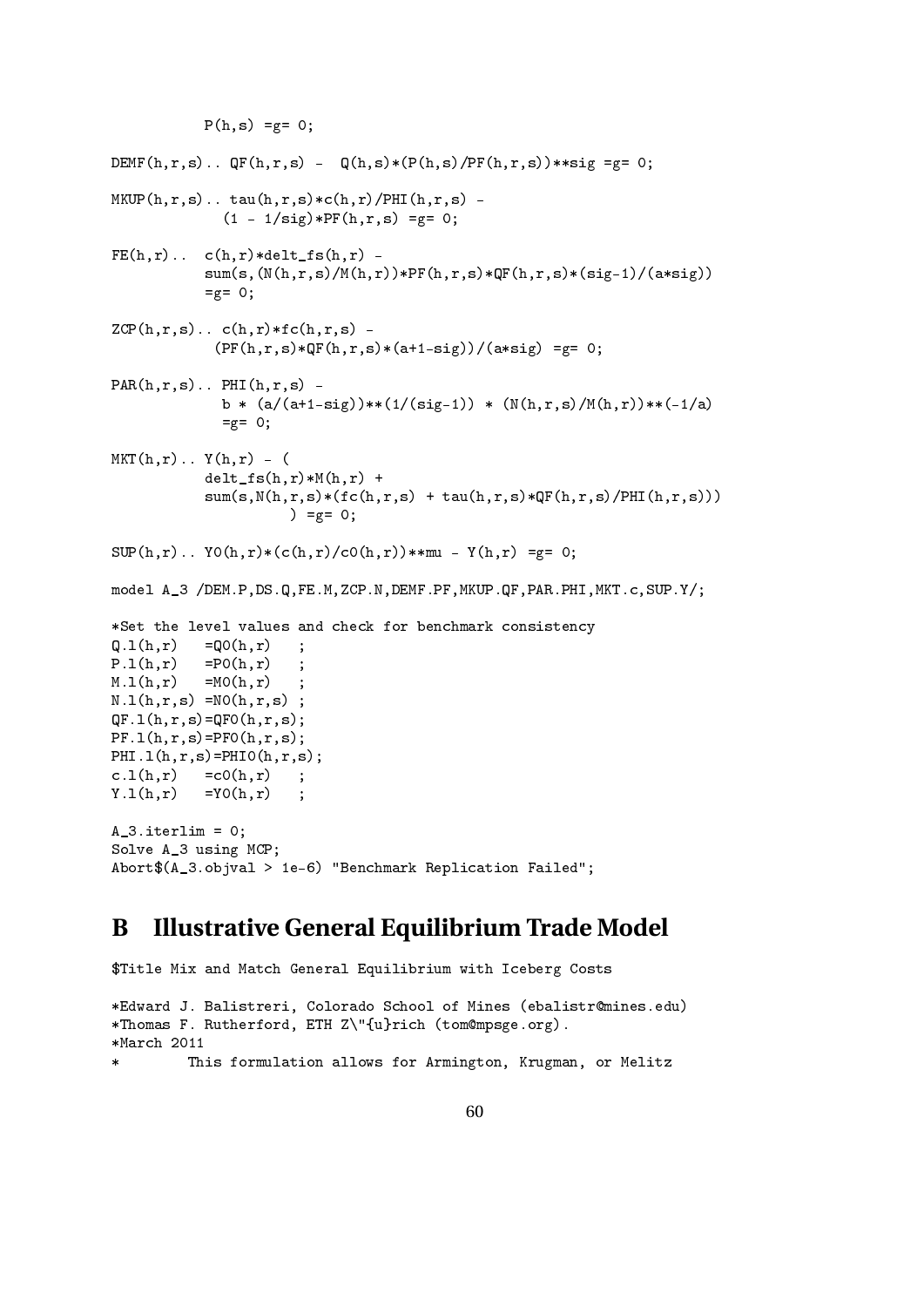```
trade depending on the user defined subset j(i), k(i), or h(i).
Option seed = 81567;
Set
      r countries or regions /R1*R3/
      f factors of production /L1*L3/,
       i goods /G1,G2,G3/,
       j(i) Armingtion goods /G1/,
      k(i) Krugman goods /G2/,
      h(i) Melitz goods /G3/;
Alias (r,s), (f,g);
Parameters
      alpha top level elasticity of substitution /2.0/,
       a Pareto shape parameter /4.6/,
      b Pareto lower support (0.5/,
       sig_j industry elasticity of substitution (a+1) /5.6/,
       sig_k industry elasticity of substitution (a+1) /5.6/,
       sig_h industry elasticity of substitution /3.8/,
      vx0(i,r,s) arbitrary benchmark export values
      beta(i,r) expenditure weights
      gamma(i,f,r) primary factor value shares
      lbar(f,r) primary factor supply
      ra0(r) benchmark income
      c0(i,r) benchmark input cost,
      y0(i,r) benchmark input supply,
      q0(i,r) benchmark aggregate quantity,
      p0(i,r) benchmark price index,
      m(0,h,r) benchmark number of entered firms,
      n0(h,r,s) benchmark number of operating firms,
      qf0(i,r,s) benchmark avg firm-level quantity,
      pf0(i,r,s) benchmark avg firm-level pricing (gross),
      phi0(i,r,s) benchmark avg productivity
      fc(h,r,s) bilateral fixed costs,
      delt fs(h,r) annualized sunk cost,
      nk0(k,r) benchmark number of (krugman) firms
      fck(k,r) krugman fixed costs,
      tau(i,r,s) iceberg transport cost factor,
      zeta(i,r,s) preference weight parameter
       ;
       Finite variance restriction
Abort$(a le (sig_h - 1))
    "Firm size distribution must have a finite variance. a > sig-1";
        Setup the benchmark with arbitrary data
vx0(i.r.s) = 1;
vx0(i,r,r) = 3;Unit choice
```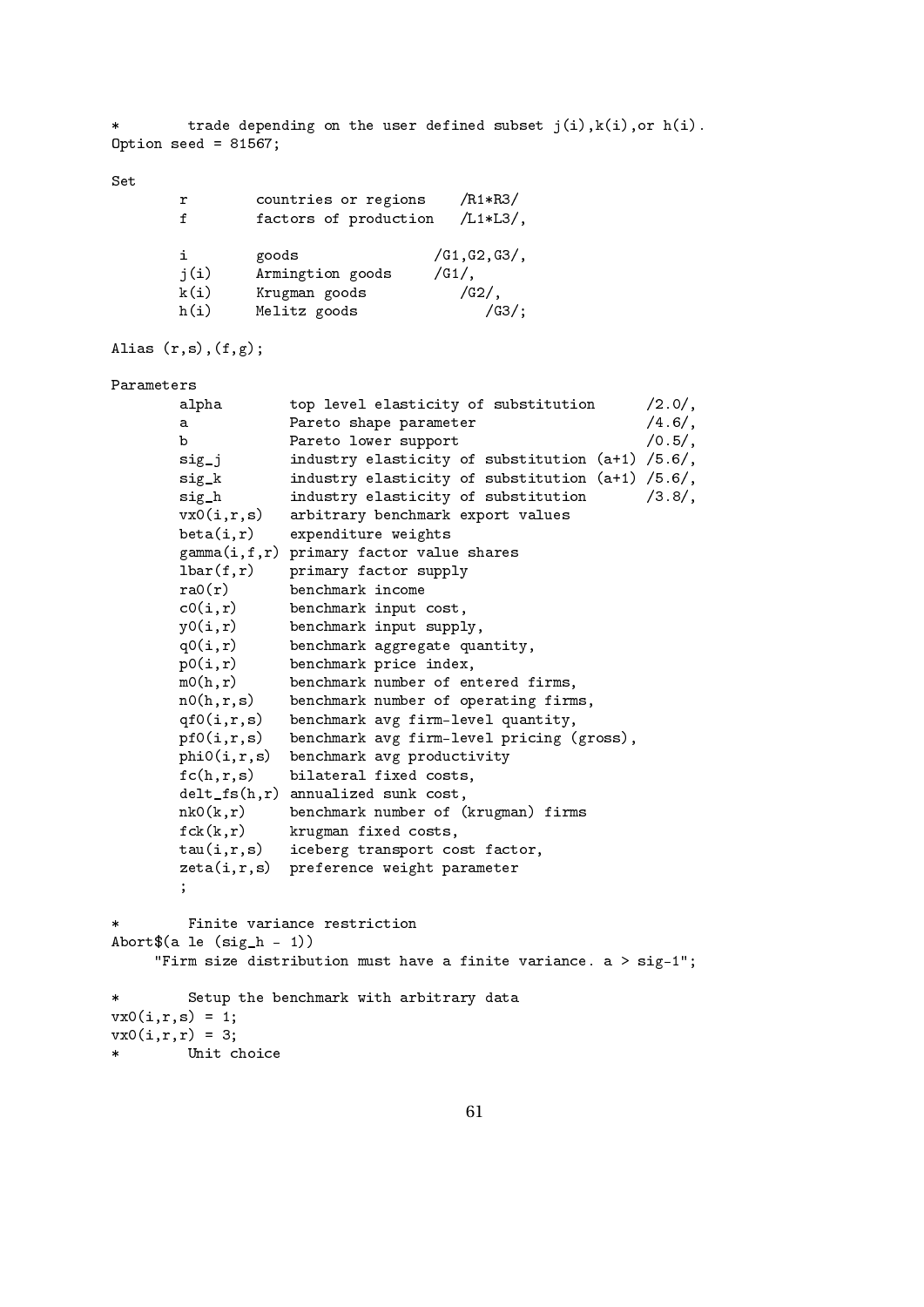```
c0(i,r) = 1;p0(i,r) = 2;y0(i,r) = sum(s, vx0(i,r,s))/c0(i,r);q0(i,r) = sum(s, vx0(i,s,r))/p0(i,r);
ra0(r) = sum(i,q0(i,r)*p0(i,r));beta(i,r) = p0(i,r) * (q0(i,r)/RAO(r)) * (1/alpha);* randomly distribute the factor shares
gamma(i,f,r)=0;
loop(f$(ord(f) ne card(f)),
       gamma(i,f,r) = uniform(0,(1-sum(g,gamma(i,g,r))));
);
gamma(i,f,r)$(ord(f) eq card(f)) = 1-sum(g,gamma(i,g,r));
lbar(f,r) = sum(i, gamma(i, f, r) * v0(i, r) * c0(i, r));*---- Melitz model Calibration ----*
MO(h, r) = 10;N0(h,r,r) = 9;N0(h,r,s) = (vx0(h,r,s)/vx0(h,r,r))**2 * N0(h,r,r);Calibrate the sunk cost based on free entry
delt_fs(h,r)= y0(h,r)/M0(h,r) * (sig_h-1)/(a*sig_h);
* Calibrate the fixed cost based on zero cutoff profit
f(c(h,r,s) = vx0(h,r,s)/(NO(h,r,s)*c0(h,r)) * (a + 1 - sig_h)/(a * sig_h);pf0(h,r,s) = (vx0(h,r,s)/(N0(h,r,s)*q0(h,s)*p0(h,s)))**(1/(1-sig_h));qf0(h,r,s) = (p0(h,s)*q0(h,s))*pf0(h,r,s)**(-sig_h);zeta(h,r,s) = p0(h,s)** (1-sig_h);phi0(h,r,s)= b * (a/(a+1-sig_h))**(1/(sig_h-1)) *
           (N0(h,r,s)/M0(h,r))**(-1/a);* Calibrated tau for Melitz sectors
tau(h,r,s) = (1-1/sig_h)*pf0(h,r,s)*phi0(h,r,s)/c0(h,r);*-----------------------------------*
*---- Krugman model Calibration-----*
NKO(k,r) = 10;fcK(k,r) = sum(s,vx0(k,r,s))/(sig_k*NKO(k,r)*c0(k,r));pf0(k,r,s) = (vx0(k,r,s)/(NK0(k,r)*q0(k,s)*p0(k,s)))**(1/(1-sigk));qf0(k,r,s) = (p0(k,s)*q0(k,s))*pf0(k,r,s)**(-sig_k);zeta(k,r,s) = p0(k,s) * * (1-sig_k);tau(k,r,s) = (1-1/sig_k)*pf0(k,r,s)/c0(k,r);*-----------------------------------*
*---- Armington model Calibration---*
zeta(j,r,s)=1;tau(j,r,s) = (vx0(j,r,s)/(c0(j,r)*q0(j,s)))**(1/(1-sig_j)) *
            (zeta(j,r,s)*p0(j,s)/(c0(j,r)))**(sig_j/(sig_j-1));*-----------------------------------*
display tau;
Positive Variables
       U(r) Welfare
```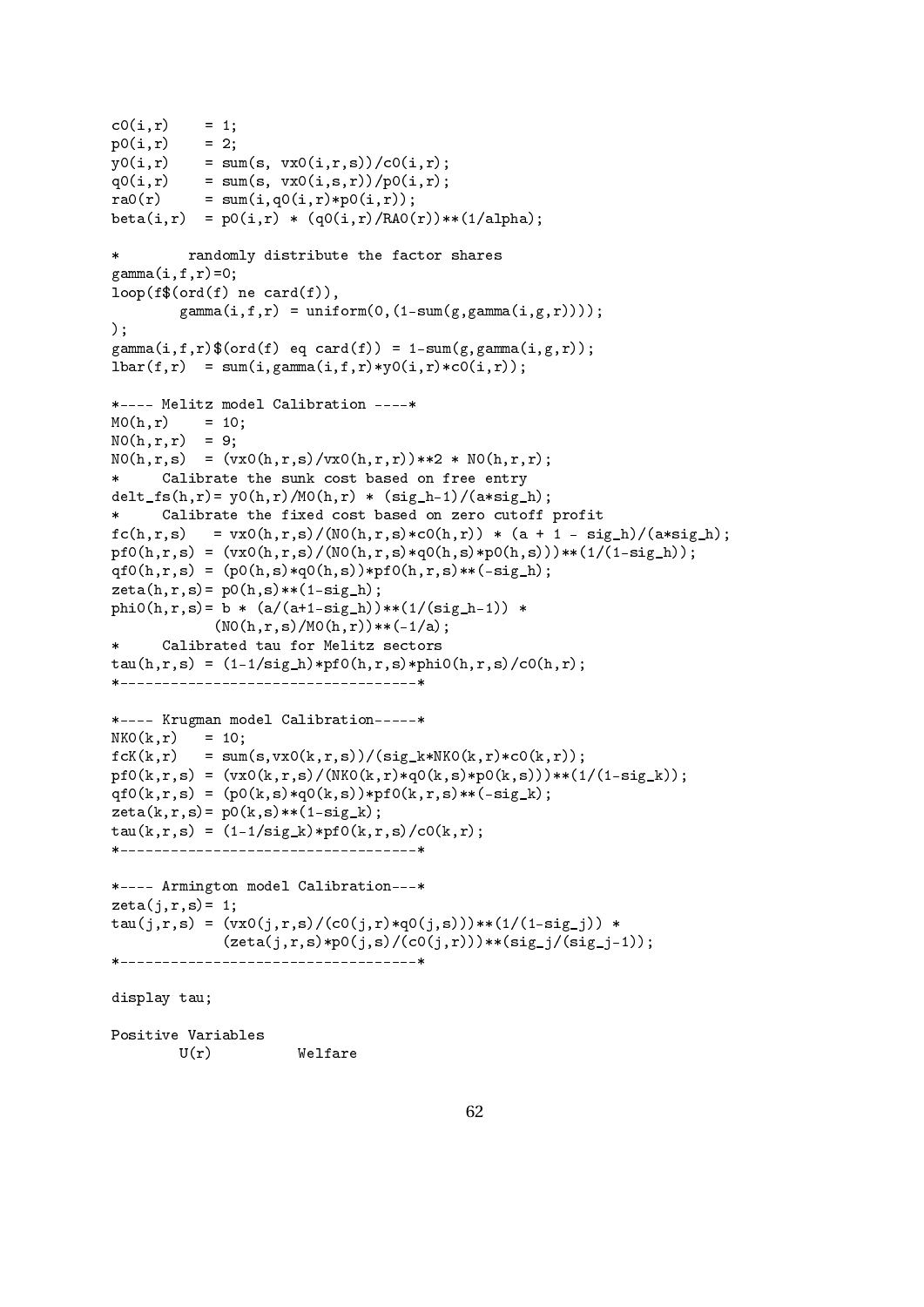| E(r)<br>Q(i,r)<br>P(i,r)<br>M(h,r)<br>N(h,r,s)<br>NK(k, r)<br>$QF(*,r,s)$<br>$PF(*,r,s)$<br>PHI(h, r, s)<br>c(i,r)<br>Y(i,r)<br>w(f,r)<br>RA(r)                                                                                                                                                       | True cost of living index<br>Composite Quantity,<br>Composite price index,<br>Number of Entered firms<br>Number of Operating firms (varieties)<br>Number of Krugman firms (varieties)<br>Avg Firm output in s-market<br>Avg Firm (gross) pricing in s-market<br>Avg Firm productivity<br>Composite input price (marginal cost),<br>Composite input supply (output)<br>Primary factor price<br>Income;                                 |
|-------------------------------------------------------------------------------------------------------------------------------------------------------------------------------------------------------------------------------------------------------------------------------------------------------|---------------------------------------------------------------------------------------------------------------------------------------------------------------------------------------------------------------------------------------------------------------------------------------------------------------------------------------------------------------------------------------------------------------------------------------|
|                                                                                                                                                                                                                                                                                                       |                                                                                                                                                                                                                                                                                                                                                                                                                                       |
| Equations<br>EXPFUN(r)<br>DEM(i,r)<br>$PRC_h(h,r)$<br>$PRC_k(k,r)$<br>$PRC_j(j,r)$<br>FE(h,r)<br>FEK(k, r)<br>ZCP(h,r,s)<br>DEMF(h,r,s)<br>DEMFK(k,r,s)<br>MKUP(h,r,s)<br>MKUPK(k,r,s)<br>PAR(h,r,s)<br>$MKT_h(h,r)$<br>$MKT_k(k,r)$<br>$MKT_{j}(j,r)$<br>COST(i,r)<br>LMKT(f,r)<br>FINAL(r)<br>BC(r) | Unit expenditure function,<br>Aggregate demand,<br>Price index,<br>Price index,<br>Price index,<br>Free entry,<br>Free entry,<br>Zero cutoff profits<br>Firm demand,<br>Firm demand,<br>Optimal firm pricing,<br>Optimal firm pricing,<br>Pareto Productivity<br>Input market clearance,<br>Input market clearance,<br>Input market clearance,<br>Unit cost functions<br>Primary factor markets<br>Final demand<br>Budget constraint; |
| $EXPFUN(r)$<br>- $E(r) = g = 0;$                                                                                                                                                                                                                                                                      | $(sum(i,beta(i,r)**alpha *P(i,r)**(1-alpha))**(1/(1-alpha)))$ \$(alpha ne 1)<br>+ prod(i,(P(i,r)/p0(i,r))**beta(i,r))\$(alpha eq 1)                                                                                                                                                                                                                                                                                                   |
| $DEM(i, r)$                                                                                                                                                                                                                                                                                           | $Q(i,r) - q0(i,r)*U(r)*(p0(i,r)*E(r)/P(i,r))**alpha = g= 0;$                                                                                                                                                                                                                                                                                                                                                                          |
| $PRC_h(h,s)$<br>$P(h, s) = g = 0;$                                                                                                                                                                                                                                                                    | $sum(r, zeta(h, r, s) * N(h, r, s) * PF(h, r, s) * *(1-sig_h)) * *(1/(1-sig_h)) -$                                                                                                                                                                                                                                                                                                                                                    |
| $PRC_k(k,s)$<br>$P(k, s) = g = 0;$                                                                                                                                                                                                                                                                    | $sum(r, zeta(k, r, s) * NK(k, r) * PF(k, r, s) * *(1-sig_k) * *(1/(1-sig_k)) -$                                                                                                                                                                                                                                                                                                                                                       |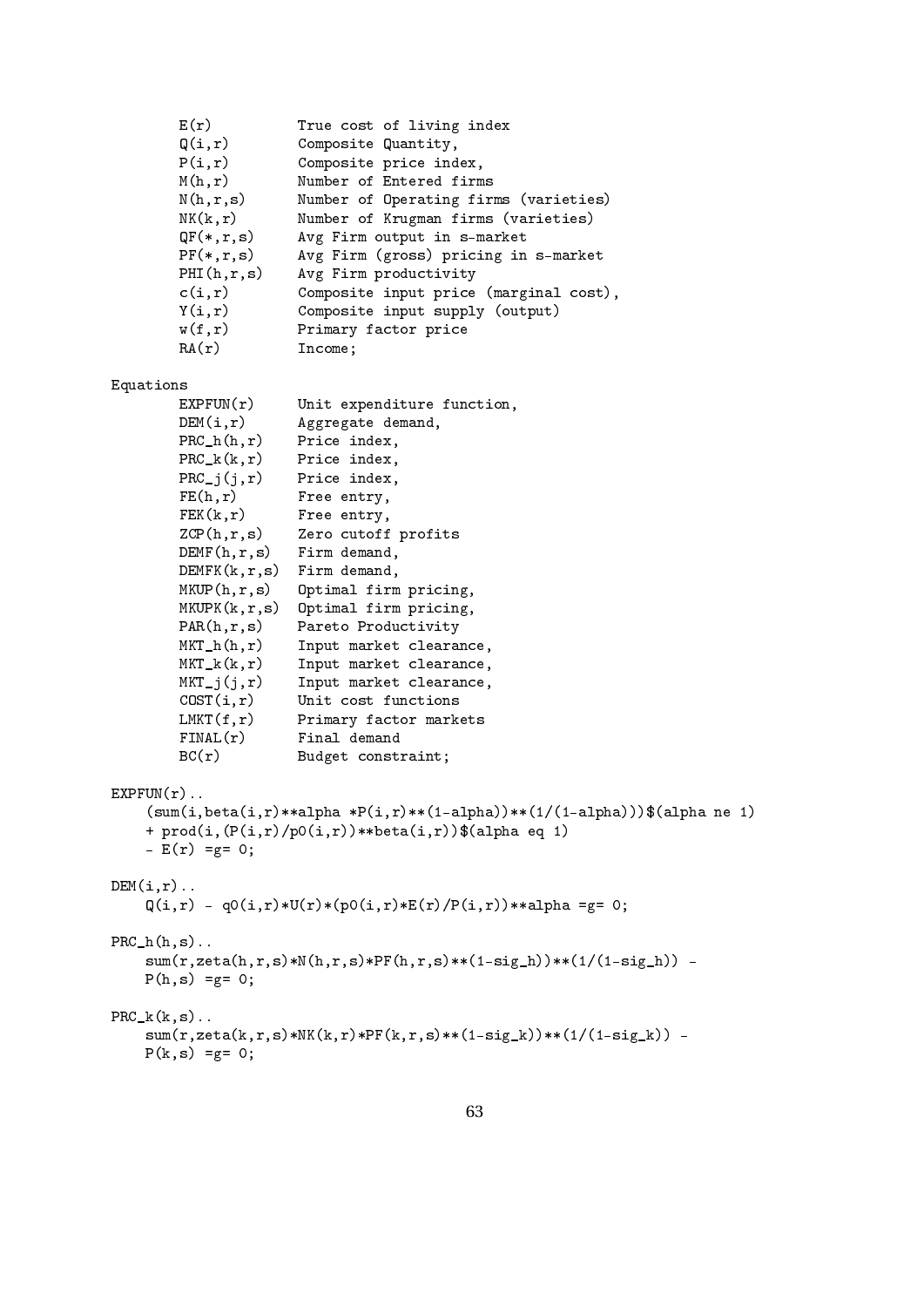```
PRC_j(j,s)..
    sum(r, zeta(j, r, s)**(sig_j) * (tau(j, r, s)*c(j, r))**(1-sig_j)(**(1/(1-sig_i)) - P(i,s) = g = 0;DEMF(h,r,s)..
    QF(h,r,s) - zeta(h,r,s)*Q(h,s)*(P(h,s)/PF(h,r,s))**sig_h = g = 0;DEMFK(k,r,s)...
    \label{eq:QF} \texttt{QF}(k,r,s) \texttt{ -} \texttt{zeta}(k,r,s)*\texttt{Q}(k,s)*(P(k,s)/PF(k,r,s))**sig_k = g = 0;MKUP(h,r,s)..
    tau(h,r,s)*c(h,r)/PHI(h,r,s) - (1 - 1/sig_h)*PF(h,r,s) = g= 0;MKUPK(k,r,s)..
    tau(k,r,s)*c(k,r) - (1 - 1/sig_k)*PF(k,r,s) = g = 0;FE(h,r)..
    c(h,r)*delta_ffs(h,r) -sum(s,(N(h,r,s)/M(h,r))*PF(h,r,s)*QF(h,r,s)*(sig_h-1)/(a*sig_h))=g= 0;FEK(k,r)..
    c(k,r)*fck(k,r) - sum(s, PF(k,r,s)*QF(k,r,s)/sig_k) = g = 0;ZCP(h,r,s)..
    c(h,r)*fc(h,r,s) - (PF(h,r,s)*QF(h,r,s)*(a+1-sig_h))/(a*sig_h)=g= 0;PAR(h,r,s)..
    PHI(h,r,s) -
    b * (a/(a+1-sig_h))**(1/(sig_h-1)) * (N(h,r,s)/M(h,r))**(-1/a)=g= 0;MKT_{i}(j,r)...
    Y(j,r) -
    sum(s, tau(j, r, s) * Q(j, s) *(zeta(j,r,s)*P(j,s)/(tau(j,r,s)*c(j,r)))**(sig_j)) =g = 0;
MKT_k(k,r)..
    Y(k,r) -
    NK(k, r)*(fcK(k, r) + sum(s, tau(k, r, s)*(QF(k, r, s))) = g= 0;MKT_h(h,r)..
    Y(h,r) - (delta_f f_s(h,r) * M(h,r) +sum(s, N(h, r, s)*(fc(h, r, s) + tau(h, r, s)*QF(h, r, s)/PHI(h, r, s)))) =g= 0;COST(i,r)..
    c(i,r) - c0(i,r) * prod(f,w(f,r) * *gamma(i,f,r)) = g=0;
```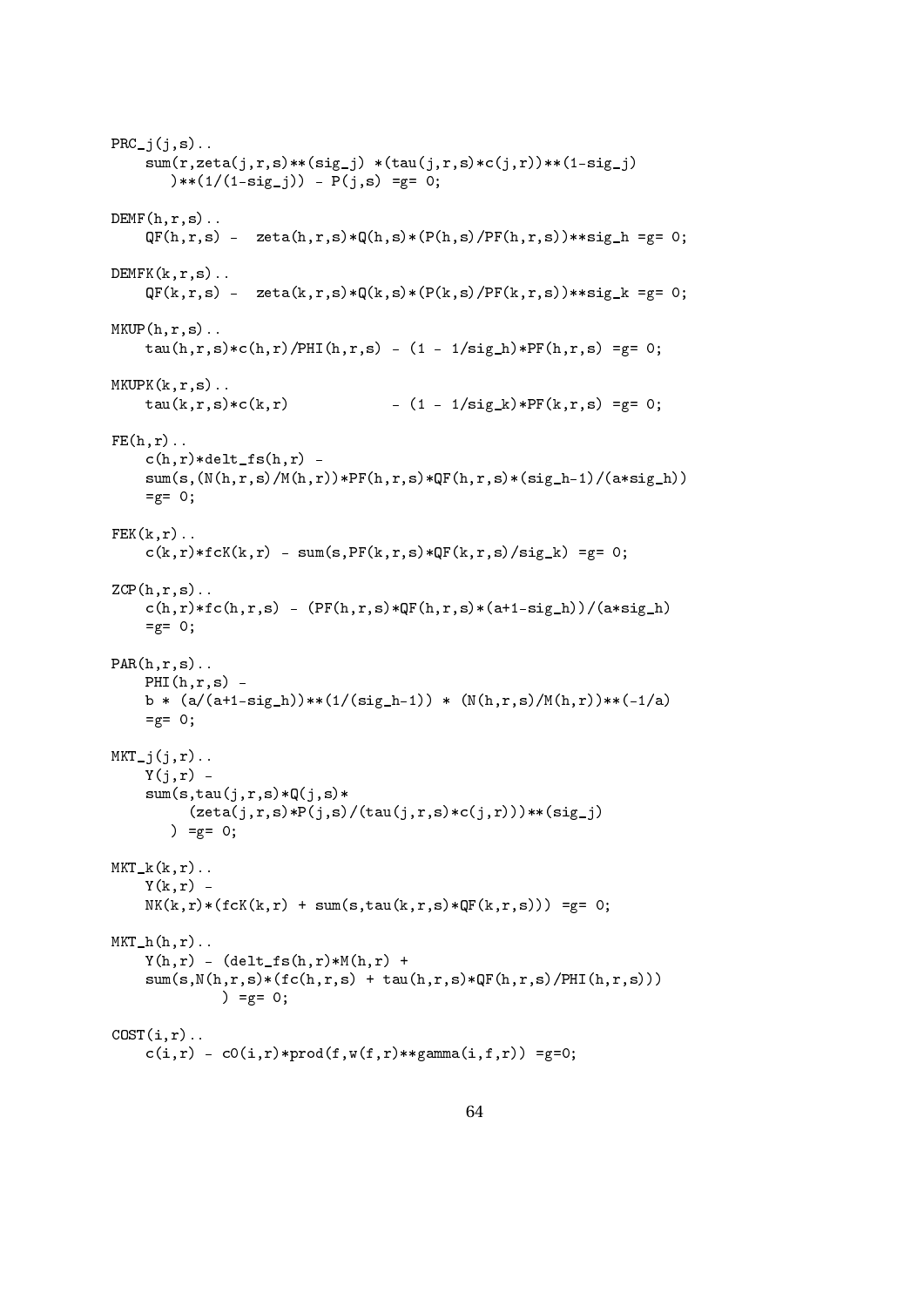$LMKT(f,r)$ ..  $lbar(f,r)$  - sum(i,gamma(i,f,r)\*Y(i,r)\*c(i,r)/w(f,r)) =g= 0; FINAL(r).. RA0(r)\*U(r)\*E(r) - RA(r) =g= 0;  $BC(r)$ .. RA(r) = e = sum(f,w(f,r)\*lbar(f,r)); Model b\_1 / \* GE Armington Krugman Melitz \* --------- --------- --------- ------- expfun.U, DEM.P,  $PRC_i, Q, PRC_k, Q, PRC_h, Q,$ FEK.NK, FE.M, ZCP.N, DEMFK.PF, DEMF.PF, MKUPK.QF, MKUP.QF, PAR.PHI, MKT<sub>-</sub>j.c, MKT<sub>-</sub>k.c, MKT<sub>-</sub>h.c, COST.Y, LMKT.w FINAL.E, BC.RA/; \*Set the level values and check for benchmark consistency  $Q.1(i,r) = q0(i,r)$ ;  $P.l(i,r) = p0(i,r)$ ;  $M.L(h,r) = MO(h,r)$ ;  $N.1(h,r,s) = NO(h,r,s)$ ;  $NK.1(k,r) = NK0(k,r)$ ;  $QF.1(h,r,s) = QF0(h,r,s);$  $PF.1(h, r, s) = PF0(h, r, s);$  $QF.1(k, r, s) = QF0(k, r, s);$  $PF.1(k,r,s) = PF0(k,r,s);$ PHI.1 $(h, r, s) =$  PHIO $(h, r, s)$ ;  $c.l(i,r) = c0(i,r)$ ;  $Y.1(i,r) = y0(i,r)$ ;  $w.l(f,r) = 1$  ;  $U.1(r) = 1$  ; E.  $1(r) = 1$  ;  $RA.1(r)$  =  $RAO(r)$  ;  $b_1$ .iterlim = 0; Solve b\_1 using MCP; Abort\$(b\_1.objval > 1e-6) "Benchmark Replication Failed";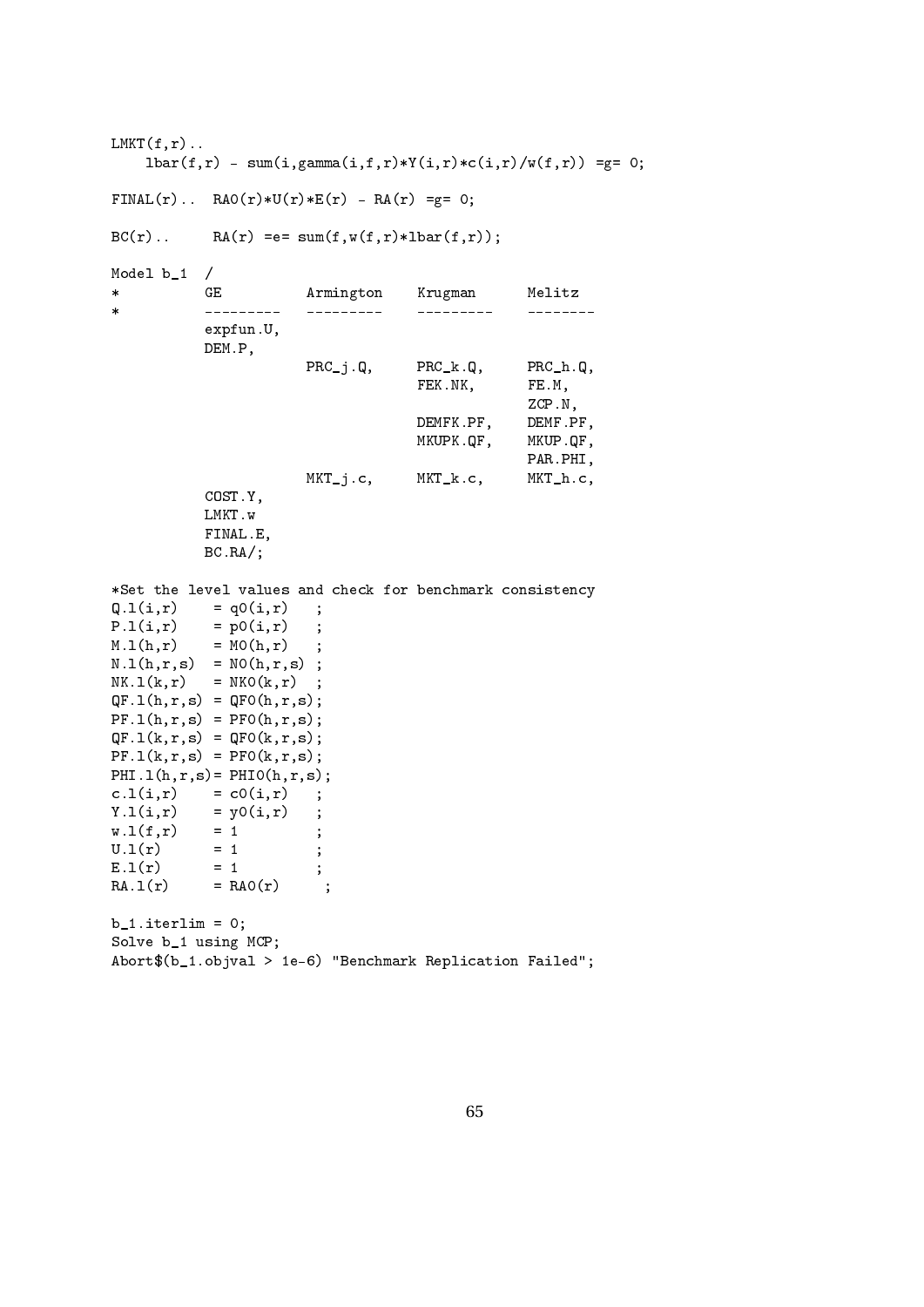## **C Description of the GTAP 7 based CGE Model**

### **C.1 Background**

The Global Trade Analysis Project (GTAP) is a research program initiated in 1992 to provide the economic research community with a global economic dataset and base CGE model for use in the quantitative analyses of international economic issues. The project's objectives include the provision of a documented, publicly available, global, general equilibrium data base, and to conduct seminars on a regular basis to inform the research community about how to use the data in applied economic analysis. The GTAP version 7.1 database, released in May, 2010, represents global production and trade for 113 country/regions, 57 commodities and 5 primary factors. The data characterize intermediate demand and bilateral trade in 2004, including tax rates on imports and exports and other indirect taxes.<sup>10</sup> The core GTAP data represent a static, multi-regional set of accounts which track the production and distribution of goods in the global economy. In GTAP the world is divided into regions (typically representing individual countries), and each region's final demand structure is composed of public and private expenditure across goods.<sup>11</sup>

We use the GTAP data to calibrate a multiregion CGE model within the GAMS programming language. The model includes the option of structuring trade (for non-energy commodities) consistent with the Melitz (2003) theory of heterogeneous firms. Apart from the Melitz trade structure for specific sectors the model is consistent with standard "GTAPinGAMS" formulations [see Rutherford (2010a) and Rutherford (1997)]. The model is based on optimizing behavior. Consumers maximize welfare subject to a budget constraint with fixed levels of investment and public output. Producers combine intermediate inputs, and primary factors at least cost

<sup>10</sup>A guide to what's new in GTAP7 can be found in Narayanan and Dimaranan (2008).

 $11$  For additional background on GTAP consult the GTAP book, Hertel (1997), and the GTAP version 6 documentation, McDougall (2005). A list of applications based on the GTAP framework can be found at the GTAP home page, http://www.gtap.org.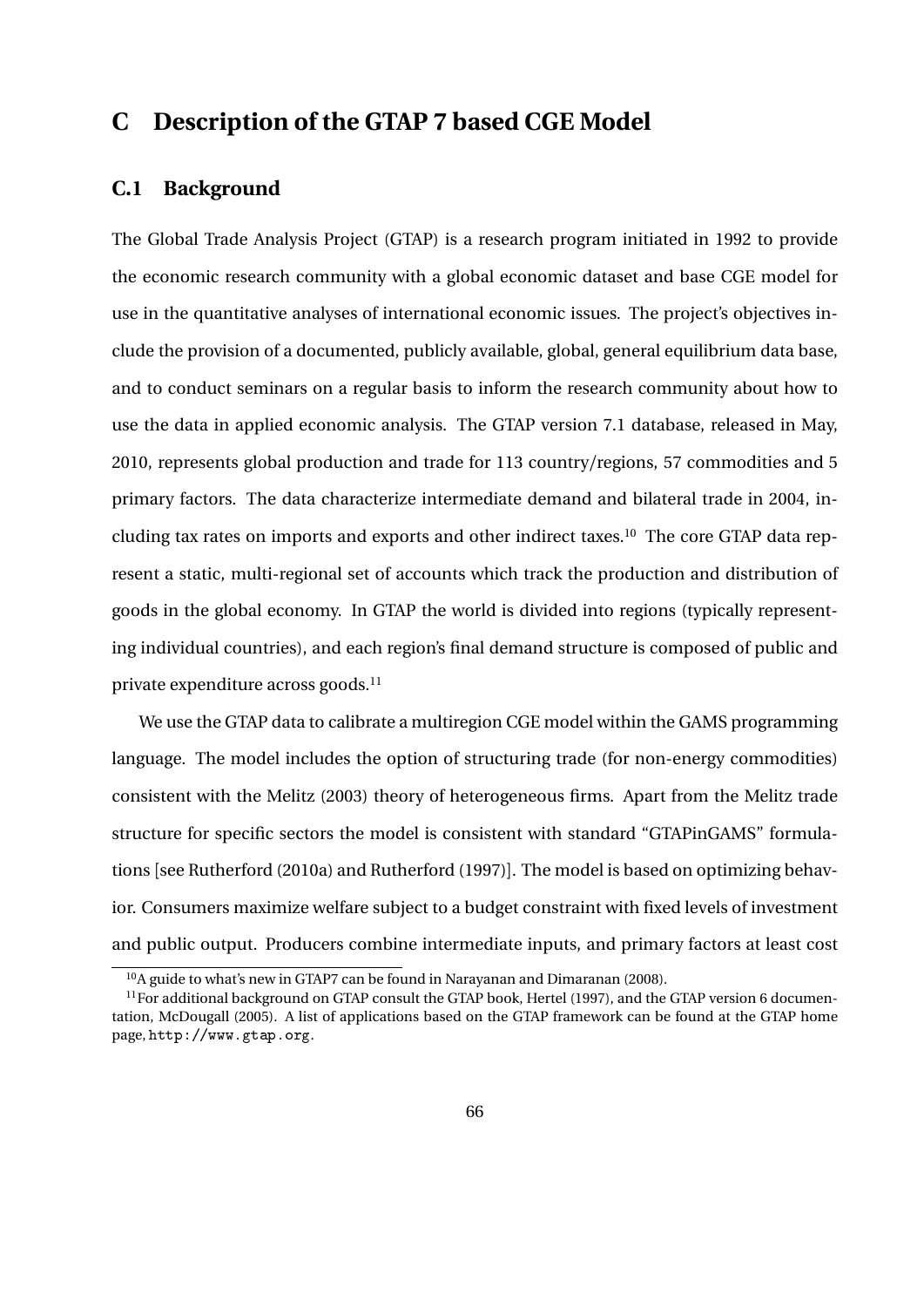subject to the given technology. The dataset includes a full set of bilateral trade flows with associated transport costs, export taxes and tariffs.

### **C.2 Benchmark Data and Accounting Identities**

The economic structure underlying the GTAP dataset is illustrated in Figure 12. Symbols in this flow chart correspond to variables in the economic model.  $Y_i$  portrays the production of good  $i$ in region *r* , *C<sup>r</sup>* , *I <sup>r</sup>* and *G<sup>r</sup>* portray private consumption, investment and public demand, respectively.  $M_{ir}$  portrays the import of good *j* into region *r*.  $HH_r$  and  $GOVT_r$  stand for representative household and government consumers.

In this figure commodity and factor market flows appear as solid lines. Domestic and imported goods markets are represented by horizontal lines at the top of the figure. Domestic production ( $vom_{ir}$ ) is distributed to exports ( $vxm d_{irs}$ ), international transportation services ( $v s t_{ir}$ ), intermediate demand ( $v d f m_{ir}$ ), household consumption ( $v d p m_{ir}$ ), investment (*v d i p m*<sub>ir</sub>)and government consumption (*v d g m*<sub>ir</sub>). The accounting identity on the output side:

$$
\underbrace{von_{ir}}_{\text{Value of Output}} = \sum_{s} \underbrace{vxmd_{irs}}_{\text{Bilateral exports}} + \underbrace{vst_{ir}}_{\text{Transport exports}} + \sum_{j} \underbrace{vdfm_{ijr}}_{\text{Internetiate Demand}} + \underbrace{vdpm_{ir} + vdim_{ir} + vdgm_{ir}}_{\text{Final Demand (C+I+G)}}
$$

The value of output is in turn related to the cost of intermediate inputs, value-added, and tax revenue:

$$
\underbrace{vom_{ir}}_{\text{Value of Output}} = \underbrace{\sum_{j} (vifm_{jir} + vdfm_{jir})}_{\text{Intermediate inputs}} + \underbrace{\sum_{f} vfm_{fir}}_{\text{Factor Earning}} + \underbrace{\mathcal{R}_{ir}^{Y}}_{\text{Tax Revenue}} \tag{55}
$$

Imported goods which have an aggregate value of  $v \, \mathit{im}_{i r}$  enter intermediate demand ( $v \, \mathit{if} \, m_{j i r}$ ), private consumption ( $v$ *i*  $p$   $m$ <sub>*ir*</sub>)</sub> and public consumption ( $v$ *i*  $g$   $m$ <sub>*ir*</sub>). The accounting identity on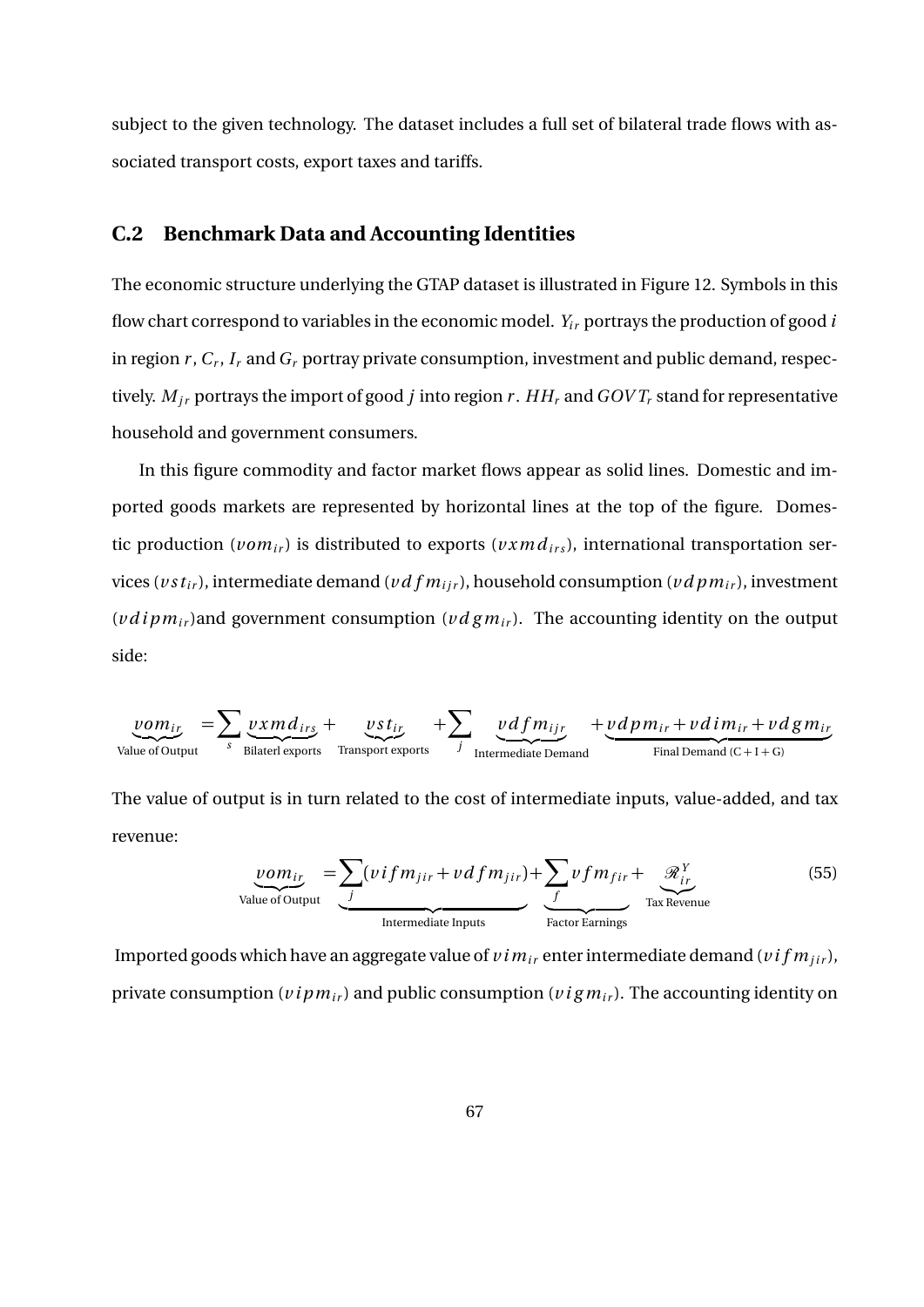

Figure 12: GTAP7 Benchmark Flows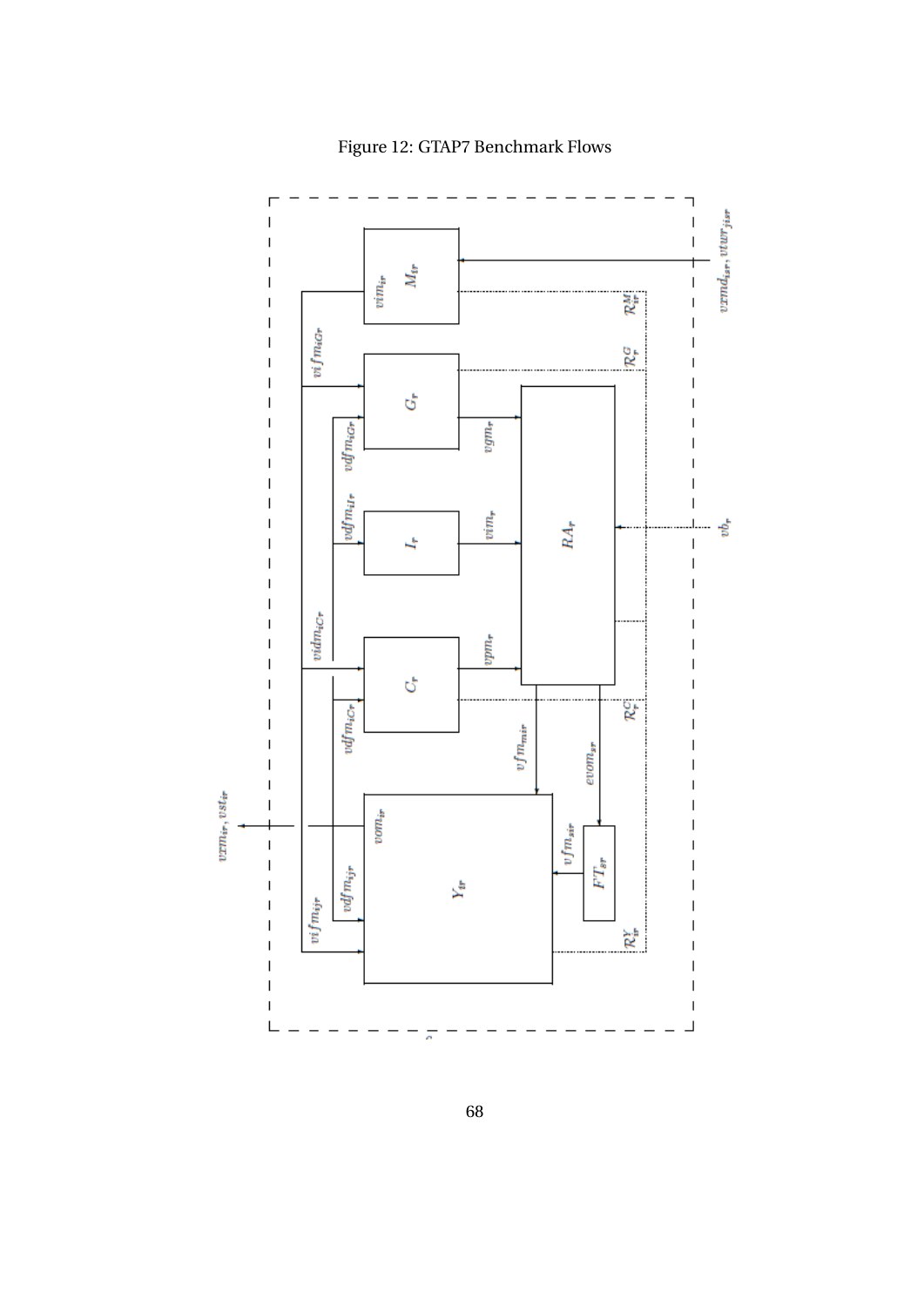the output side for these flows is thus:

$$
\underbrace{v \, i \, m_{ir}}_{\text{Value of Imports}} = \underbrace{\sum_{j} v \, i \, f \, m_{ijr}}_{\text{Internal Demand}} + \underbrace{v \, i \, p \, m_{ir} + v \, i \, g \, m_{ir}}_{\text{Final Demand (C+G)}}
$$

and the accounting identity relating the value of imports to the cost of associated inputs is:

$$
\underbrace{v \, i \, m_{ir}}_{\text{CIF Value of Imports}} = \sum_{s} v \, x \, m \, d_{isr} + \sum_{j} v \, t \, w \, r_{j \, isr} + \underbrace{\mathcal{R}_{ir}^{M}}_{\text{Tariffs Net Subsidies}}
$$
(56)

Part of the cost of imports includes the cost of international transportation services,  $v \, t \, w \, r$ . These services are provided with inputs from regions throughout the world, and the supply demand balance in the market for transportation service *j* requires that the sum across all regions of service exports ( $vst_{ir}$ , at the top of the figure) equals the sum across all bilateral trade flows of service inputs ( $vt \, wr_{j \, i \, s \, r}$  at the bottom of the figure):

$$
\sum_{r} vst_{jr} = \sum_{ir} vtwr_{jisr}
$$
\n
$$
\sum_{r} vst_{jr}
$$
\n
$$
\sum_{r} vtwr_{jisr}
$$
\n
$$
\sum_{r} vtv_{jisr}
$$
\n
$$
\sum_{r} vtv_{jisr}
$$
\n
$$
\sum_{r} vtv_{jisr}
$$
\n
$$
\sum_{r} vtv_{jisr}
$$
\n
$$
\sum_{r} vtv_{jisr}
$$
\n
$$
\sum_{r} vtv_{jisr}
$$
\n
$$
\sum_{r} vtv_{jisr}
$$
\n
$$
\sum_{r} vtv_{jisr}
$$
\n
$$
\sum_{r} vtv_{jisr}
$$
\n
$$
\sum_{r} vtv_{jisr}
$$
\n
$$
\sum_{r} vtv_{jisr}
$$
\n
$$
\sum_{r} vtv_{jisr}
$$
\n
$$
\sum_{r} vtv_{jisr}
$$
\n
$$
\sum_{r} vtv_{jisr}
$$
\n
$$
\sum_{r} vtv_{jisr}
$$
\n
$$
\sum_{r} vtv_{jisr}
$$
\n
$$
\sum_{r} vtv_{jisr}
$$
\n
$$
\sum_{r} vtv_{jisr}
$$
\n
$$
\sum_{r} vtv_{jisr}
$$
\n
$$
\sum_{r} vtv_{jisr}
$$
\n
$$
\sum_{r} vtv_{jisr}
$$
\n
$$
\sum_{r} vtv_{jisr}
$$
\n
$$
\sum_{r} vtv_{jisr}
$$
\n
$$
\sum_{r} vtv_{jisr}
$$
\n
$$
\sum_{r} vtv_{jisr}
$$
\n
$$
\sum_{r} vtv_{jisr}
$$
\n
$$
\sum_{r} vtv_{jisr}
$$
\n
$$
\sum_{r} vtv_{jisr}
$$
\n
$$
\sum_{r} vtv_{jisr}
$$
\n
$$
\sum_{r} vtv_{jisr}
$$
\n
$$
\sum_{r} vtv_{jisr}
$$
\n
$$
\sum_{r} vtv_{jisr}
$$
\n
$$
\sum_{r} vtv_{jisr}
$$
\n
$$
\sum_{r} vtv_{jisr}
$$
\n
$$
\sum_{r} vtv_{j
$$

To facilitate the heterogeneous firms formulation we explicitly represent a single Armington aggregation for each commodity in each region. This is slightly different from the standard GTAPinGAMS formulation, which accumulates imported and domestic goods within the final demand and production activities. To hold the value of the Armington composite in a single coefficient let

$$
\underbrace{vafm_{ir}}_{\text{Armington Aggregate}} = \underbrace{\sum_{j} (vifm_{ijr} + vdfm_{ijr}) + \underbrace{vdpm_{ir} + vdim_{ir} + vdgm_{ir} + vipm_{ir} + vigm_{ir}}_{\text{Final Demand (C+I+G)}}
$$
\n(58)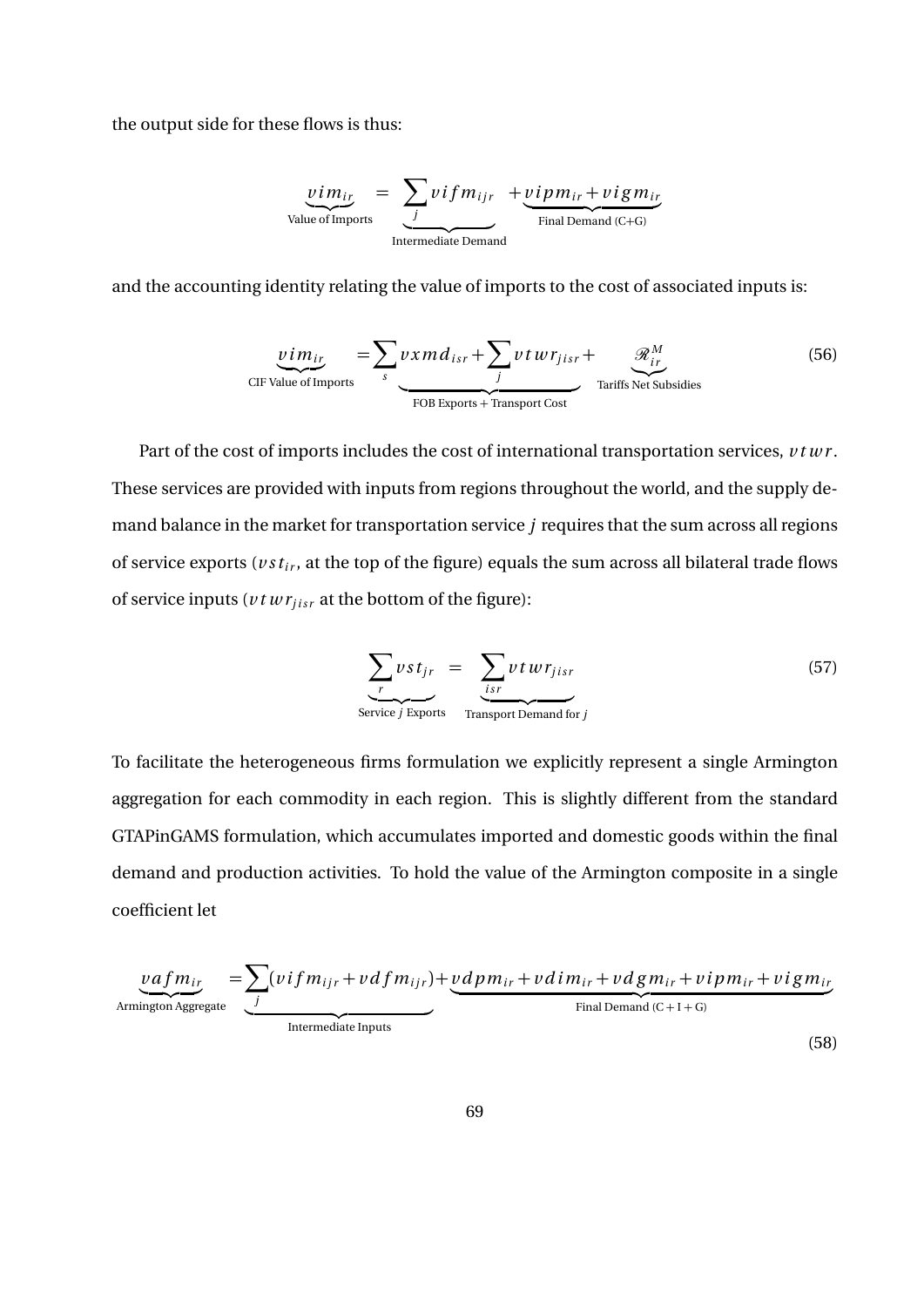Carbon emissions associated with fossil fuels are represented in the GTAP database through a satellite data table (*eco*2<sub>*igr*</sub>) constructed on the basis of energy balances from the International Energy Agency. These emissions are proportional to fossil fuel use (commodities OIL, GAS, and COL). Given detailed emissions associated with fossil fuel use, we can calculate direct carbon emissions associated with the production of good *g* in region *r* as:

$$
\underbrace{co2e_{gr}}_{\text{Aggregate Carbon}} = \underbrace{\sum_{i} eco2_{igr}}_{\text{Sum of Carbon in Feel Imputs}}
$$

where  $e\,co2_{igr}$  is the IEA-based statistics describing carbon emissions associated with the input of fuel *i* in the production of good *g* in region *r* .

#### **C.3 The General Equilibrium Model**

Variables which define a general equilibrium model based on GTAP 7.1 are summarized in the Tables 11 – 13. Table 11 defines the various dimensions which characterize an instance of the model, including the set of sectors/commodities, the set of regions, the set of factors of production. Set *g* combines the production sectors *i* and private and public consumption demand (indices "c" and "g") and investment demand (index "i"). Tables 12, 13, and 14 display the concordance between the variables and their GAMS equivalents.

Table 12 defines the primal variables (activity levels) which define an equilibrium. The model determines values of all the variables except international capital flows, a parameter which would be determined endogenously in an intertemporal model. Table 13 defines the relative price variables for goods and factors in the model. As is the case in any Shoven-Whalley model, the equilibrium conditions determine *relative* rather than *nominal* prices. One market equilibrium condition corresponds to each of the equilibrium prices. The heterogeneous firms variables and their GAMS correspondence are presented in Table 14. The heterogeneous firms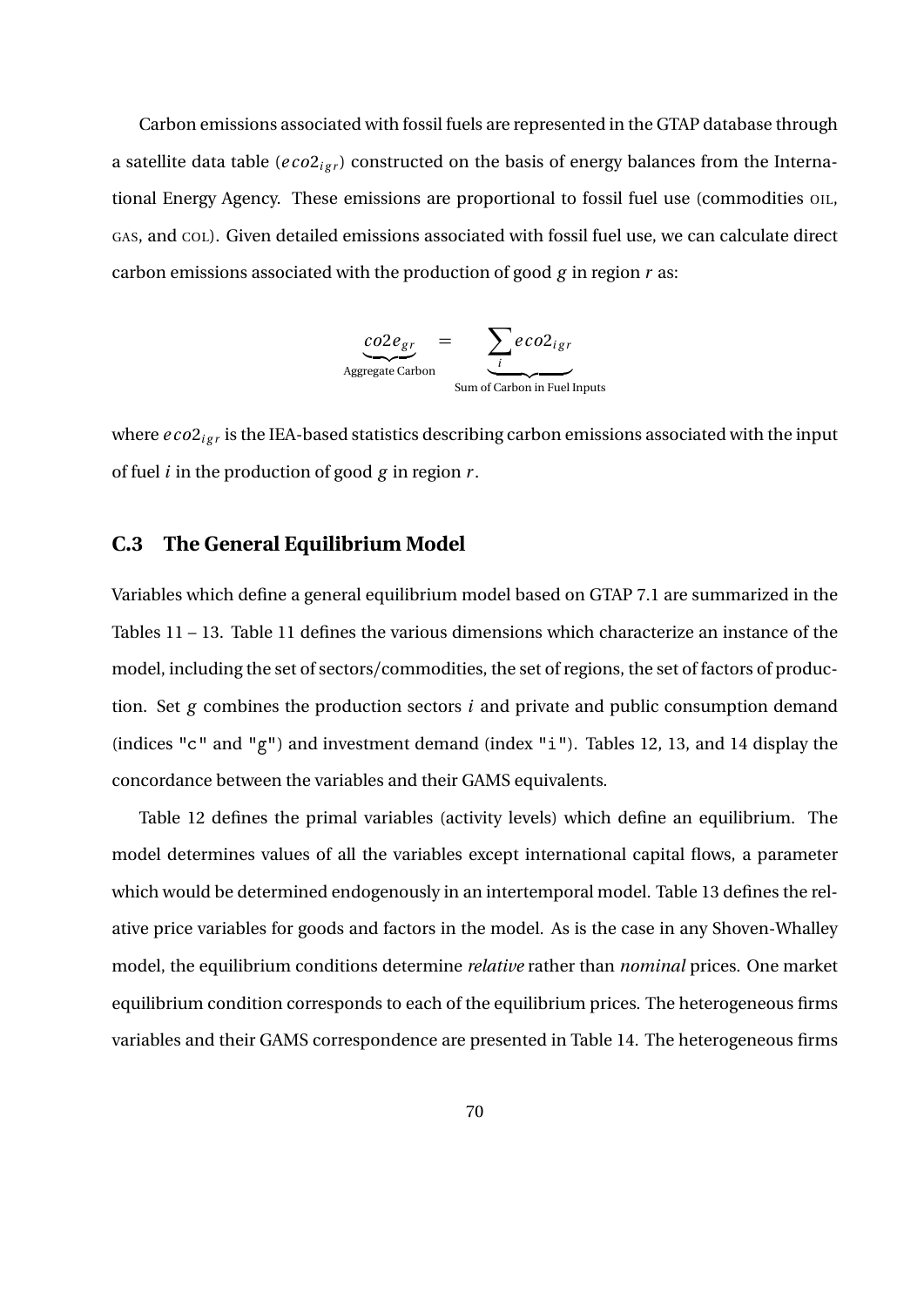#### Table 11: Set Indices

- *i*, *j* Sectors and goods, an aggregation of the 55 sectors in the GTAP 7 database. The subset index *h* designates sectors and goods conforming to the Melitz (2003) heterogeneous firms theory.
- *g* The union of produced goods *i*, private consumption "c", public demand "g" and investment "i"
- *r*,*s* Regions, an aggregation of the 113 regions in the GTAP 7 database
- *f* Factors of production (consisting of *mobile factors*,  $f \in m$ , skilled labor, unskilled labor and capital, and specific factors corresponding to crude oil, natural gas and coal resources $1^{12}$

#### Table 12: General Equilibrium Activity Levels

| Var      | Description                  | <b>GAMS</b> Variable | <b>Bmk</b> value  |
|----------|------------------------------|----------------------|-------------------|
| $Y_{ir}$ | Production                   | Y(i,r)               | vom(i,r)          |
| $C_r$    | Aggregate consumption D      | Y("c", r)            | $v$ om $("c", r)$ |
| $G_r$    | Aggregate public D           | Y("g", r)            | $v$ om $("g", r)$ |
| $I_r$    | Aggregate investment D       | Y("i", r)            | $v$ om $("i", r)$ |
| $Q_{ir}$ | Aggregate Armington activity | ARM(i,r)             | varm(i,r)         |
| $YT_i$   | Intl. transp. services       | YT(i)                | vtw(j)            |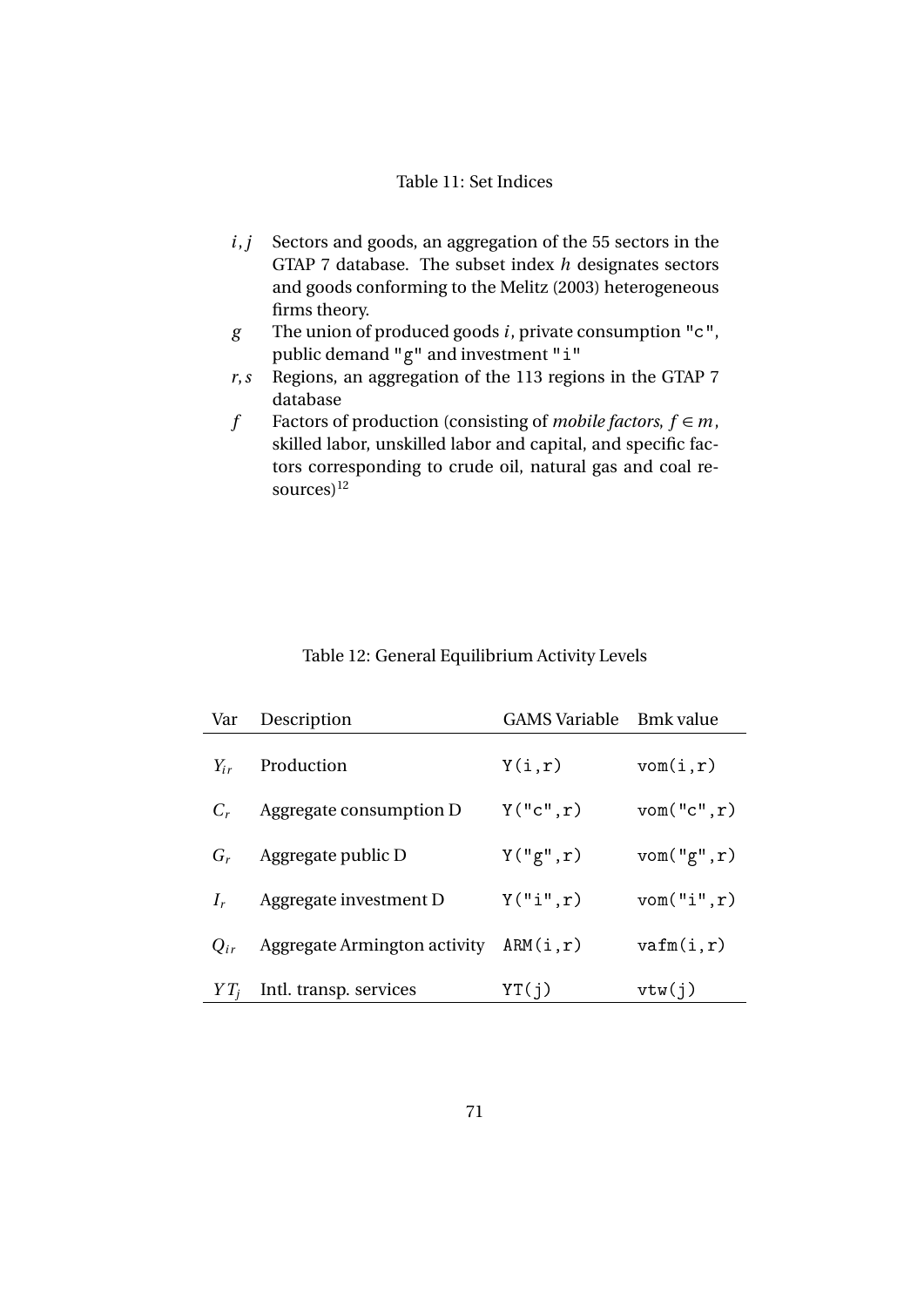| Var          | Description                                                                    | GAMS Variable Bmk value |              |
|--------------|--------------------------------------------------------------------------------|-------------------------|--------------|
| $p_{\tau}^C$ | Consumer price index                                                           | P("c", r)               | $\mathbf{1}$ |
| $p_r^G$      | Public provision price index                                                   | P("g", r)               | 1            |
| $p_{ir}^I$   | Investment price index                                                         | P("i", r)               | $\mathbf{1}$ |
| $c_{ir}$     | Supply price, unit cost of output                                              | P(i,r)                  | 1            |
| $P_{ir}$     | Armington price index                                                          | PA(i, r)                | 1            |
| $p_i^T$      | Marginal cost of transport services                                            | PT(i)                   | 1            |
| $p_{fr}^F$   | Factor prices for labor, land and resources                                    | PF(f,r)                 | 1            |
| $p_{ir}^S$   | Price of the sector-specific primary factor $PS(i,r)$<br>for CRU, GAS and COL. |                         | 1            |

# Table 13: General Equilibrium Prices

Table 14: Variables Associated with Heterogeneous-firms Goods

| Var                     | Description                                              | <b>GAMS</b> Variable |
|-------------------------|----------------------------------------------------------|----------------------|
| $\tilde{r}_{hrs}$       | Firm-level Revenues ( $\tilde{p}_{hrs}\tilde{q}_{hrs}$ ) | RFT(h,r,s)           |
| $N_{hrs}$               | Number of operating firms                                | NN(h,r,s)            |
| $M_{hr}$                | Total number of entered firms                            | MM(h,r)              |
| $\tilde{\varphi}_{hrs}$ | Firm-level Productivity                                  | PHIT(h,r,s)          |
| $\tilde{p}_{hrs}$       | Firm-level Price                                         | PFT(h,r,s)           |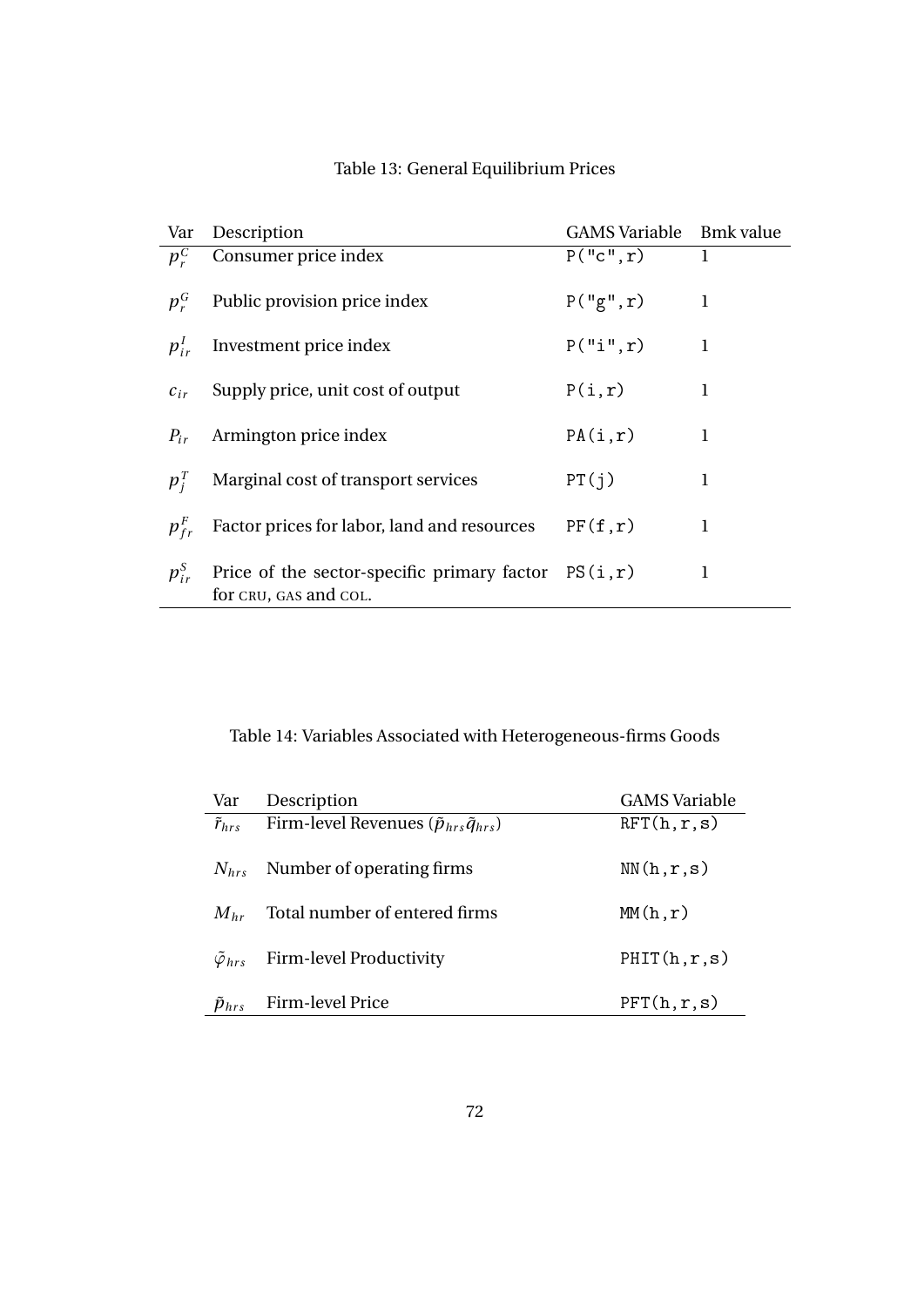model and the decomposition method that we use to solve the model are discussed extensively in the text. We proceed here with a documentation of the other parts of the model.

Our model departs from the conventional GTAP framework with the explicit representation of energy demand and supply elasticities. Thus, while the basic equilibrium conditions (market clearance, zero-profit and income balance) are more or less identical to the GTAP7inGAMS model Rutherford (2010a), there are several differences in the nesting structure of sectoral production and private consumption where explicit substitution between energy and non-energy composites has been introduced. The energy goods included in the model include:

> CRU Crude oil OIL Refined oil products COL Coal GAS Gas ELE Electricity

Two of these are *secondary* energy goods (refined oil and electricity), both of which are produced subject to constant returns to scale with inputs of capital, labor, energy and materials. Oil products are refined from crude, and electricity is produced with inputs of coal, natural gas and oil. Variations in dispatch of different generating units are approximated through a Cobb-Douglas aggregation of gas, coal and oil inputs.

Primary factors in the model correspond to skilled and unskilled labor, capital and energy resources. Capital and labor are intersectorally mobile whereas crude oil, gas and coal resources are sector-specific. Given specific factors, the primary fossil fuels, crude oil, coal and natural gas, are produced subject to decreasing returns to scale. Given resource rental shares  $(\theta_{ir})$  from the database, the elasticity of substitution between resources and other inputs to primary energy production are calibrated to match assumed price elasticities of supply, denoted *ε<sup>i</sup>* , for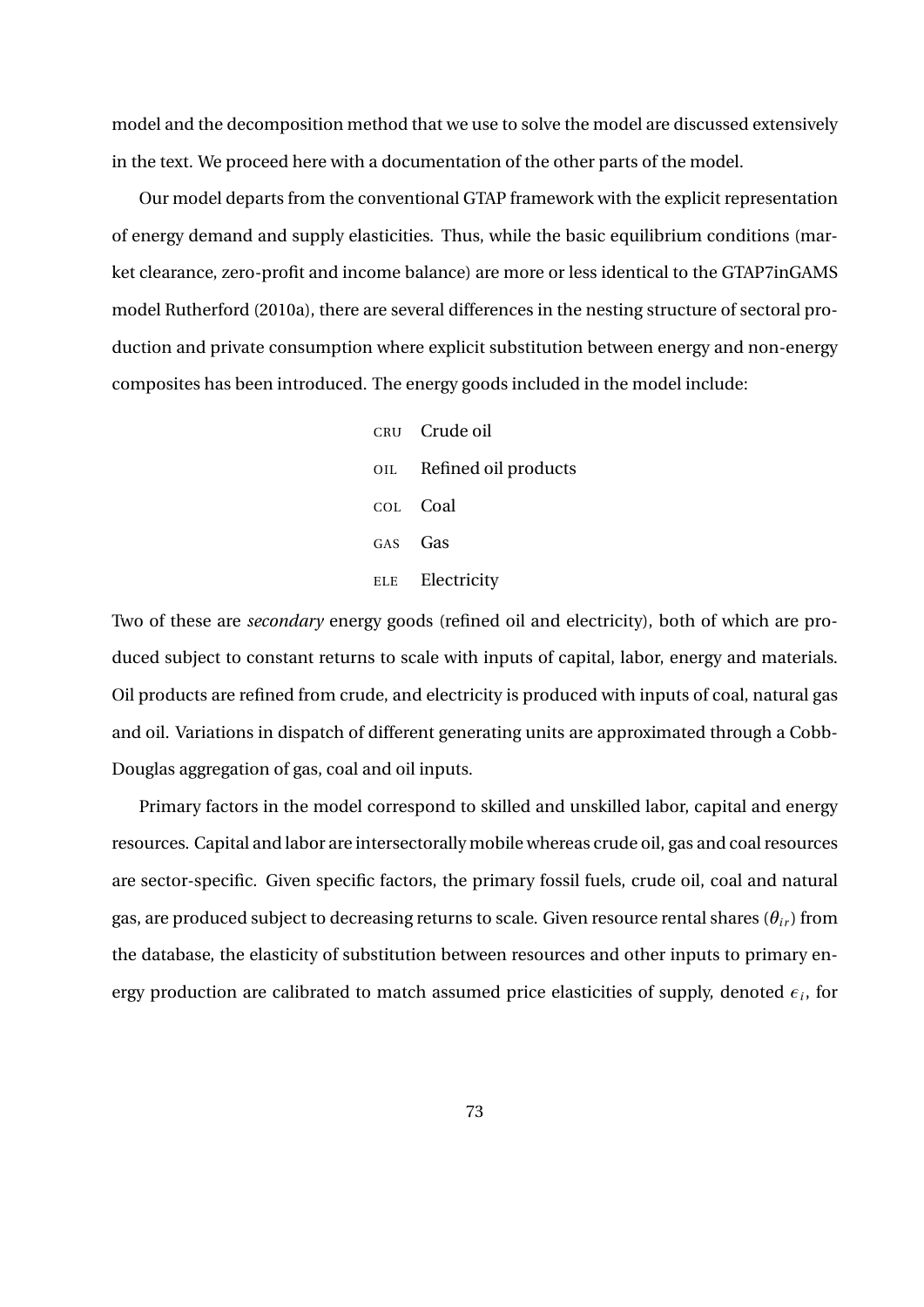these three fossil fuels. The calibrated substitution elasticities are given by:

$$
\sigma_{ir} = \epsilon_i \frac{1 - \theta_{ir}}{\theta_i r},
$$

where we assume the following elasticities of supply:  $\epsilon_{\text{col}} = 1$ ,  $\epsilon_{\text{cRU}} = 0.5$ , and  $\epsilon_{\text{GAS}} = 0.25$ .

Our equilibrium framework is based on the assumption of optimizing atomistic agents, and applies for both producers and consumers. Each sector is assumed to minimize unit cost subject to technical constraints. For any sector  $Y_i$  we characterize input choices as though they arose from minimization of unit production costs.

Underlying production function are represented by a nested constant-elasticity-of-substitution (CES) form in which the top-level substitution describes energy demand and a Cobb-Douglas aggregate describes trade-offs between electricity, natural gas, oil and coal. Non-energy intermediates enter as fixed-coefficients (Leontief) nest with capital-labor value-added composite in which capital, skilled and unskilled labor are substitutable with elasticity  $\sigma_{g}^{\scriptscriptstyle KL}$ .

Bilateral trade flows are either determined by an Armington or Melitz structure as described in the text. To maintain proximity with the GTAPinGAMS model (and most other GTAP based models) sectors that are characterized by Armington trade include an nested Armington aggregation. In the top-level nest domestic goods trade off with a composite import, and in the lower-level nest the import varieties trade off with other import varieties. Numeric values of the Armington elasticities are drawn from the GTAP 7.1 database except for the elasticity of substitution for GAS, which we reduce to 10 (the same value as is adopted for crude oil).

Private consumption (final demand), like production, introduces substitution between an energy composite and a non-energy composite. At the second level non-energy goods are substitutable according to a Cobb-Douglas substitution function. Finally, international transportation services are provided as a Cobb-Douglas aggregation of transportation services exported from countries throughout the world, and both public consumption and investment demands